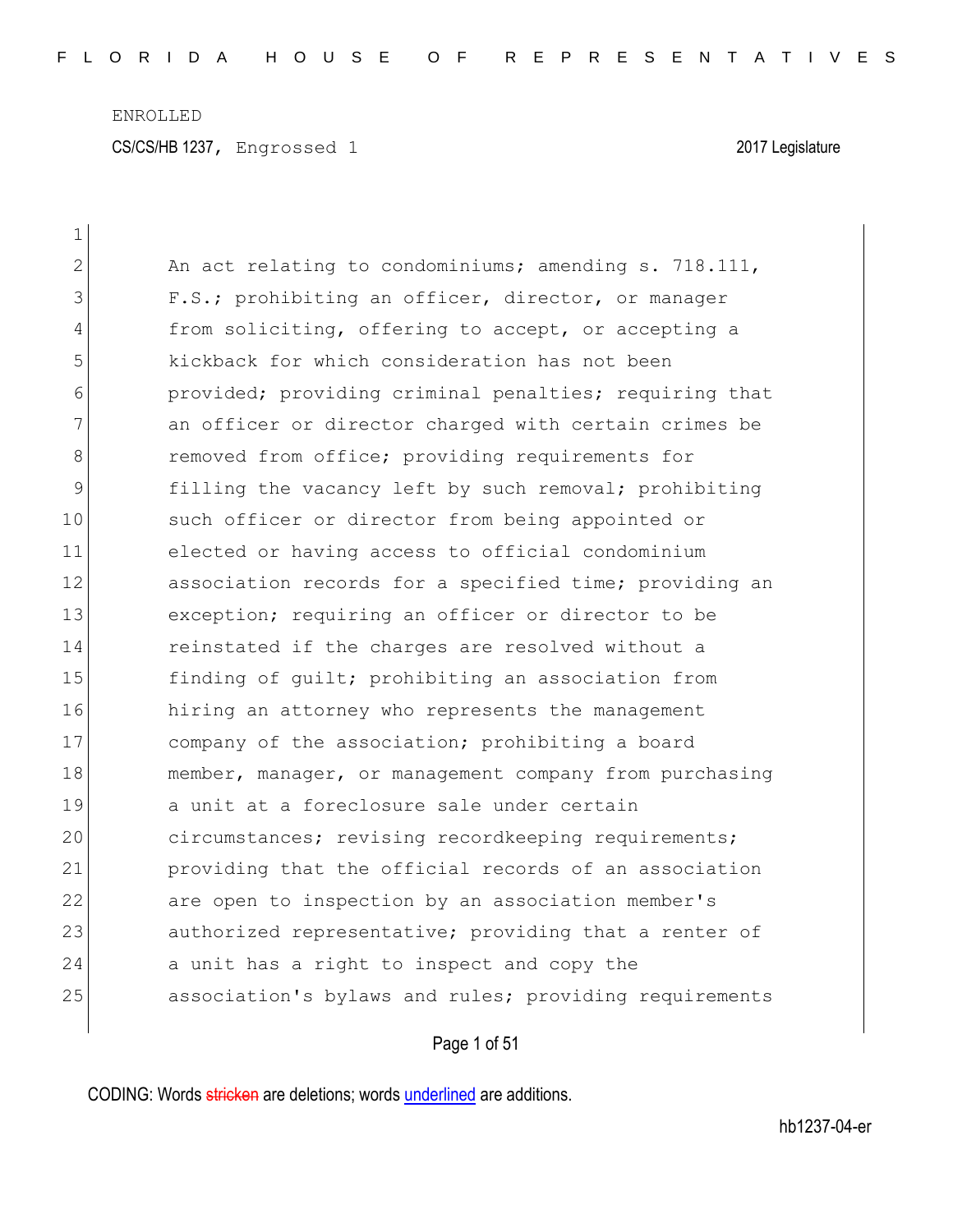26 **relating to the posting of specified documents on an** 27 association's website; providing a remedy for an 28 association's failure to provide a unit owner with a 29 copy of the most recent financial report; requiring 30 the Division of Florida Condominiums, Timeshares, and 31 Mobile Homes to maintain and provide copies of 32 financial reports; prohibiting a condominium 33 association and its officers, directors, employees, 34 and agents from using a debit card issued in the name 35 of the association, or billed directly to the 36 association, for the payment of any association 37 expense; providing that the use of such debit card for 38 any expense that is not a lawful obligation of the 39 association may be prosecuted as credit card fraud; 40 providing a directive to the Department of Business 41 and Professional Regulation; amending s. 718.112, 42 F.S.; providing board member term limits; providing an 43 exception; deleting certification requirements 44 relating to the recall of board members; revising the 45 amount of time in which a recalled board member must 46 turn over records and property of the association to 47 (a) the board; prohibiting certain associations from 48 employing or contracting with a service provider that 49 is owned or operated by certain persons; amending s. 50 718.1255, F.S.; authorizing, rather than requiring,

Page 2 of 51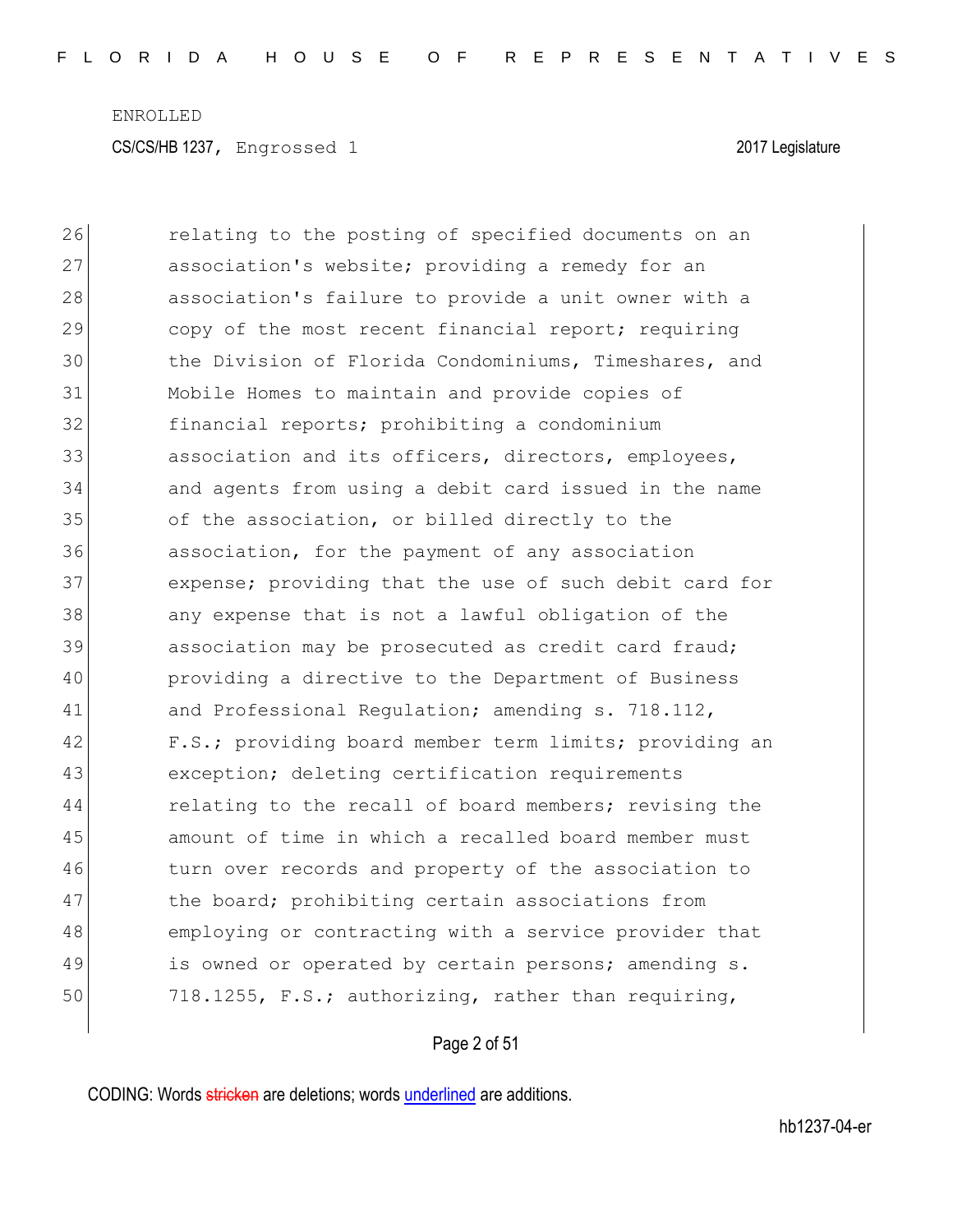51 the division to employ full-time attorneys to conduct 52 certain arbitration hearings; providing requirements 53 for the certification of arbitrators; prohibiting the 54 department from entering into a legal services 55 **contract for certain arbitration hearings; requiring** 56 the division to assign or enter into contracts with 57 **arbitrators;** requiring arbitrators to conduct hearings 58 within a specified period; providing an exception; 59 providing arbitration proceeding requirements; 60 amending s. 718.3025, F.S.; prohibiting specified 61 parties from purchasing a unit at a foreclosure sale 62 resulting from the association's foreclosure of 63 association lien for unpaid assessments or from taking 64 a deed in lieu of foreclosure; authorizing a contract 65 with a party providing maintenance or management 66 services to be cancelled by a majority vote of certain 67 and the value of the conditions; creating s. 68 718.3027, F.S.; providing requirements relating to 69 board director and officer conflicts of interest; 70 providing that certain contracts are voidable and 71 requiring the termination of such contracts under 72 certain conditions; amending s. 718.303, F.S.; 73 providing requirements relating to the suspension of 74 voting rights of unit owners and members; prohibiting 75 a receiver from exercising the voting rights of a unit

Page 3 of 51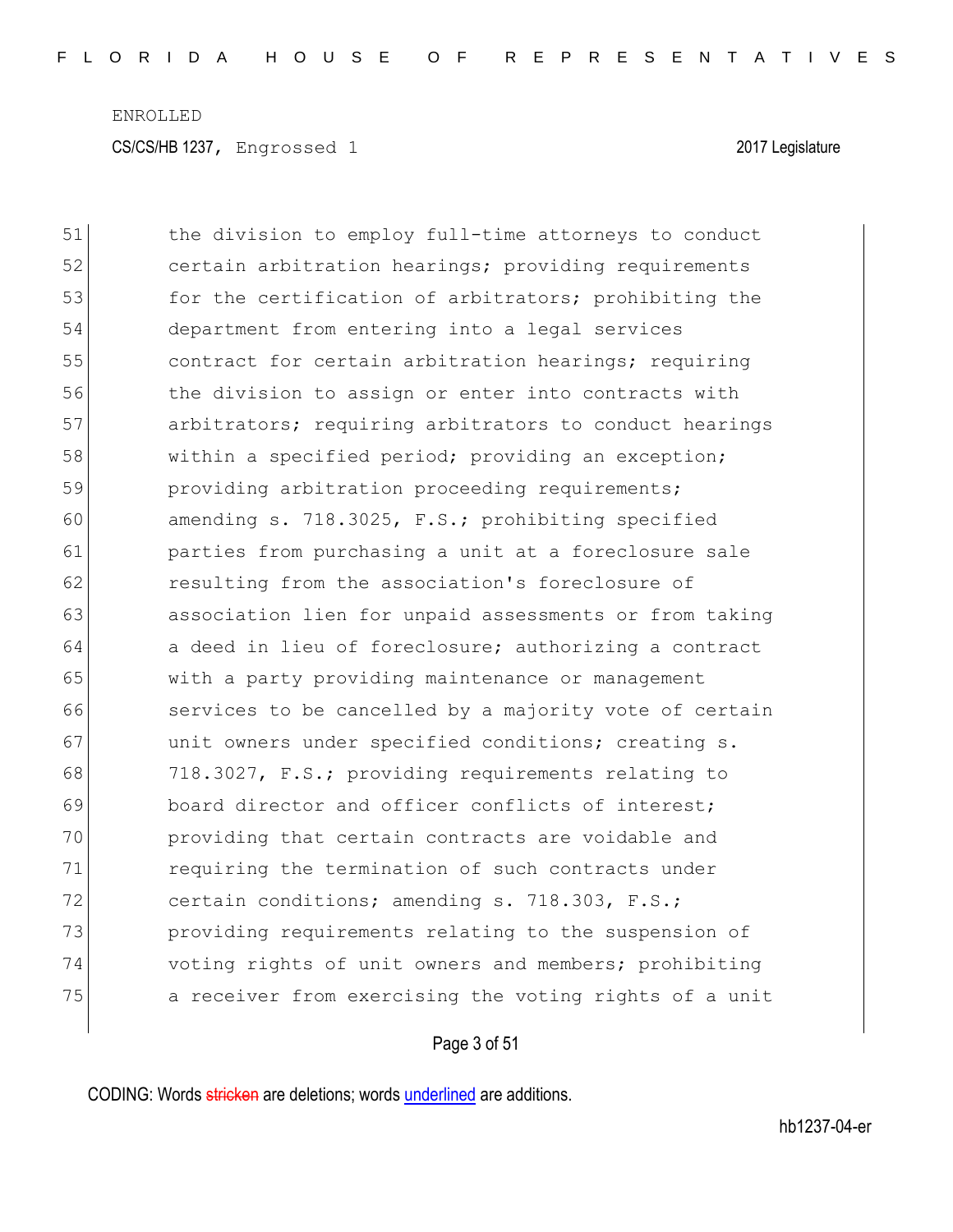CS/CS/HB 1237, Engrossed 1 2017 Legislature

| 76  | owner whose unit is placed in receivership; amending             |
|-----|------------------------------------------------------------------|
| 77  | s. 718.5012, F.S.; providing the ombudsman with an               |
| 78  | additional power; creating s. 718.71, F.S.; providing            |
| 79  | financial reporting requirements of an association;              |
| 80  | providing an effective date.                                     |
| 81  |                                                                  |
| 82  | Be It Enacted by the Legislature of the State of Florida:        |
| 83  |                                                                  |
| 84  | Section 1. Paragraphs (a) and (d) of subsection $(1)$ ,          |
| 85  | subsections (3) and (9), paragraphs (a) and (c) of subsection    |
| 86  | (12), and subsection (13) of section 718.111, Florida Statutes,  |
| 87  | are amended, paragraph (g) is added to subsection (12), and      |
| 88  | subsection (15) is added to that section, to read:               |
| 89  | 718.111 The association.-                                        |
| 90  | (1)<br>CORPORATE ENTITY.-                                        |
| 91  | The operation of the condominium shall be by the<br>(a)          |
| 92  | association, which must be a Florida corporation for profit or a |
| 93  | Florida corporation not for profit. However, any association     |
| 94  | which was in existence on January 1, 1977, need not be           |
| 95  | incorporated. The owners of units shall be shareholders or       |
| 96  | members of the association. The officers and directors of the    |
| 97  | association have a fiduciary relationship to the unit owners. It |
| 98  | is the intent of the Legislature that nothing in this paragraph  |
| 99  | shall be construed as providing for or removing a requirement of |
| 100 | a fiduciary relationship between any manager employed by the     |
|     |                                                                  |

Page 4 of 51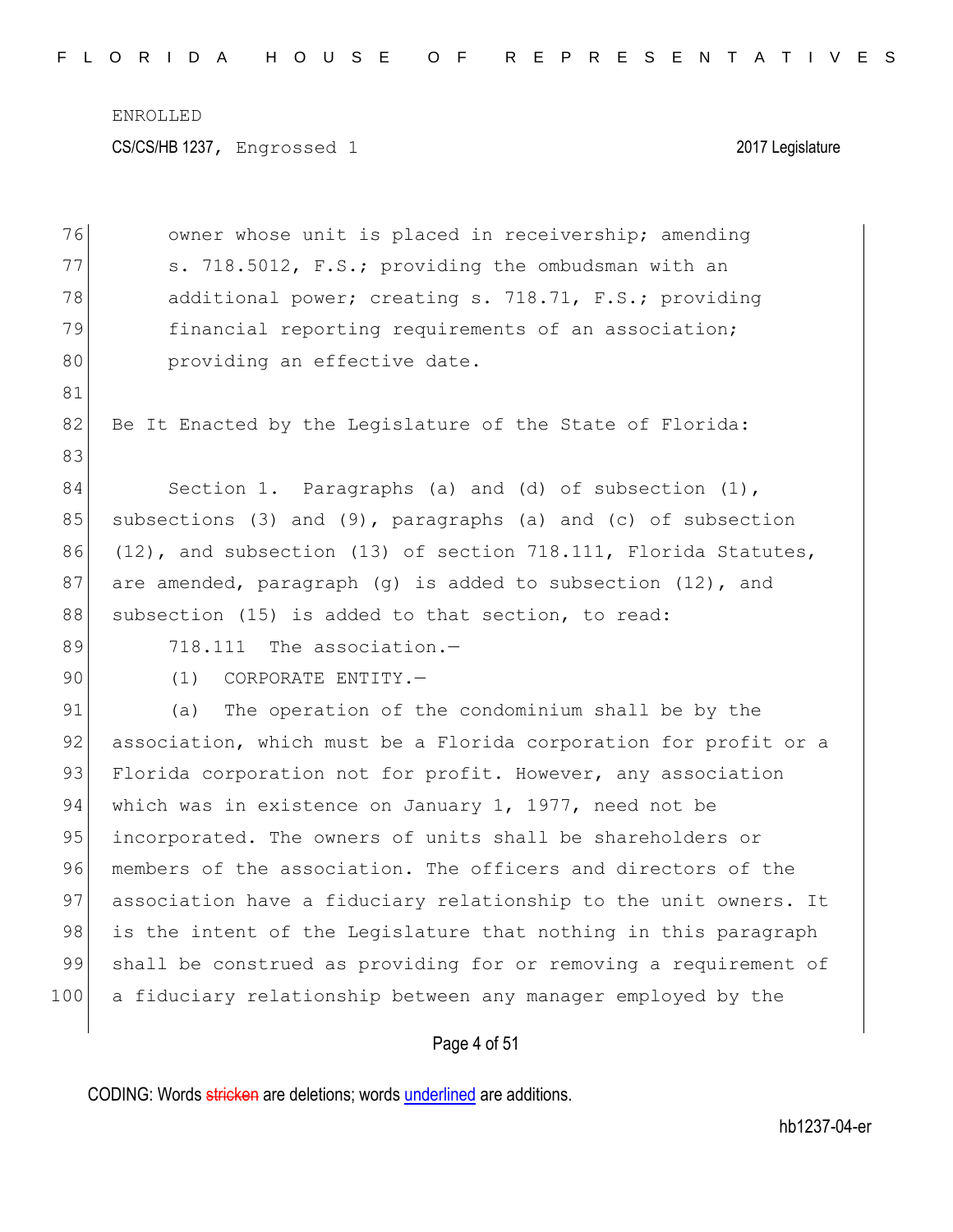101 association and the unit owners. An officer, director, or 102 manager may not solicit, offer to accept, or accept any thing or 103 service of value or kickback for which consideration has not 104 been provided for his or her own benefit or that of his or her 105 immediate family, from any person providing or proposing to 106 provide goods or services to the association. Any such officer, 107 director, or manager who knowingly so solicits, offers to 108 accept, or accepts any thing or service of value or kickback is 109 subject to a civil penalty pursuant to s.  $718.501(1)(d)$  and, if 110 applicable, a criminal penalty as provided in paragraph (d). 111 However, this paragraph does not prohibit an officer, director, 112 or manager from accepting services or items received in 113 connection with trade fairs or education programs. An 114 association may operate more than one condominium.

115 (d) As required by s. 617.0830, an officer, director, or 116 agent shall discharge his or her duties in good faith, with the 117 care an ordinarily prudent person in a like position would 118 exercise under similar circumstances, and in a manner he or she 119 reasonably believes to be in the interests of the association. 120 An officer, director, or agent shall be liable for monetary 121 damages as provided in s. 617.0834 if such officer, director, or 122 agent breached or failed to perform his or her duties and the 123 breach of, or failure to perform, his or her duties constitutes 124 a violation of criminal law as provided in s. 617.0834; 125 constitutes a transaction from which the officer or director

#### Page 5 of 51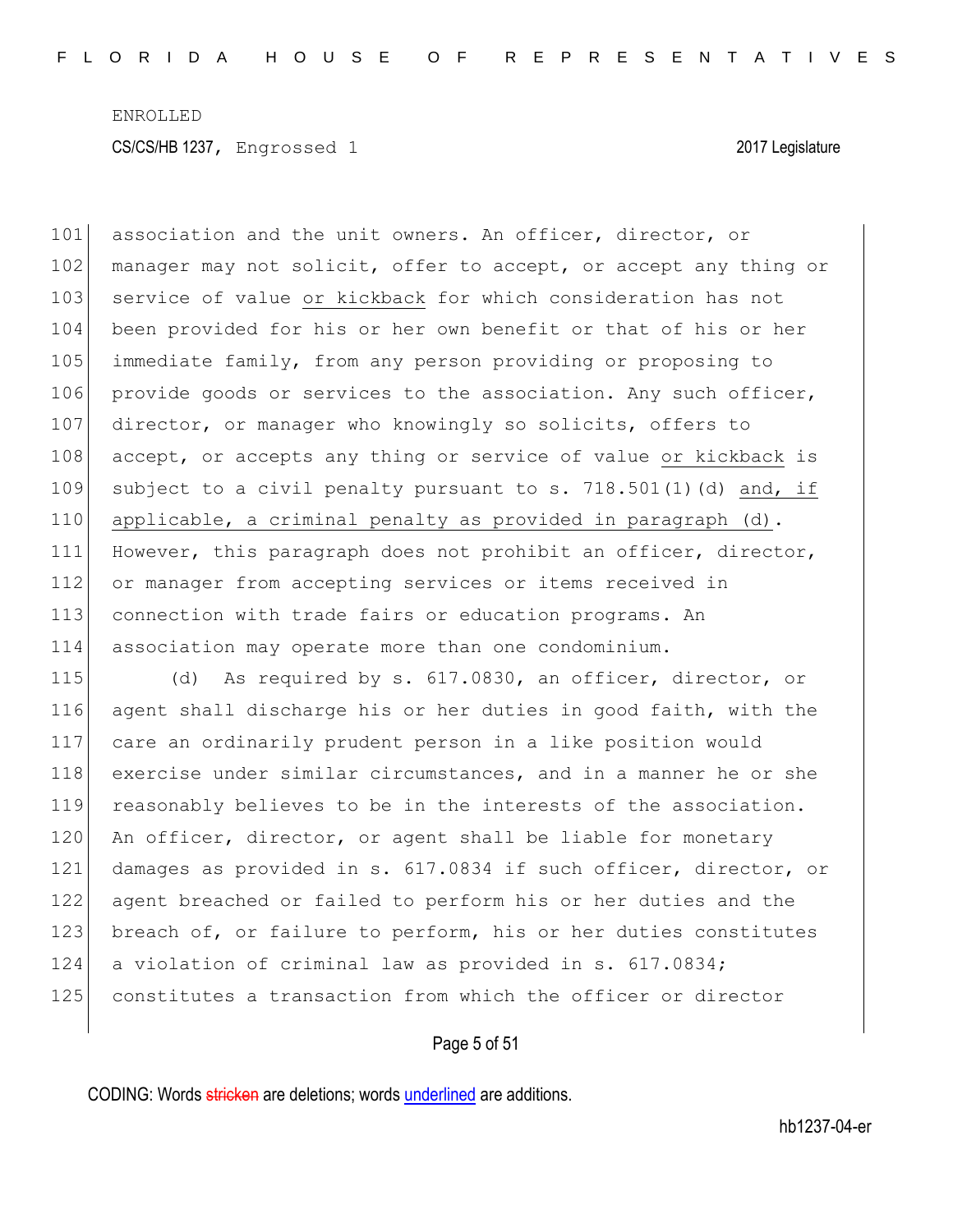126 derived an improper personal benefit, either directly or 127 indirectly; or constitutes recklessness or an act or omission 128 that was in bad faith, with malicious purpose, or in a manner 129 exhibiting wanton and willful disregard of human rights, safety, 130 or property. Forgery of a ballot envelope or voting certificate 131 used in a condominium association election is punishable as 132 provided in s. 831.01, the theft or embezzlement of funds of a 133 condominium association is punishable as provided in s. 812.014, 134 and the destruction of or the refusal to allow inspection or 135 copying of an official record of a condominium association that 136 is accessible to unit owners within the time periods required by 137 general law in furtherance of any crime is punishable as 138 tampering with physical evidence as provided in s. 918.13 or as 139 obstruction of justice as provided in chapter 843. An officer or 140 director charged by information or indictment with a crime 141 referenced in this paragraph must be removed from office, and 142 the vacancy shall be filled as provided in s.  $718.112(2)(d)2$ . 143 until the end of the officer's or director's period of 144 suspension or the end of his or her term of office, whichever 145 occurs first. If a criminal charge is pending against the 146 officer or director, he or she may not be appointed or elected 147 to a position as an officer or a director of any association and 148 may not have access to the official records of any association, 149 except pursuant to a court order. However, if the charges are 150 resolved without a finding of quilt, the officer or director

Page 6 of 51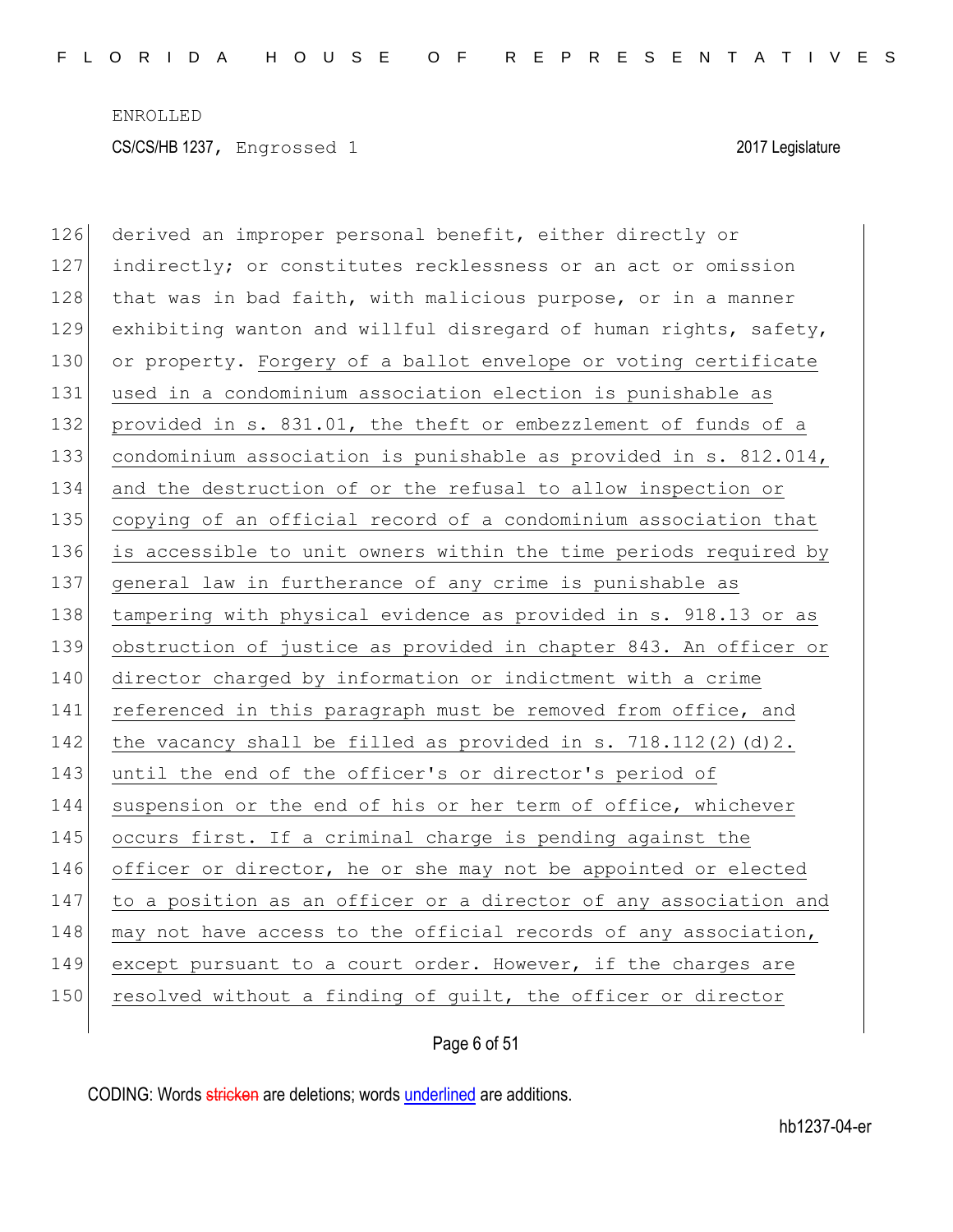CS/CS/HB 1237, Engrossed 1 2017 Legislature

# Page 7 of 51 151 must be reinstated for the remainder of his or her term of 152 office, if any. 153 (3) POWER TO MANAGE CONDOMINIUM PROPERTY AND TO CONTRACT, 154 SUE, AND BE SUED; CONFLICT OF INTEREST.-155 (a) The association may contract, sue, or be sued with 156 respect to the exercise or nonexercise of its powers. For these 157 purposes, the powers of the association include, but are not 158 limited to, the maintenance, management, and operation of the 159 condominium property. After control of the association is 160 obtained by unit owners other than the developer, the 161 association may institute, maintain, settle, or appeal actions 162 or hearings in its name on behalf of all unit owners concerning 163 matters of common interest to most or all unit owners, 164 including, but not limited to, the common elements; the roof and 165 structural components of a building or other improvements; 166 mechanical, electrical, and plumbing elements serving an 167 improvement or a building; representations of the developer 168 pertaining to any existing or proposed commonly used facilities; 169 and protesting ad valorem taxes on commonly used facilities and 170 on units; and may defend actions in eminent domain or bring 171 inverse condemnation actions. If the association has the 172 authority to maintain a class action, the association may be 173 joined in an action as representative of that class with 174 reference to litigation and disputes involving the matters for 175 which the association could bring a class action. Nothing herein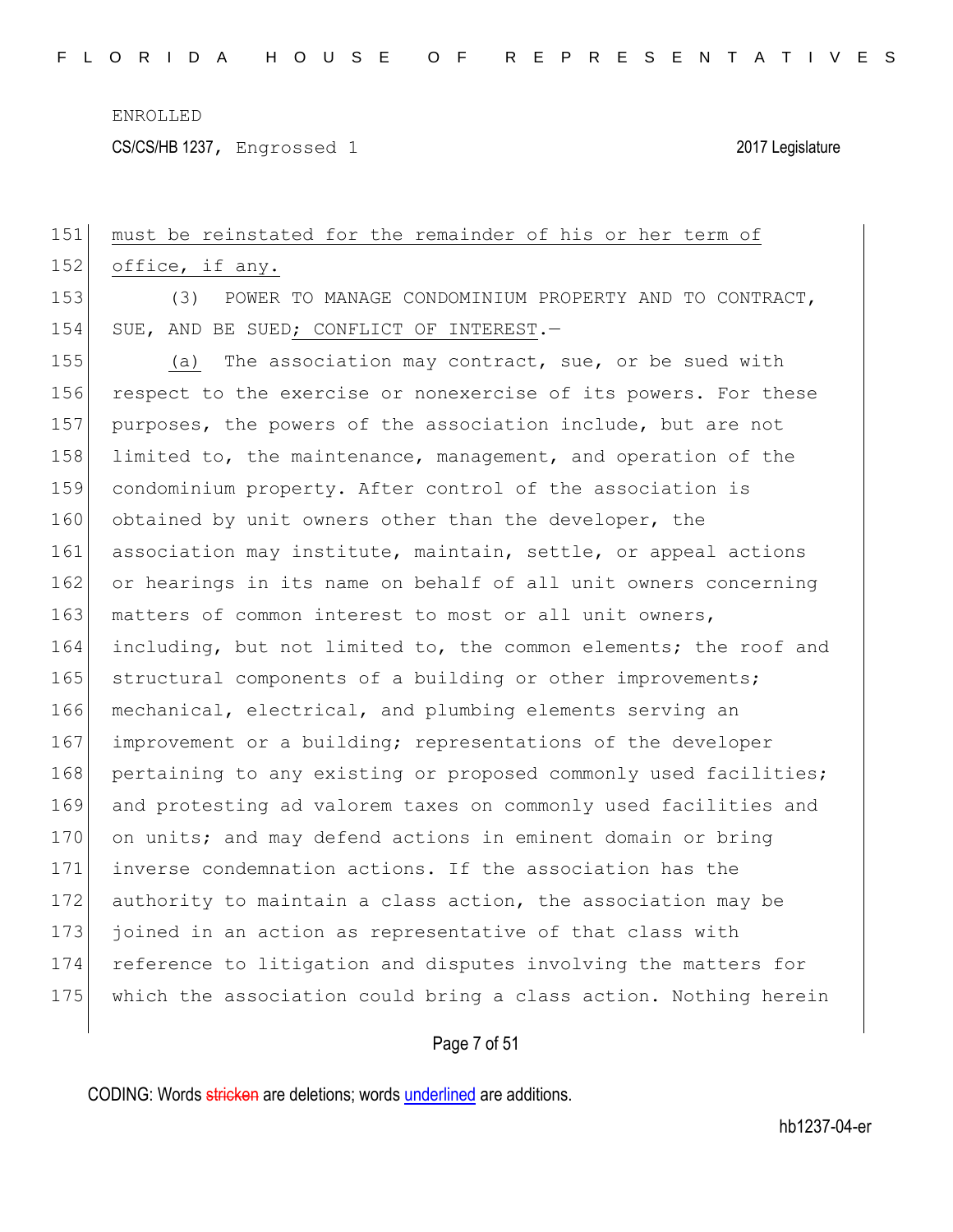CS/CS/HB 1237, Engrossed 1 2017 Legislature

176 limits any statutory or common-law right of any individual unit 177 owner or class of unit owners to bring any action without 178 participation by the association which may otherwise be 179 available.

180 (b) An association may not hire an attorney who represents 181 the management company of the association.

182 (9) PURCHASE OF UNITS. The association has the power, 183 unless prohibited by the declaration, articles of incorporation, 184 or bylaws of the association, to purchase units in the 185 condominium and to acquire and hold, lease, mortgage, and convey 186 them. There shall be no limitation on the association's right to 187 purchase a unit at a foreclosure sale resulting from the 188 association's foreclosure of its lien for unpaid assessments, or 189 to take title by deed in lieu of foreclosure. However, except 190 for a timeshare condominium, a board member, manager, or 191 management company may not purchase a unit at a foreclosure sale 192 resulting from the association's foreclosure of its lien for 193 unpaid assessments or take title by deed in lieu of foreclosure.

194 (12) OFFICIAL RECORDS.-

195 (a) From the inception of the association, the association 196 shall maintain each of the following items, if applicable, which 197 constitutes the official records of the association:

198 1. A copy of the plans, permits, warranties, and other 199 items provided by the developer pursuant to s. 718.301(4).

200 2. A photocopy of the recorded declaration of condominium

Page 8 of 51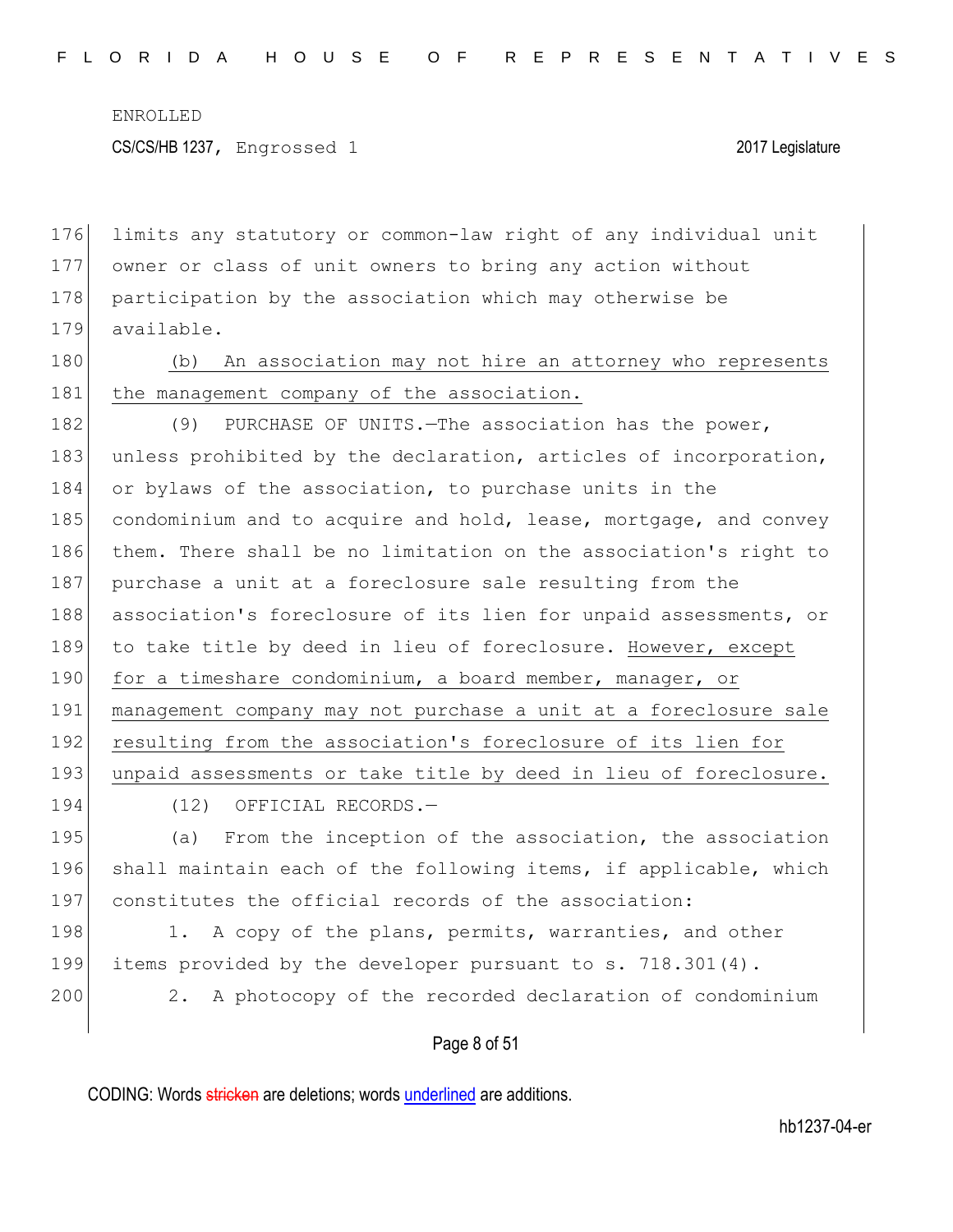CS/CS/HB 1237, Engrossed 1 2017 Legislature

201 of each condominium operated by the association and each 202 amendment to each declaration.

203 3. A photocopy of the recorded bylaws of the association 204 and each amendment to the bylaws.

205 4. A certified copy of the articles of incorporation of 206 the association, or other documents creating the association, 207 and each amendment thereto.

208 5. A copy of the current rules of the association.

209 6. A book or books that contain the minutes of all 210 meetings of the association, the board of administration, and 211 the unit owners, which minutes must be retained for at least 7 212 years.

213 7. A current roster of all unit owners and their mailing 214 addresses, unit identifications, voting certifications, and, if 215 known, telephone numbers. The association shall also maintain 216 the electronic mailing addresses and facsimile numbers of unit 217 owners consenting to receive notice by electronic transmission. 218 The electronic mailing addresses and facsimile numbers are not 219 accessible to unit owners if consent to receive notice by 220 electronic transmission is not provided in accordance with sub-221 subparagraph (c)3.e. subparagraph  $(e)$ 5. However, the association 222 is not liable for an inadvertent disclosure of the electronic 223 | mail address or facsimile number for receiving electronic 224 transmission of notices.

225 8. All current insurance policies of the association and

#### Page 9 of 51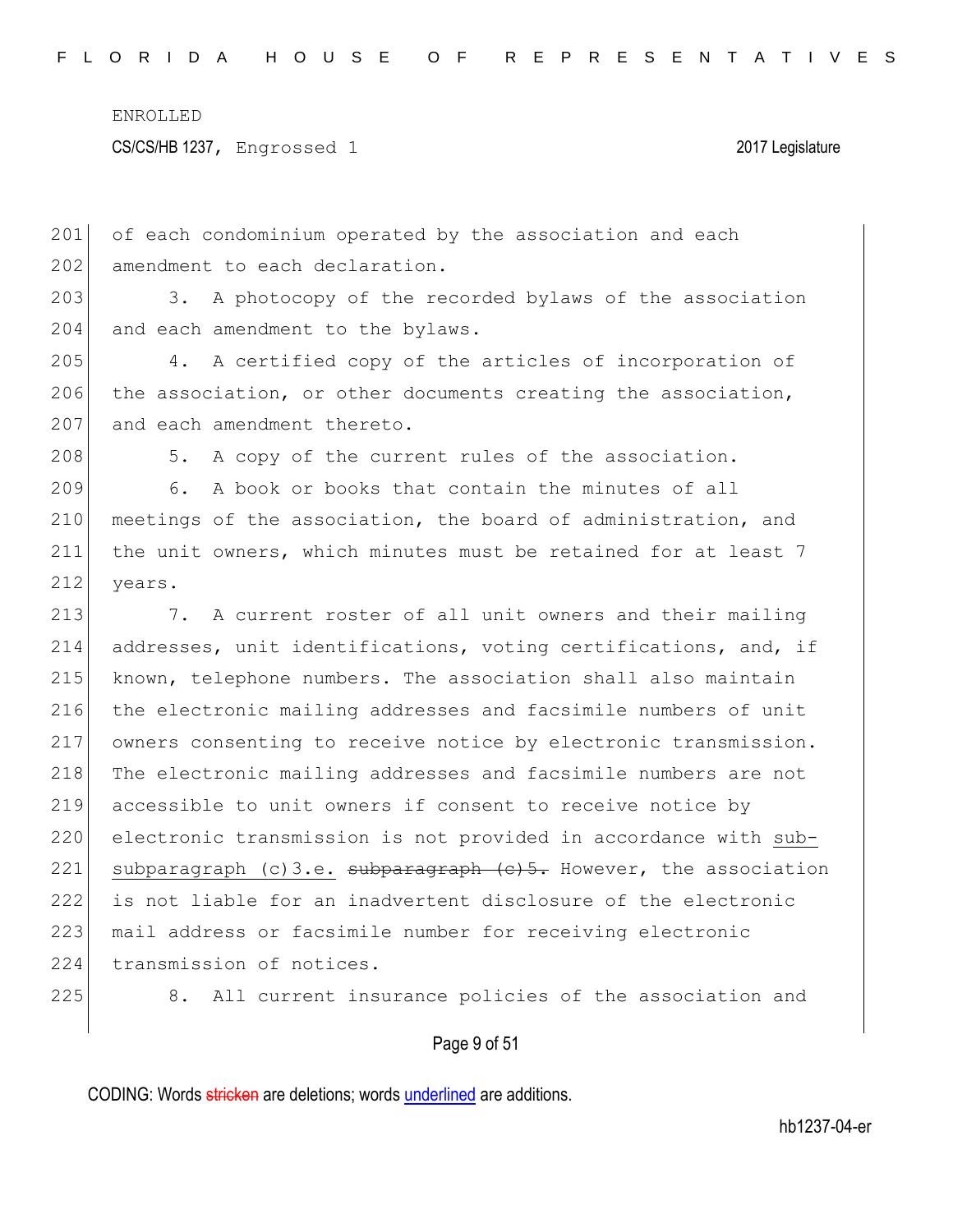226 condominiums operated by the association.

227 9. A current copy of any management agreement, lease, or 228 other contract to which the association is a party or under 229 which the association or the unit owners have an obligation or 230 responsibility.

231 10. Bills of sale or transfer for all property owned by 232 the association.

233 11. Accounting records for the association and separate 234 accounting records for each condominium that the association 235 operates. All accounting records must be maintained for at least 236 7 years. Any person who knowingly or intentionally defaces or 237 destroys such records, or who knowingly or intentionally fails 238 to create or maintain such records, with the intent of causing 239 harm to the association or one or more of its members, is 240 personally subject to a civil penalty pursuant to  $s$ . 241  $718.501(1)(d)$ . The accounting records must include, but are not 242 limited to:

243 a. Accurate, itemized, and detailed records of all 244 receipts and expenditures.

245 b. A current account and a monthly, bimonthly, or 246 quarterly statement of the account for each unit designating the  $247$  name of the unit owner, the due date and amount of each 248 assessment, the amount paid on the account, and the balance due.

249 c. All audits, reviews, accounting statements, and 250 financial reports of the association or condominium.

### Page 10 of 51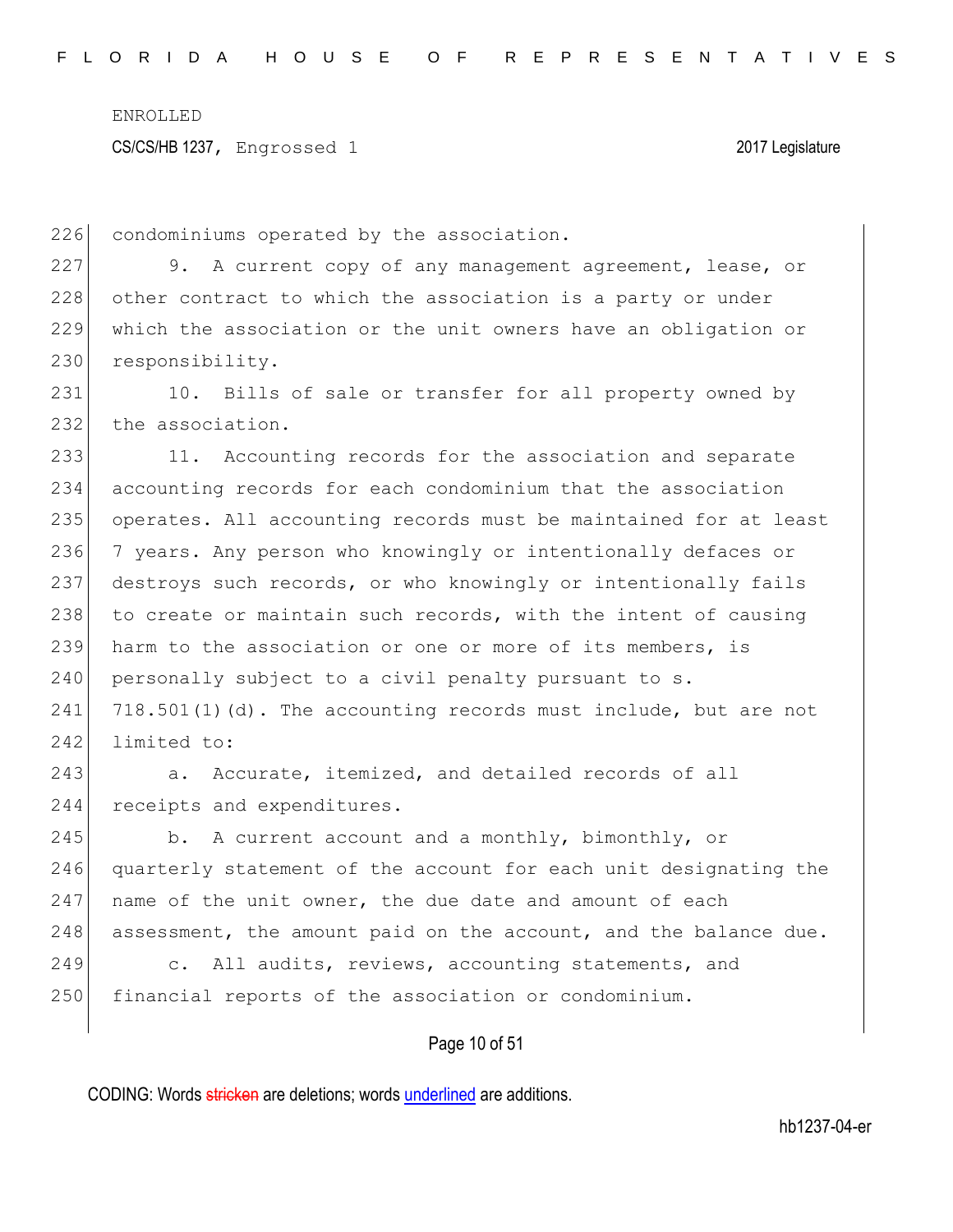#### CS/CS/HB 1237, Engrossed 1 2017 Legislature

251 d. All contracts for work to be performed. Bids for work 252 to be performed are also considered official records and must be 253 maintained by the association. 254 12. Ballots, sign-in sheets, voting proxies, and all other 255 papers relating to voting by unit owners, which must be 256 maintained for 1 year from the date of the election, vote, or 257 meeting to which the document relates, notwithstanding paragraph  $258$  (b). 259 13. All rental records if the association is acting as 260 agent for the rental of condominium units. 261 14. A copy of the current question and answer sheet as 262 described in s. 718.504. 263 15. All other written records of the association not 264 specifically included in the foregoing which are related to the 265 operation of the association. 266 16. A copy of the inspection report as described in s.  $267$  718.301(4)(p). 268 17. Bids for materials, equipment, or services.  $269$  (c)1. The official records of the association are open to 270 inspection by any association member or the authorized 271 representative of such member at all reasonable times. The right 272 to inspect the records includes the right to make or obtain 273 copies, at the reasonable expense, if any, of the member or 274 authorized representative of such member. A renter of a unit has  $275$  a right to inspect and copy the association's bylaws and rules.

#### Page 11 of 51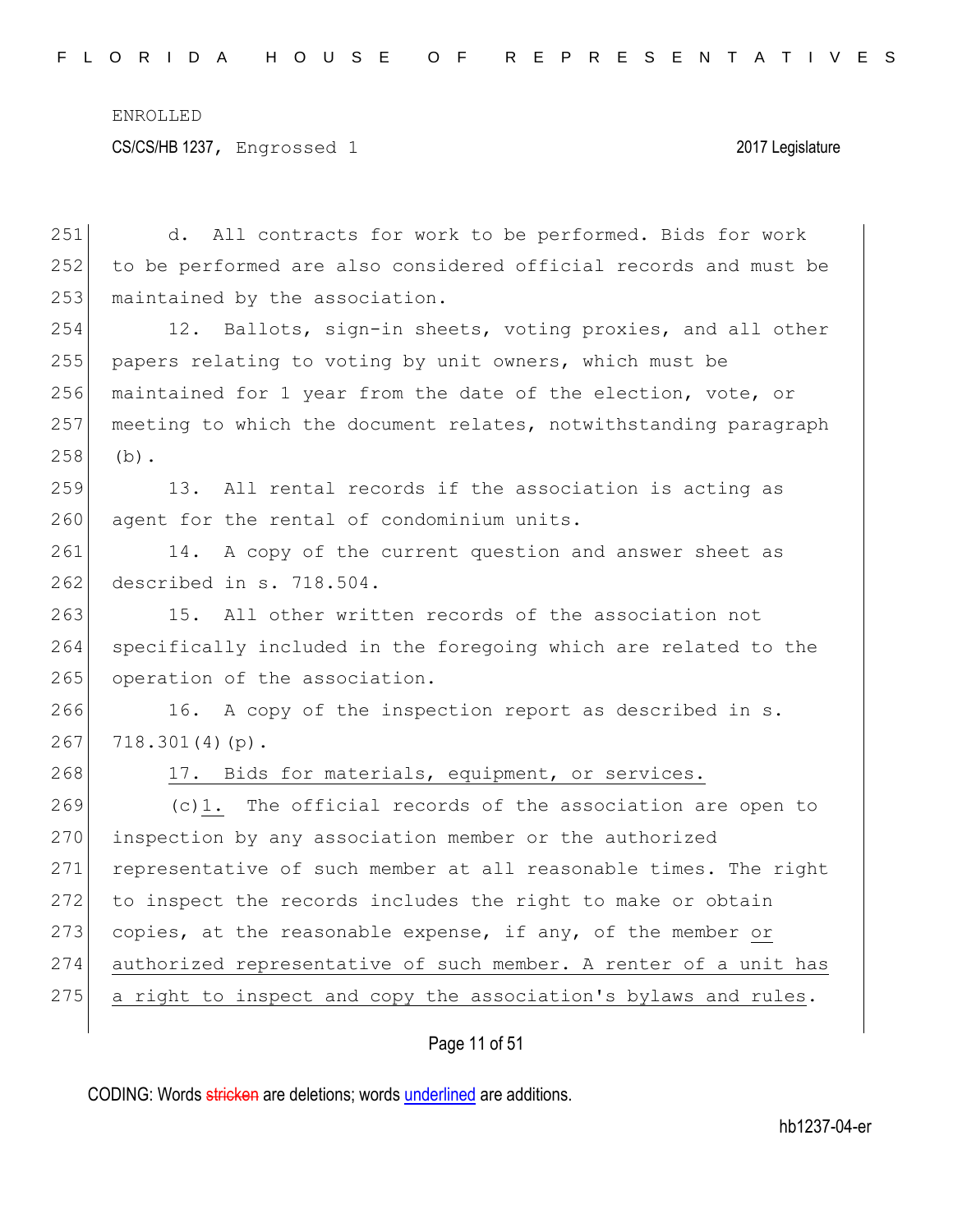276 The association may adopt reasonable rules regarding the 277 frequency, time, location, notice, and manner of record 278 inspections and copying. The failure of an association to 279 provide the records within 10 working days after receipt of a 280 written request creates a rebuttable presumption that the 281 association willfully failed to comply with this paragraph. A 282 unit owner who is denied access to official records is entitled 283 to the actual damages or minimum damages for the association's 284 willful failure to comply. Minimum damages are \$50 per calendar 285 day for up to 10 days, beginning on the 11th working day after 286 receipt of the written request. The failure to permit inspection 287 entitles any person prevailing in an enforcement action to 288 recover reasonable attorney fees from the person in control of 289 the records who, directly or indirectly, knowingly denied access 290 to the records.

291  $\vert$  2. Any person who knowingly or intentionally defaces or 292 destroys accounting records that are required by this chapter to 293 be maintained during the period for which such records are 294 required to be maintained, or who knowingly or intentionally 295 fails to create or maintain accounting records that are required 296 to be created or maintained, with the intent of causing harm to 297 the association or one or more of its members, is personally 298 subject to a civil penalty pursuant to s. 718.501(1)(d).

299 3. The association shall maintain an adequate number of 300 copies of the declaration, articles of incorporation, bylaws,

Page 12 of 51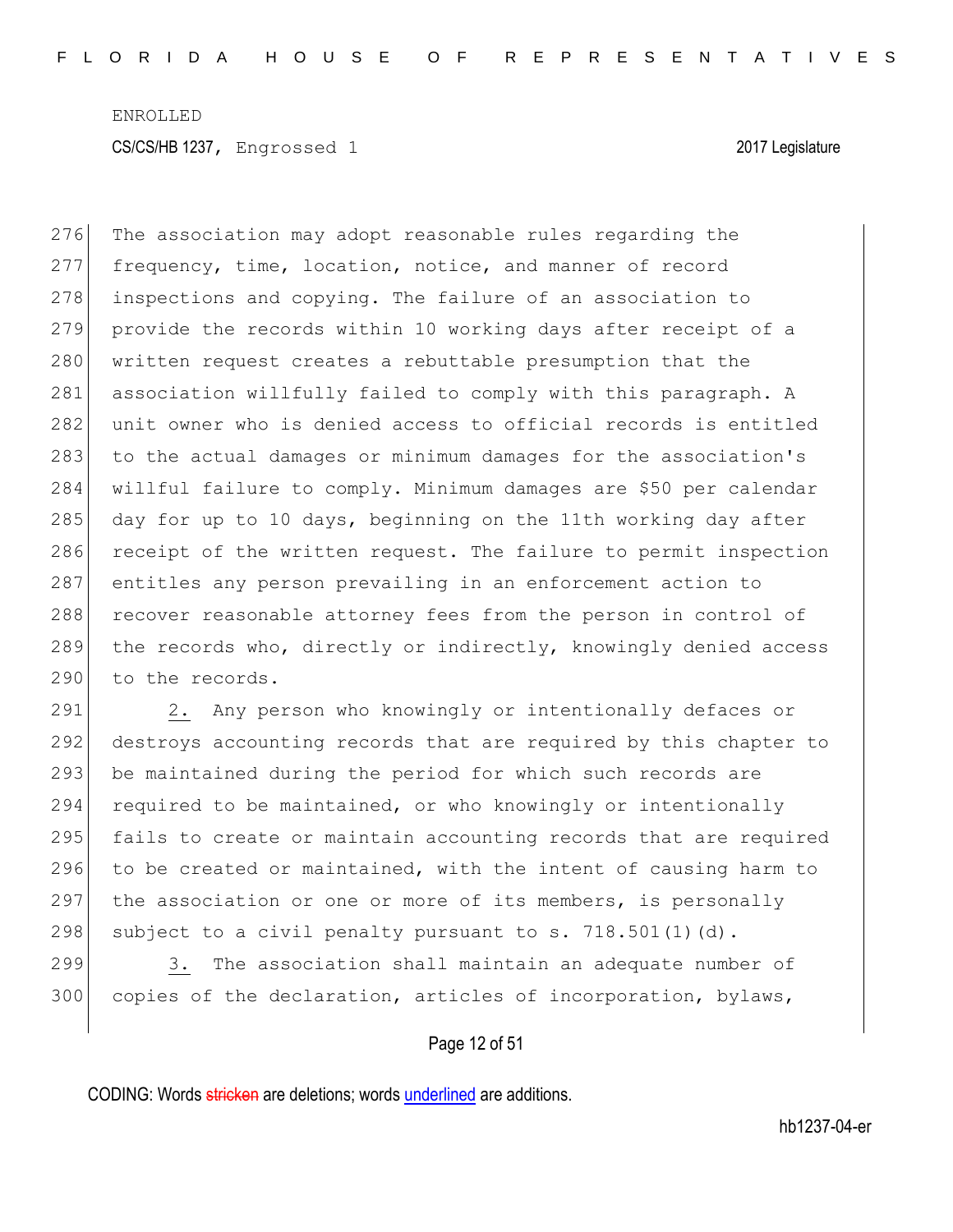and rules, and all amendments to each of the foregoing, as well as the question and answer sheet as described in s. 718.504 and 303 year-end financial information required under this section, on the condominium property to ensure their availability to unit owners and prospective purchasers, and may charge its actual 306 costs for preparing and furnishing these documents to those requesting the documents. An association shall allow a member or 308 his or her authorized representative to use a portable device, including a smartphone, tablet, portable scanner, or any other technology capable of scanning or taking photographs, to make an electronic copy of the official records in lieu of the association's providing the member or his or her authorized representative with a copy of such records. The association may not charge a member or his or her authorized representative for the use of a portable device. Notwithstanding this paragraph, 316 | the following records are not accessible to unit owners:

 a.<del>1.</del> Any record protected by the lawyer-client privilege as described in s. 90.502 and any record protected by the work- product privilege, including a record prepared by an association attorney or prepared at the attorney's express direction, which reflects a mental impression, conclusion, litigation strategy, 322 or legal theory of the attorney or the association, and which was prepared exclusively for civil or criminal litigation or for adversarial administrative proceedings, or which was prepared in anticipation of such litigation or proceedings until the

#### Page 13 of 51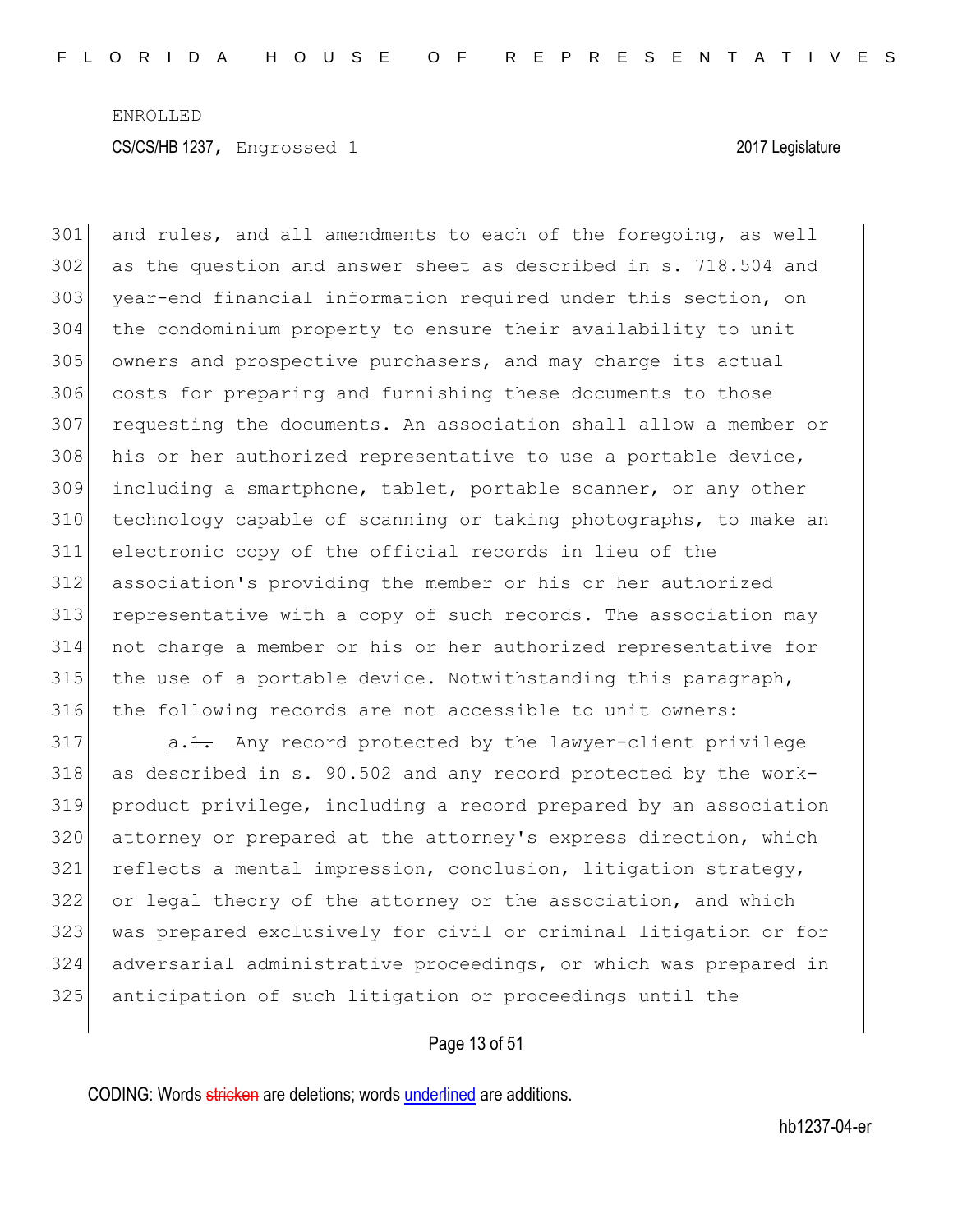326 conclusion of the litigation or proceedings.

 $327$  b.2. Information obtained by an association in connection 328 with the approval of the lease, sale, or other transfer of a 329 unit.

330 c.<del>3.</del> Personnel records of association or management company employees, including, but not limited to, disciplinary, payroll, health, and insurance records. For purposes of this 333 sub-subparagraph subparagraph, the term "personnel records" does not include written employment agreements with an association employee or management company, or budgetary or financial 336 records that indicate the compensation paid to an association employee.

338 d.4. Medical records of unit owners.

339 e.<del>5.</del> Social security numbers, driver license numbers, 340 credit card numbers, e-mail addresses, telephone numbers, facsimile numbers, emergency contact information, addresses of a unit owner other than as provided to fulfill the association's notice requirements, and other personal identifying information of any person, excluding the person's name, unit designation, 345 | mailing address, property address, and any address, e-mail address, or facsimile number provided to the association to fulfill the association's notice requirements. Notwithstanding 348 the restrictions in this sub-subparagraph subparagraph, an association may print and distribute to parcel owners a directory containing the name, parcel address, and all telephone

#### Page 14 of 51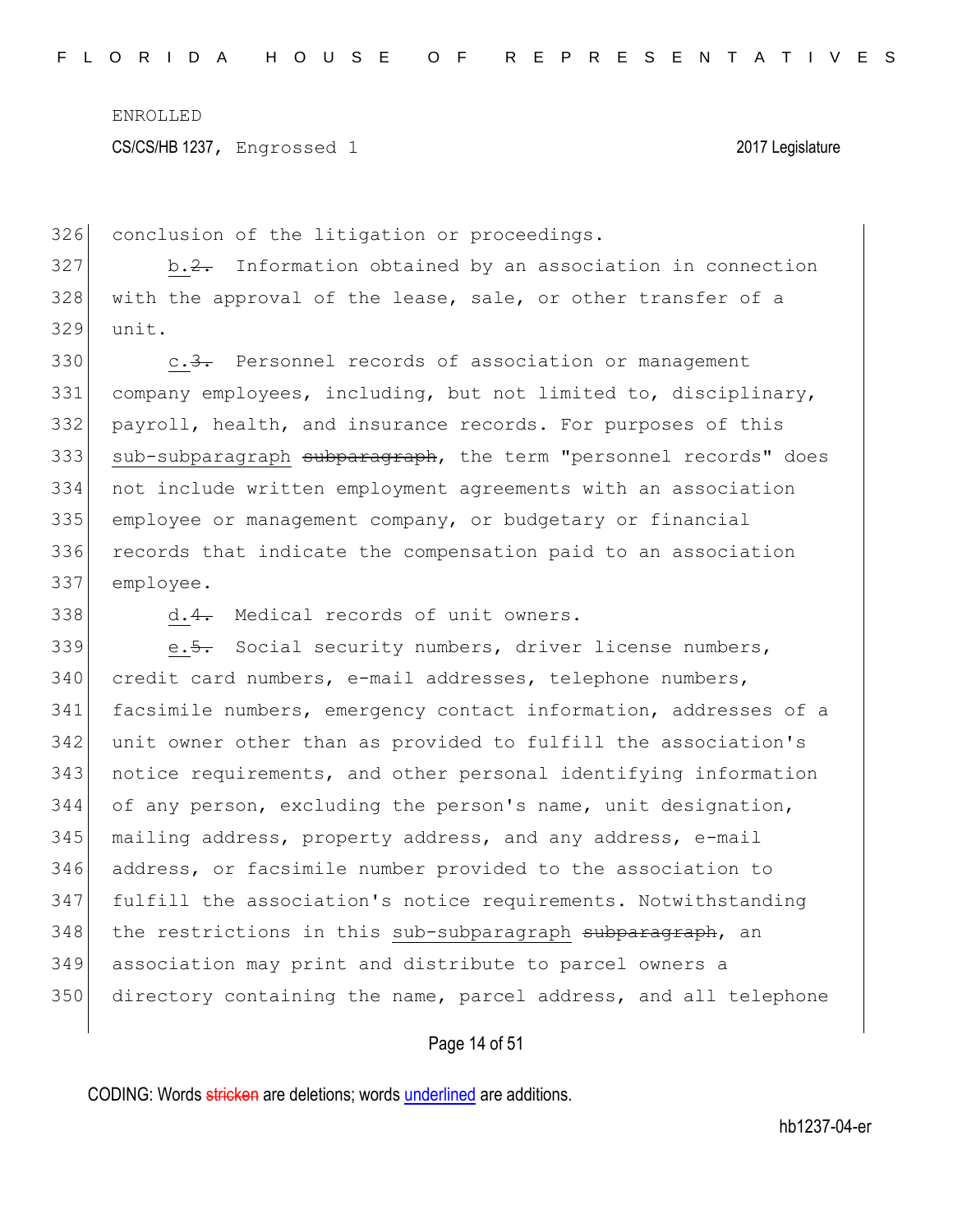351 numbers of each parcel owner. However, an owner may exclude his 352 or her telephone numbers from the directory by so requesting in 353 writing to the association. An owner may consent in writing to 354 the disclosure of other contact information described in this 355 sub-subparagraph subparagraph. The association is not liable for 356 the inadvertent disclosure of information that is protected 357 under this sub-subparagraph subparagraph if the information is 358 included in an official record of the association and is 359 voluntarily provided by an owner and not requested by the 360 association. 361 f.<del>6.</del> Electronic security measures that are used by the 362 association to safeguard data, including passwords. 363  $\sigma$ ,  $\frac{7}{4}$  The software and operating system used by the 364 association which allow the manipulation of data, even if the 365 owner owns a copy of the same software used by the association. 366 The data is part of the official records of the association.  $367$  (g)1. By July 1, 2018, an association with 150 or more 368 units which does not manage timeshare units shall post digital 369 copies of the documents specified in subparagraph 2. on its 370 website.

371 a. The association's website must be: 372 (I) An independent website or web portal wholly owned and

373 operated by the association; or

374 (II) A website or web portal operated by a third-party 375 provider with whom the association owns, leases, rents, or

Page 15 of 51

CODING: Words stricken are deletions; words underlined are additions.

hb1237-04-er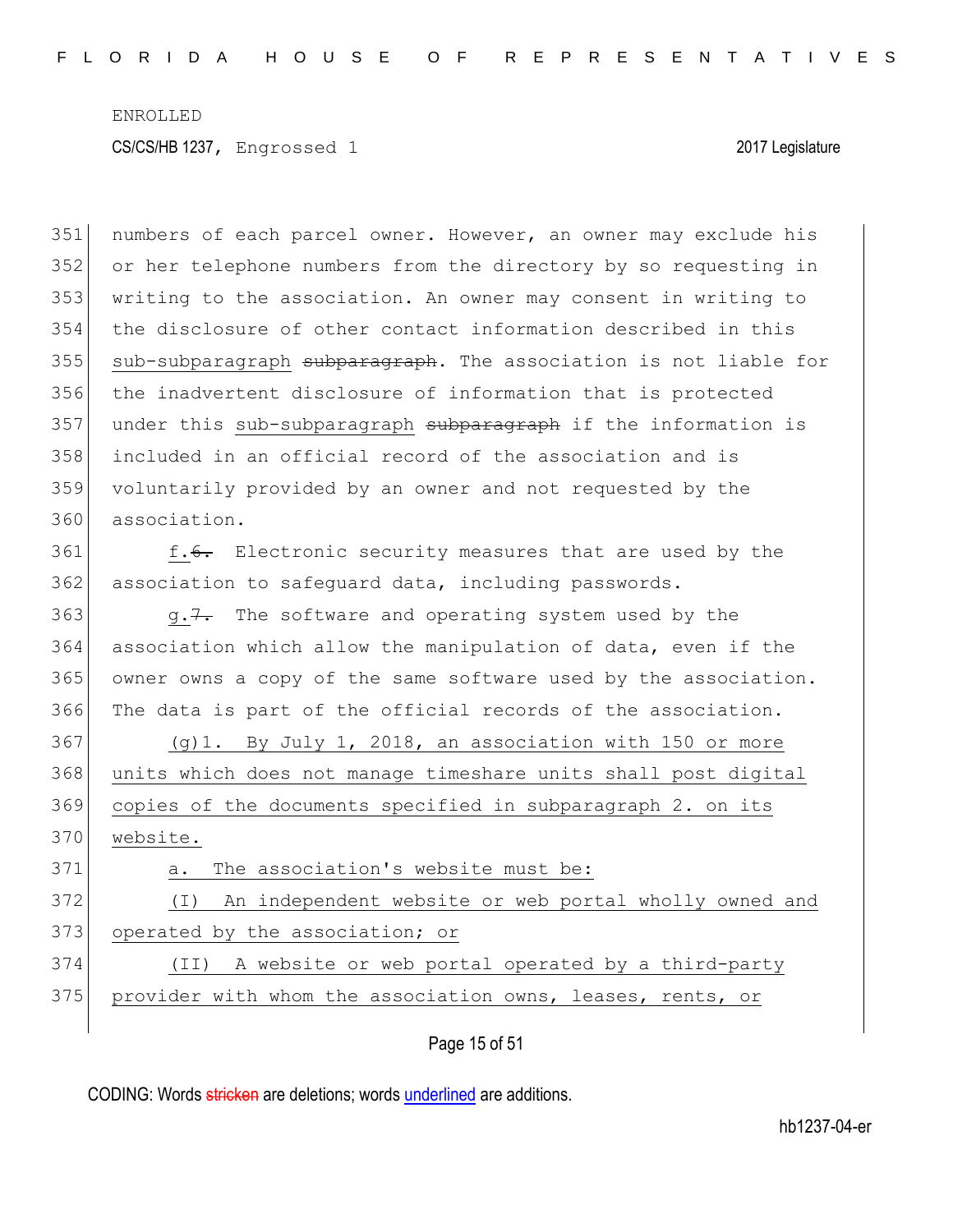CS/CS/HB 1237, Engrossed 1 2017 Legislature

| 376 | otherwise obtains the right to operate a web page, subpage, web        |
|-----|------------------------------------------------------------------------|
| 377 | portal, or collection of subpages or web portals dedicated to          |
| 378 | the association's activities and on which required notices,            |
| 379 | records, and documents may be posted by the association.               |
| 380 | The association's website must be accessible through<br>b.             |
| 381 | the Internet and must contain a subpage, web portal, or other          |
| 382 | protected electronic location that is inaccessible to the              |
| 383 | general public and accessible only to unit owners and employees        |
| 384 | of the association.                                                    |
| 385 | c. Upon a unit owner's written request, the association                |
| 386 | must provide the unit owner with a username and password and           |
| 387 | access to the protected sections of the association's website          |
| 388 | that contain any notices, records, or documents that must be           |
| 389 | electronically provided.                                               |
|     | 2. A current copy of the following documents must be                   |
| 390 |                                                                        |
| 391 | posted in digital format on the association's website:                 |
| 392 | The recorded declaration of condominium of each<br>а.                  |
| 393 | condominium operated by the association and each amendment to          |
| 394 | each declaration.                                                      |
| 395 | The recorded bylaws of the association and each<br>b.                  |
| 396 | amendment to the bylaws.                                               |
| 397 | The articles of incorporation of the association, or<br>$\mathsf{C}$ . |
| 398 | other documents creating the association, and each amendment           |
| 399 | thereto. The copy posted pursuant to this sub-subparagraph must        |
| 400 | be a copy of the articles of incorporation filed with the              |

## Page 16 of 51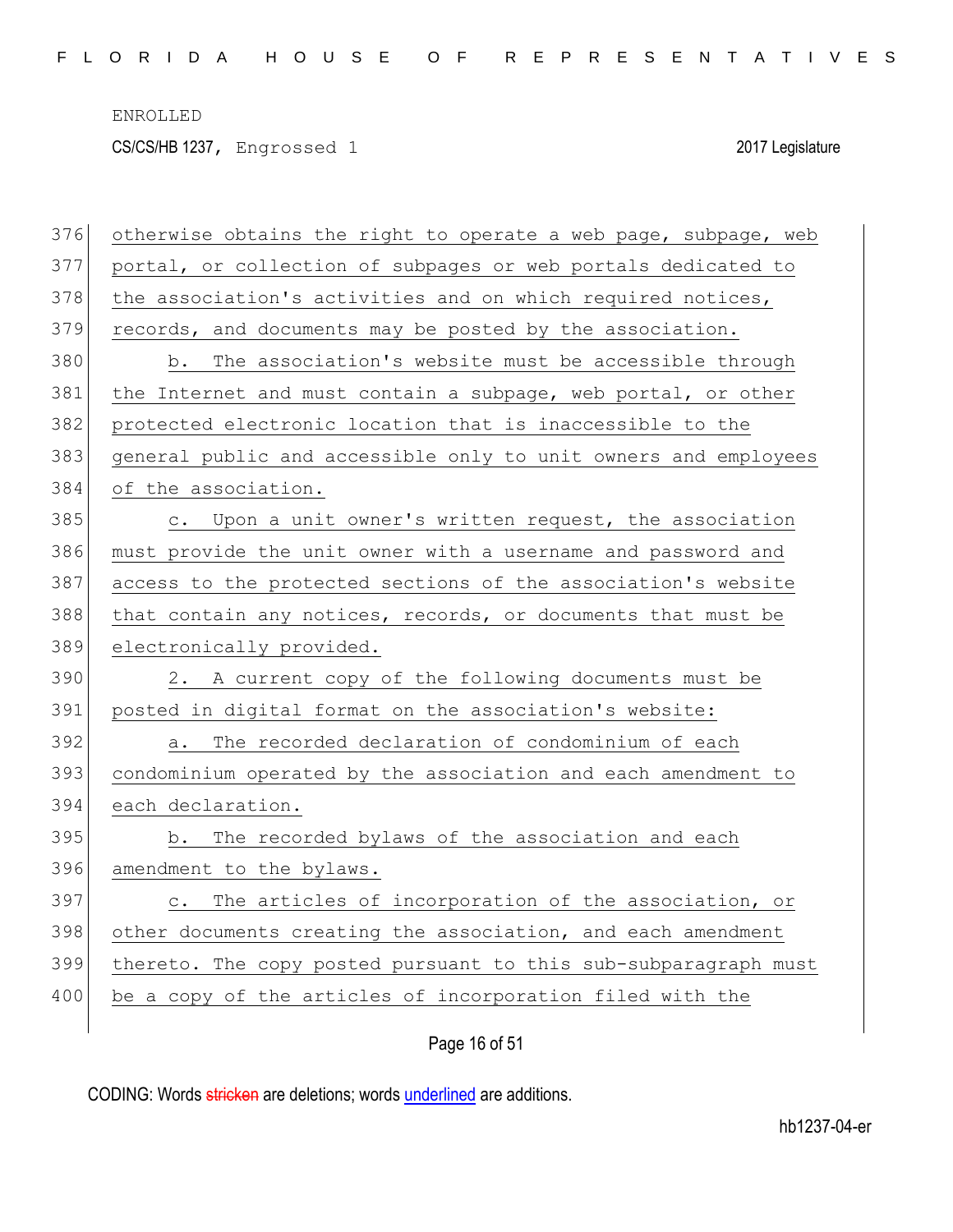CS/CS/HB 1237, Engrossed 1 2017 Legislature

| 401 | Department of State.                                             |
|-----|------------------------------------------------------------------|
| 402 | The rules of the association.<br>d.                              |
| 403 | Any management agreement, lease, or other contract to<br>e.      |
| 404 | which the association is a party or under which the association  |
| 405 | or the unit owners have an obligation or responsibility.         |
| 406 | Summaries of bids for materials, equipment, or services must be  |
| 407 | maintained on the website for 1 year.                            |
| 408 | f. The annual budget required by s. 718.112(2)(f) and any        |
| 409 | proposed budget to be considered at the annual meeting.          |
| 410 | The financial report required by subsection (13) and<br>q.       |
| 411 | any proposed financial report to be considered at a meeting.     |
| 412 | The certification of each director required by s.<br>h.          |
| 413 | 718.112(2)(d)4.b.                                                |
| 414 | i. All contracts or transactions between the association         |
| 415 | and any director, officer, corporation, firm, or association     |
| 416 | that is not an affiliated condominium association or any other   |
| 417 | entity in which an association director is also a director or    |
| 418 | officer and financially interested.                              |
| 419 | j. Any contract or document regarding a conflict of              |
| 420 | interest or possible conflict of interest as provided in ss.     |
| 421 | 468.436(2) and 718.3026(3).                                      |
| 422 | k. The notice of any unit owner meeting and the agenda for       |
| 423 | the meeting, as required by s. 718.112(2)(d)3., no later than 14 |
| 424 | days before the meeting. The notice must be posted in plain view |
| 425 | on the front page of the website, or on a separate subpage of    |
|     |                                                                  |

## Page 17 of 51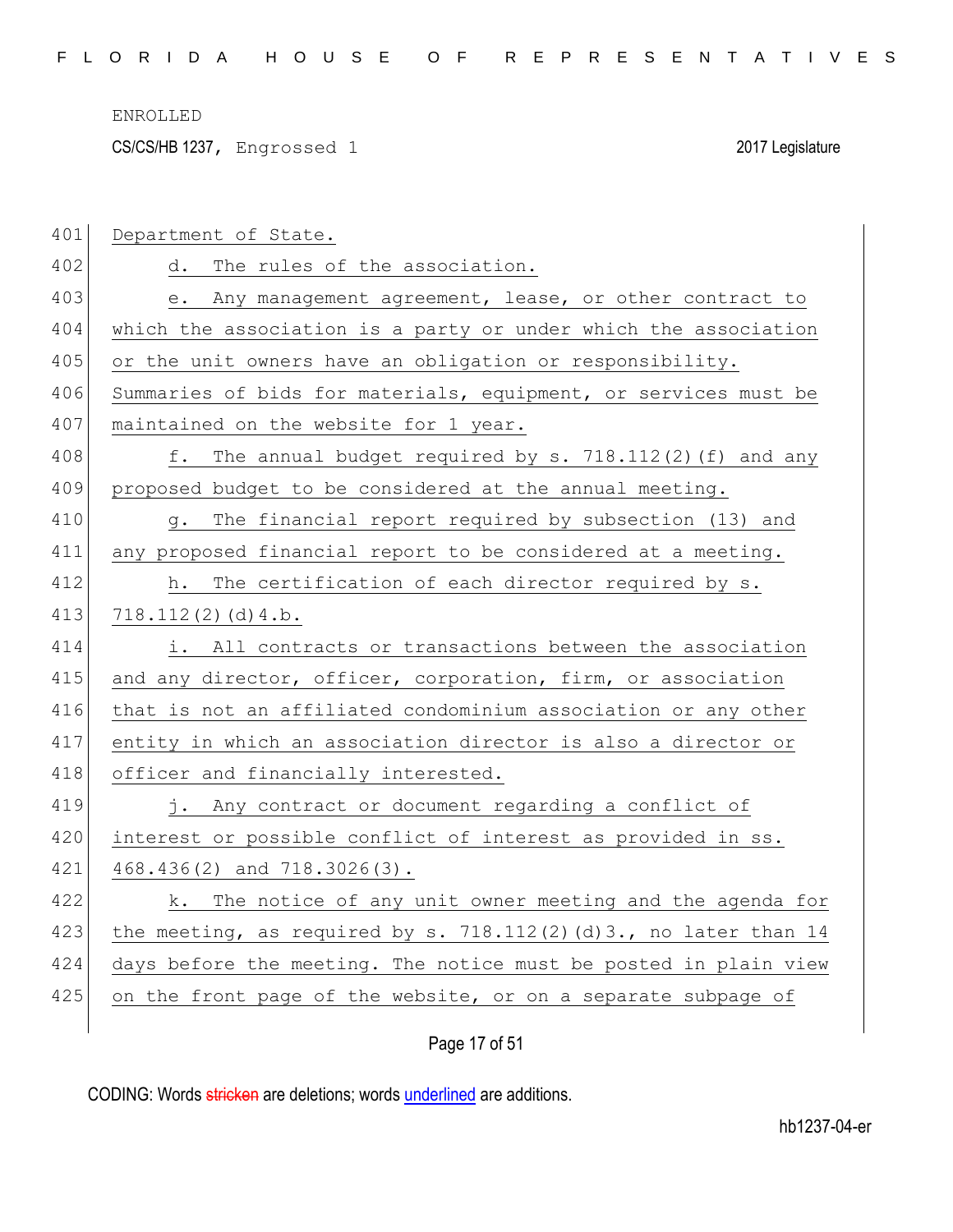CS/CS/HB 1237, Engrossed 1 2017 Legislature

| 426 | the website labeled "Notices" which is conspicuously visible and |
|-----|------------------------------------------------------------------|
| 427 | linked from the front page. The association must also post on    |
| 428 | its website any document to be considered and voted on by the    |
| 429 | owners during the meeting or any document listed on the agenda   |
| 430 | at least 7 days before the meeting at which the document or the  |
| 431 | information within the document will be considered.              |
| 432 | 1. Notice of any board meeting, the agenda, and any other        |
| 433 | document required for the meeting as required by s.              |
| 434 | $718.112(2)$ (c), which must be posted no later than the date    |
| 435 | required for notice pursuant to $s. 718.112(2)(c)$ .             |
| 436 | 2.<br>The association shall ensure that the information and      |
| 437 | records described in paragraph (c), which are not permitted to   |
| 438 | be accessible to unit owners, are not posted on the              |
| 439 | association's website. If protected information or information   |
| 440 | restricted from being accessible to unit owners is included in   |
| 441 | documents that are required to be posted on the association's    |
| 442 | website, the association shall ensure the information is         |
| 443 | redacted before posting the documents online.                    |
| 444 | (13) FINANCIAL REPORTING. Within 90 days after the end of        |
| 445 | the fiscal year, or annually on a date provided in the bylaws,   |
| 446 | the association shall prepare and complete, or contract for the  |
| 447 | preparation and completion of, a financial report for the        |
| 448 | preceding fiscal year. Within 21 days after the final financial  |
| 449 | report is completed by the association or received from the      |
| 450 | third party, but not later than 120 days after the end of the    |
|     | Page 18 of 51                                                    |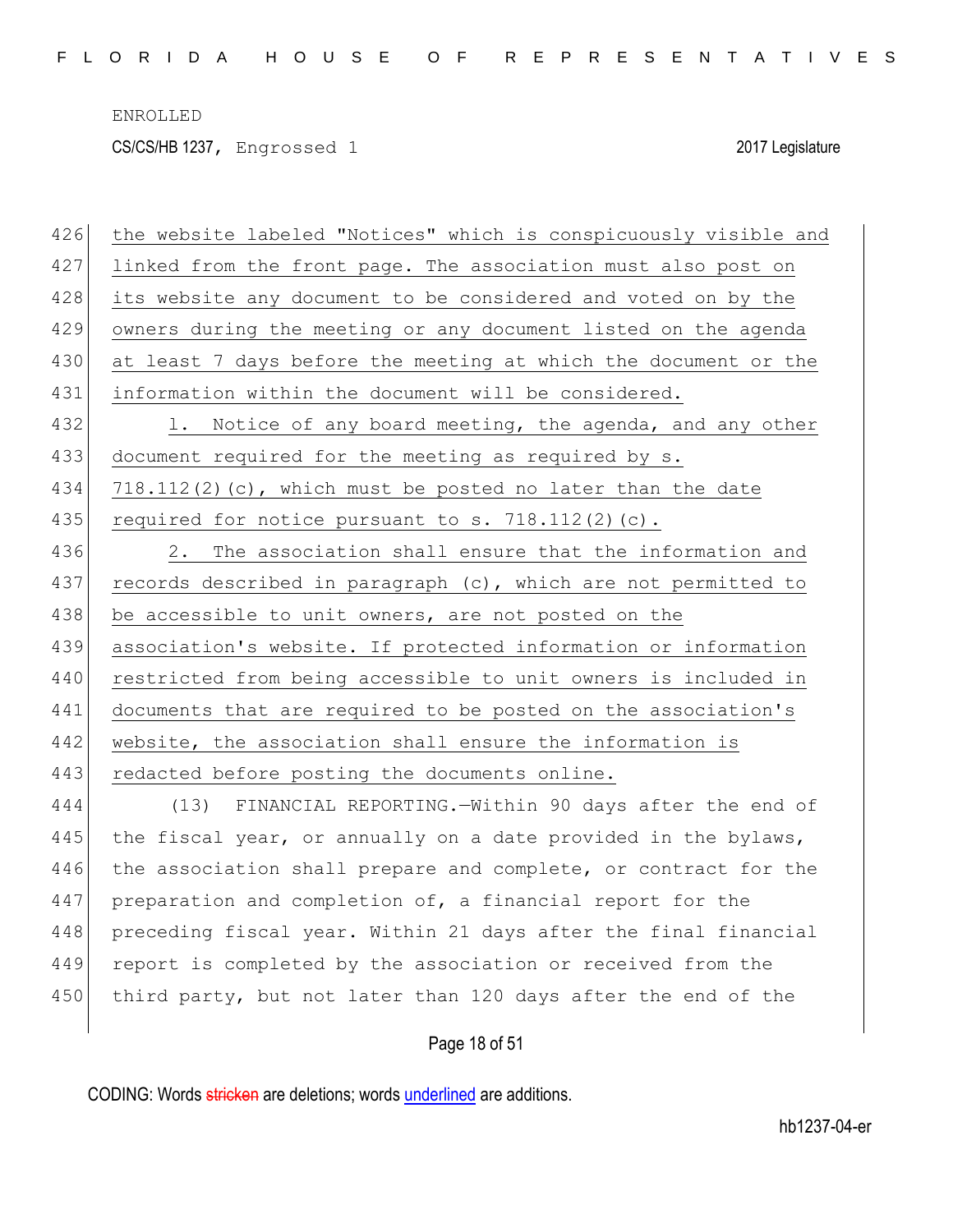451 fiscal year or other date as provided in the bylaws, the 452 association shall mail to each unit owner at the address last 453 furnished to the association by the unit owner, or hand deliver 454 to each unit owner, a copy of the most recent financial report 455 or a notice that a copy of the most recent financial report will 456 be mailed or hand delivered to the unit owner, without charge, 457 within 5 business days after upon receipt of a written request 458 from the unit owner. The division shall adopt rules setting 459 forth uniform accounting principles and standards to be used by 460 all associations and addressing the financial reporting 461 requirements for multicondominium associations. The rules must 462 include, but not be limited to, standards for presenting a 463 summary of association reserves, including a good faith estimate 464 disclosing the annual amount of reserve funds that would be 465 necessary for the association to fully fund reserves for each 466 reserve item based on the straight-line accounting method. This 467 disclosure is not applicable to reserves funded via the pooling 468 method. In adopting such rules, the division shall consider the 469 number of members and annual revenues of an association. 470 Financial reports shall be prepared as follows:

471 (a) An association that meets the criteria of this 472 paragraph shall prepare a complete set of financial statements 473 in accordance with generally accepted accounting principles. The 474 financial statements must be based upon the association's total 475 annual revenues, as follows:

Page 19 of 51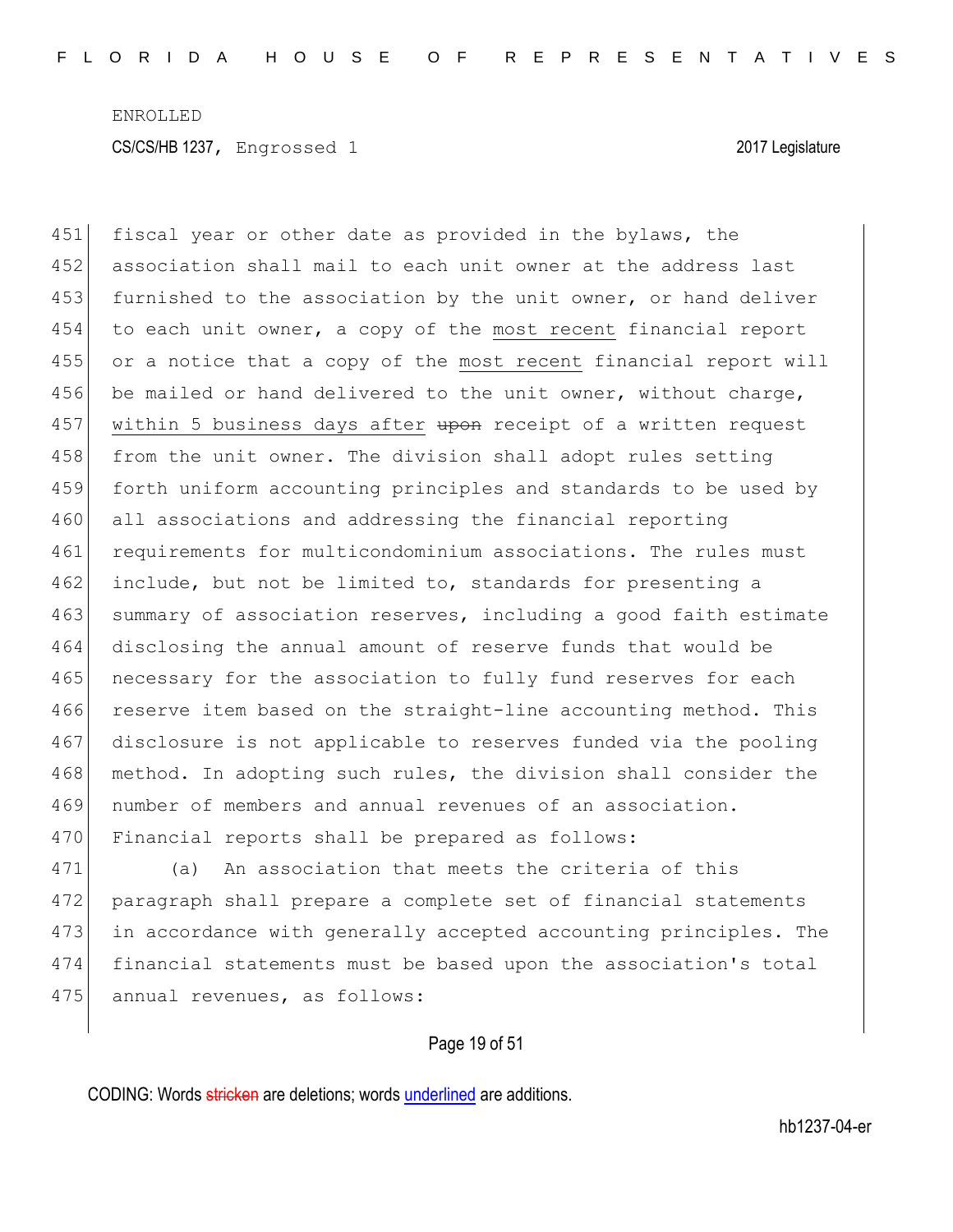CS/CS/HB 1237, Engrossed 1 2017 Legislature

476 1. An association with total annual revenues of \$150,000 477 or more, but less than \$300,000, shall prepare compiled 478 financial statements. 479 2. An association with total annual revenues of at least 480 \$300,000, but less than \$500,000, shall prepare reviewed 481 financial statements. 482 3. An association with total annual revenues of \$500,000 483 or more shall prepare audited financial statements. 484 (b)1. An association with total annual revenues of less 485 than \$150,000 shall prepare a report of cash receipts and 486 expenditures. 487 2. An association that operates fewer than 50 units, 488 regardless of the association's annual revenues, shall prepare a 489 report of cash receipts and expenditures in lieu of financial 490 statements required by paragraph  $(a)$ . 491 2.3. A report of cash receipts and disbursements must 492 disclose the amount of receipts by accounts and receipt 493 classifications and the amount of expenses by accounts and 494 expense classifications, including, but not limited to, the 495 following, as applicable: costs for security, professional and 496 management fees and expenses, taxes, costs for recreation 497 facilities, expenses for refuse collection and utility services, 498 expenses for lawn care, costs for building maintenance and 499 repair, insurance costs, administration and salary expenses, and 500 reserves accumulated and expended for capital expenditures,

### Page 20 of 51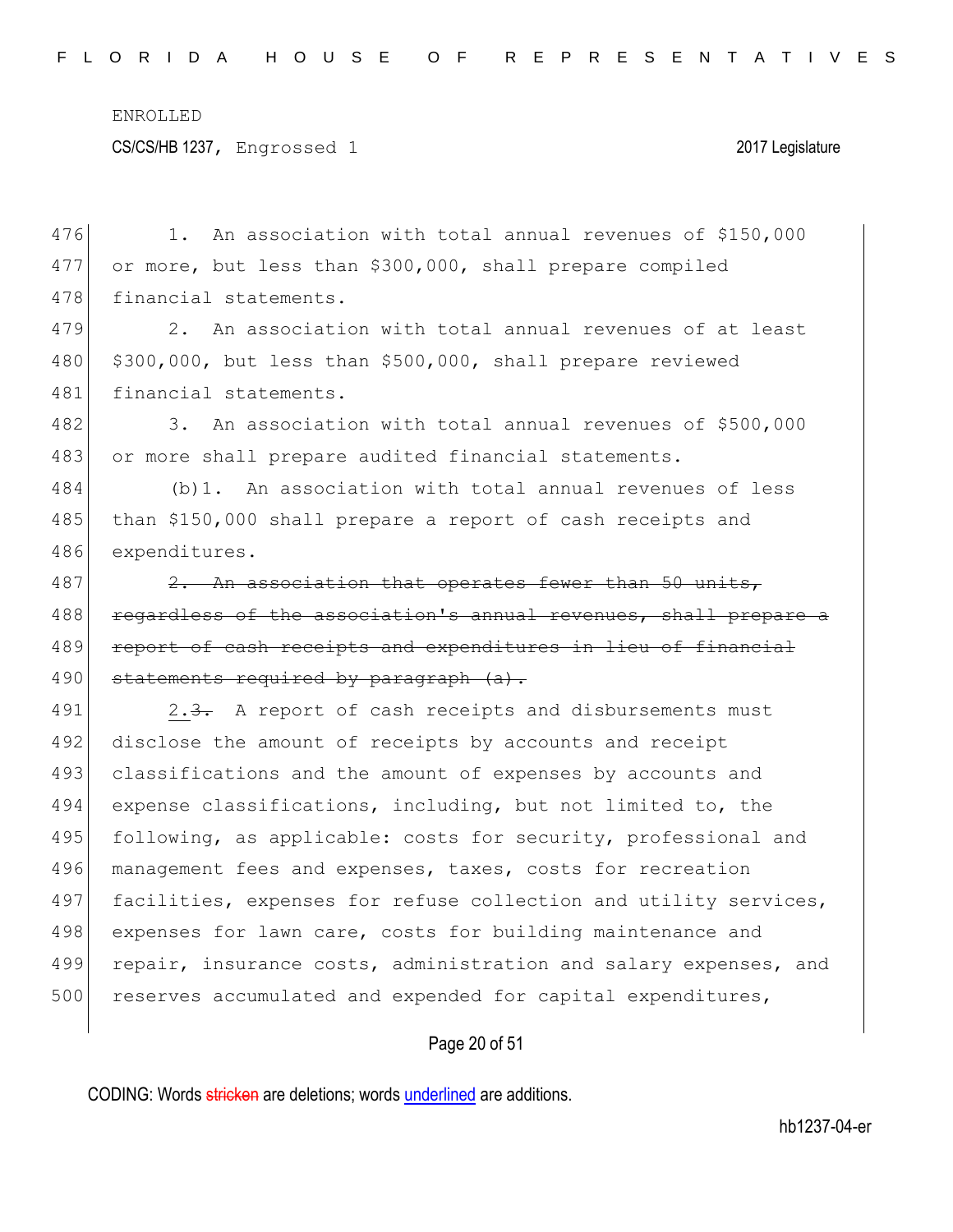CS/CS/HB 1237, Engrossed 1 2017 Legislature

Page 21 of 51 501 deferred maintenance, and any other category for which the 502 association maintains reserves. 503 (c) An association may prepare, without a meeting of or 504 approval by the unit owners: 505 1. Compiled, reviewed, or audited financial statements, if 506 the association is required to prepare a report of cash receipts 507 and expenditures; 508 2. Reviewed or audited financial statements, if the 509 association is required to prepare compiled financial 510 statements; or 511 3. Audited financial statements if the association is 512 required to prepare reviewed financial statements. 513 (d) If approved by a majority of the voting interests 514 present at a properly called meeting of the association, an 515 association may prepare: 516 1. A report of cash receipts and expenditures in lieu of a 517 compiled, reviewed, or audited financial statement; 518 2. A report of cash receipts and expenditures or a 519 compiled financial statement in lieu of a reviewed or audited 520 financial statement; or 521 3. A report of cash receipts and expenditures, a compiled 522 financial statement, or a reviewed financial statement in lieu 523 of an audited financial statement. 524 525 Such meeting and approval must occur before the end of the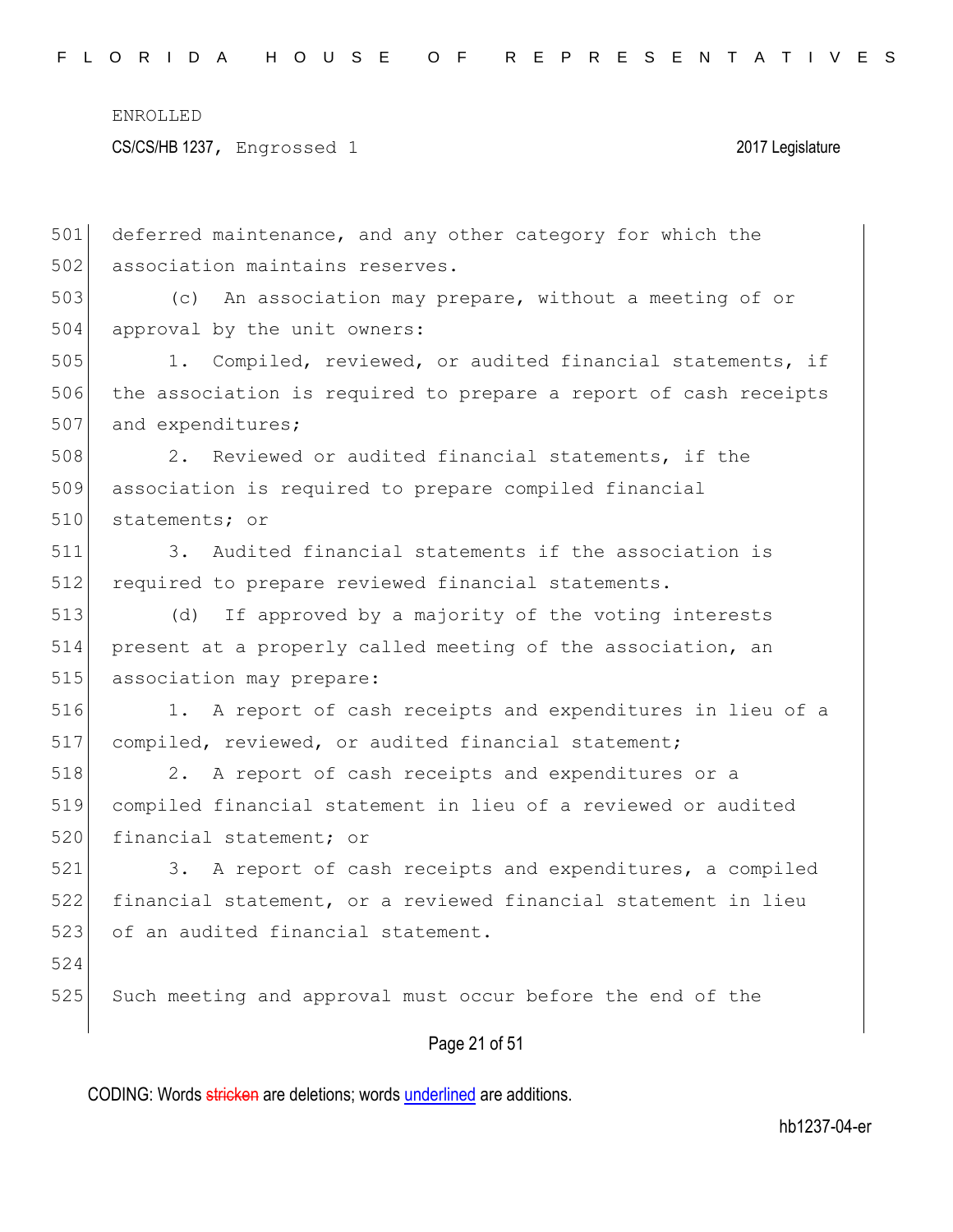526 fiscal year and is effective only for the fiscal year in which 527 the vote is taken, except that the approval may also be 528 effective for the following fiscal year. If the developer has 529 not turned over control of the association, all unit owners, 530 including the developer, may vote on issues related to the 531 preparation of the association's financial reports, from the 532 date of incorporation of the association through the end of the 533 second fiscal year after the fiscal year in which the 534 certificate of a surveyor and mapper is recorded pursuant to s. 535 718.104(4)(e) or an instrument that transfers title to a unit in 536 the condominium which is not accompanied by a recorded 537 assignment of developer rights in favor of the grantee of such 538 unit is recorded, whichever occurs first. Thereafter, all unit 539 owners except the developer may vote on such issues until 540 control is turned over to the association by the developer. Any 541 audit or review prepared under this section shall be paid for by 542 the developer if done before turnover of control of the 543 association. An association may not waive the financial 544 reporting requirements of this section for more than 3 545 consecutive years. 546 (e) A unit owner may provide written notice to the

547 division of the association's failure to mail or hand deliver 548 him or her a copy of the most recent financial report within 5 549 business days after he or she submitted a written request to the 550 association for a copy of such report. If the division

### Page 22 of 51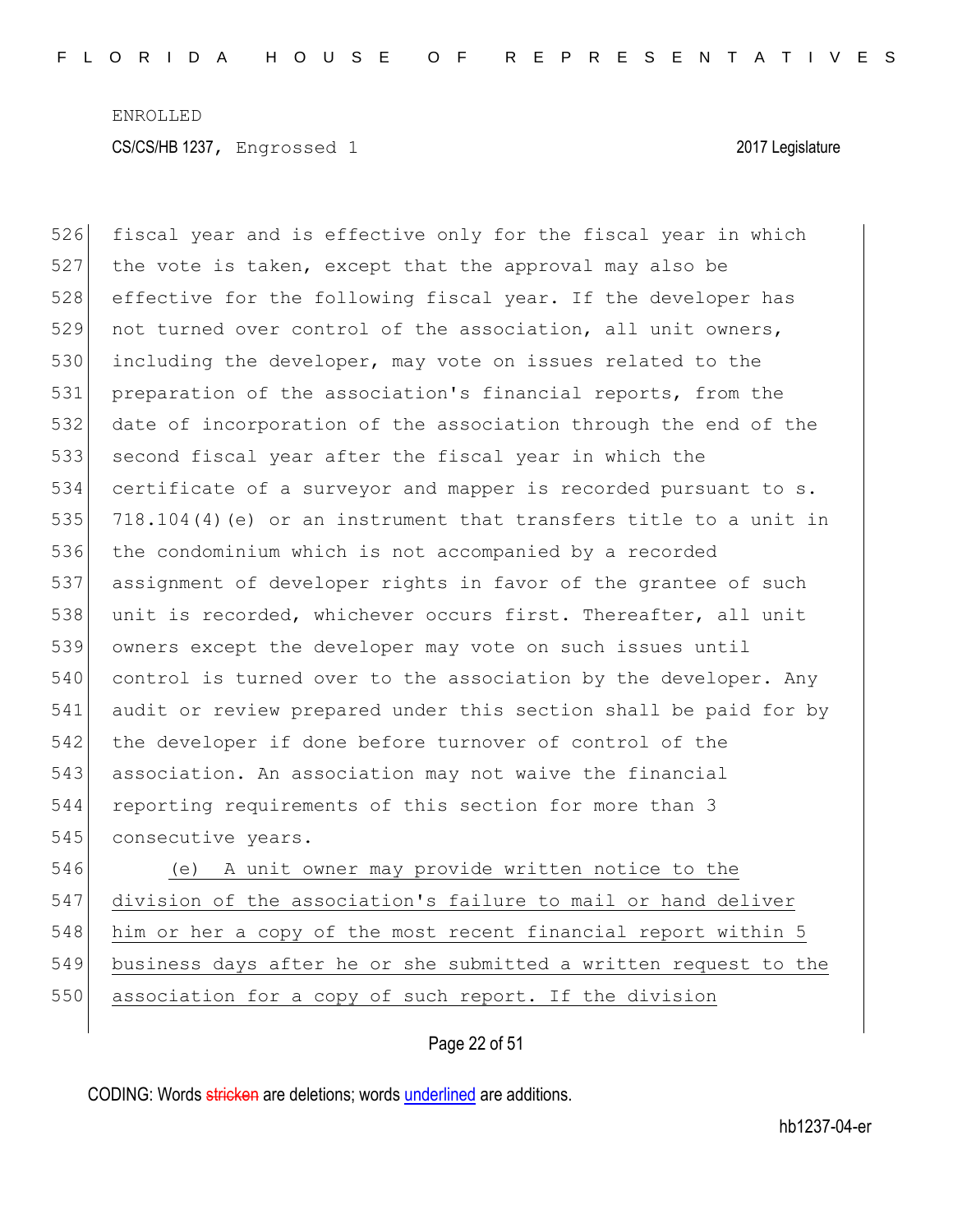| 551 | determines that the association failed to mail or hand deliver a |
|-----|------------------------------------------------------------------|
| 552 | copy of the most recent financial report to the unit owner, the  |
| 553 | division shall provide written notice to the association that    |
| 554 | the association must mail or hand deliver a copy of the most     |
| 555 | recent financial report to the unit owner and the division       |
| 556 | within 5 business days after it receives such notice from the    |
| 557 | division. An association that fails to comply with the           |
| 558 | division's request may not waive the financial reporting         |
| 559 | requirement provided in paragraph (d). A financial report        |
| 560 | received by the division pursuant to this paragraph shall be     |
| 561 | maintained, and the division shall provide a copy of such report |
| 562 | to an association member upon his or her request.                |
| 563 | $(15)$ DEBIT CARDS.-                                             |
| 564 | (a) An association and its officers, directors, employees,       |
| 565 | and agents may not use a debit card issued in the name of the    |
| 566 | association, or billed directly to the association, for the      |
| 567 | payment of any association expense.                              |
| 568 | (b) Use of a debit card issued in the name of the                |
| 569 | association, or billed directly to the association, for any      |
| 570 | expense that is not a lawful obligation of the association may   |
| 571 | be prosecuted as credit card fraud pursuant to s. 817.61.        |
| 572 | Section 2. To implement the website requirement in section       |
| 573 | 1 of this act, the Department of Business and Professional       |
| 574 | Regulation is directed to include within the next condominium    |
|     |                                                                  |
| 575 | association annual fee statement required by s. 718.501(2)(a),   |

## Page 23 of 51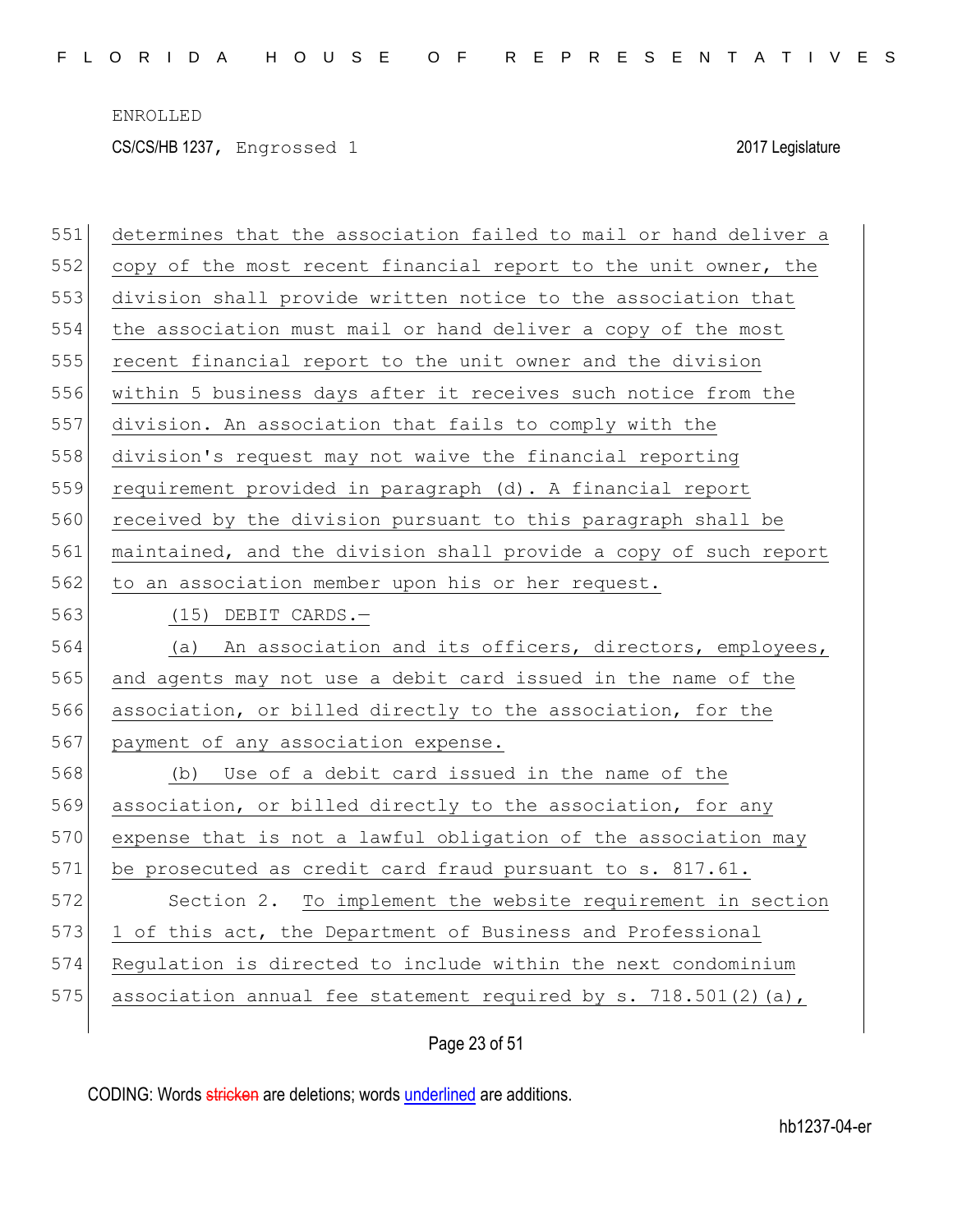CS/CS/HB 1237, Engrossed 1 2017 Legislature

 Florida Statutes, a notice informing condominium associations of 150 or more units of the requirement to create a website for 578 association documents that is operational on or before July 1, 2018. Section 3. Paragraphs (d) and (j) of subsection (2) of 581 section 718.112, Florida Statutes, are amended, and paragraph 582 (p) is added to that subsection, to read: 718.112 Bylaws.— (2) REQUIRED PROVISIONS.—The bylaws shall provide for the following and, if they do not do so, shall be deemed to include the following: (d) *Unit owner meetings*.— 588 1. An annual meeting of the unit owners shall be held at the location provided in the association bylaws and, if the bylaws are silent as to the location, the meeting shall be held within 45 miles of the condominium property. However, such distance requirement does not apply to an association governing 593 a timeshare condominium. 2. Unless the bylaws provide otherwise, a vacancy on the board caused by the expiration of a director's term shall be filled by electing a new board member, and the election must be by secret ballot. An election is not required if the number of 598 vacancies equals or exceeds the number of candidates. For purposes of this paragraph, the term "candidate" means an eligible person who has timely submitted the written notice, as

#### Page 24 of 51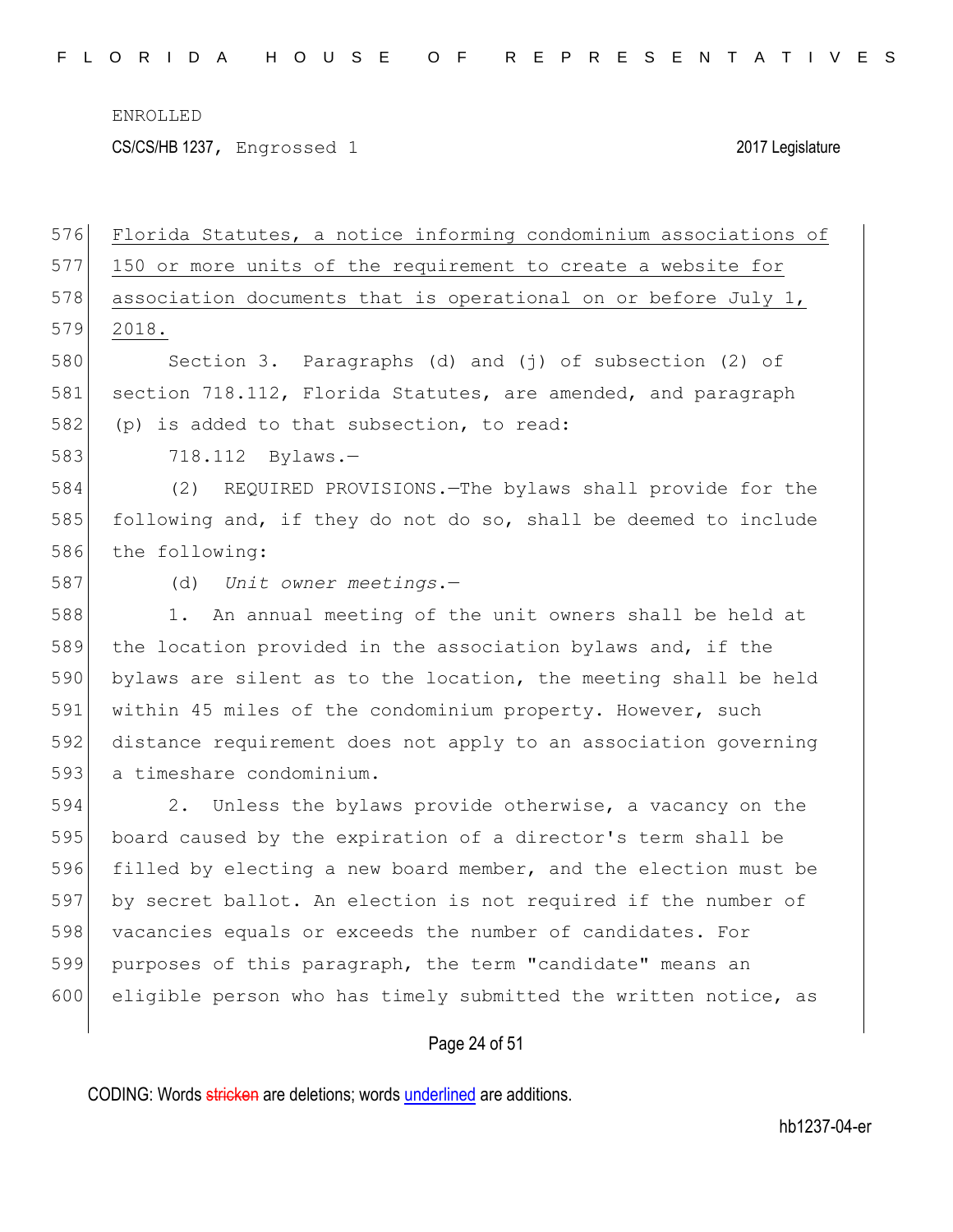described in sub-subparagraph 4.a., of his or her intention to become a candidate. Except in a timeshare or nonresidential condominium, or if the staggered term of a board member does not expire until a later annual meeting, or if all members' terms 605 would otherwise expire but there are no candidates, the terms of all board members expire at the annual meeting, and such members 607 may stand for reelection unless prohibited by the bylaws.  $H$  the 608 bylaws or articles of incorporation permit terms of no more than  $\left|$  2 years, the association Board members may serve 2-year terms if permitted by the bylaws or articles of incorporation. A board member may not serve more than four consecutive 2-year terms, unless approved by an affirmative vote of two-thirds of the total voting interests of the association or unless there are not enough eligible candidates to fill the vacancies on the 615 board at the time of the vacancy. If the number of board members whose terms expire at the annual meeting equals or exceeds the 617 | number of candidates, the candidates become members of the board effective upon the adjournment of the annual meeting. Unless the bylaws provide otherwise, any remaining vacancies shall be filled by the affirmative vote of the majority of the directors making up the newly constituted board even if the directors constitute less than a quorum or there is only one director. In a residential condominium association of more than 10 units or in a residential condominium association that does not include 625 timeshare units or timeshare interests, coowners of a unit may

#### Page 25 of 51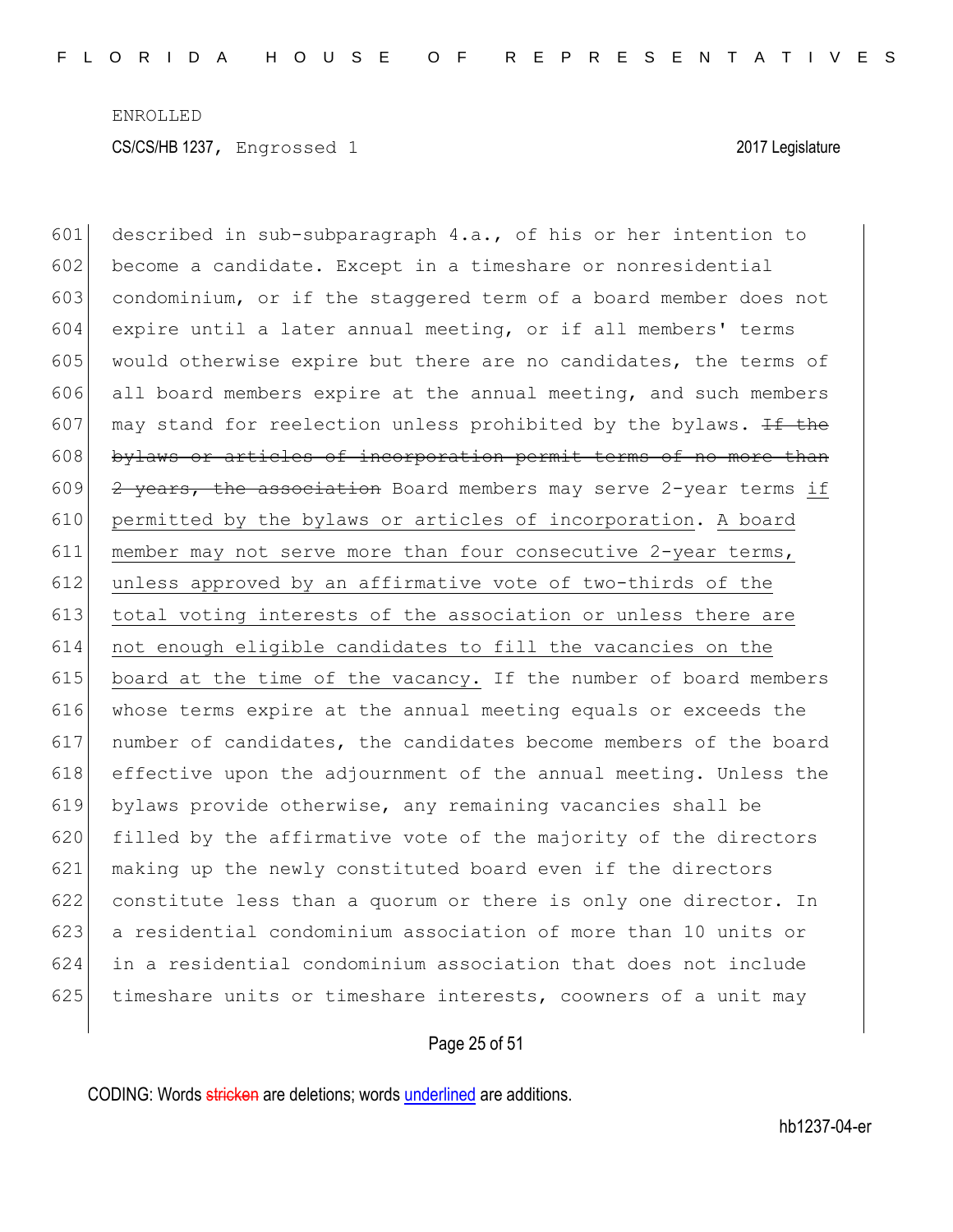626 not serve as members of the board of directors at the same time 627 unless they own more than one unit or unless there are not 628 enough eligible candidates to fill the vacancies on the board at the time of the vacancy. A unit owner in a residential condominium desiring to be a candidate for board membership must comply with sub-subparagraph 4.a. and must be eligible to be a candidate to serve on the board of directors at the time of the deadline for submitting a notice of intent to run in order to have his or her name listed as a proper candidate on the ballot or to serve on the board. A person who has been suspended or 636 removed by the division under this chapter, or who is delinquent in the payment of any monetary obligation due to the 638 association, is not eligible to be a candidate for board membership and may not be listed on the ballot. A person who has been convicted of any felony in this state or in a United States 641 District or Territorial Court, or who has been convicted of any offense in another jurisdiction which would be considered a 643 felony if committed in this state, is not eligible for board membership unless such felon's civil rights have been restored 645 for at least 5 years as of the date such person seeks election to the board. The validity of an action by the board is not affected if it is later determined that a board member is ineligible for board membership due to having been convicted of a felony. This subparagraph does not limit the term of a member 650 of the board of a nonresidential or timeshare condominium.

#### Page 26 of 51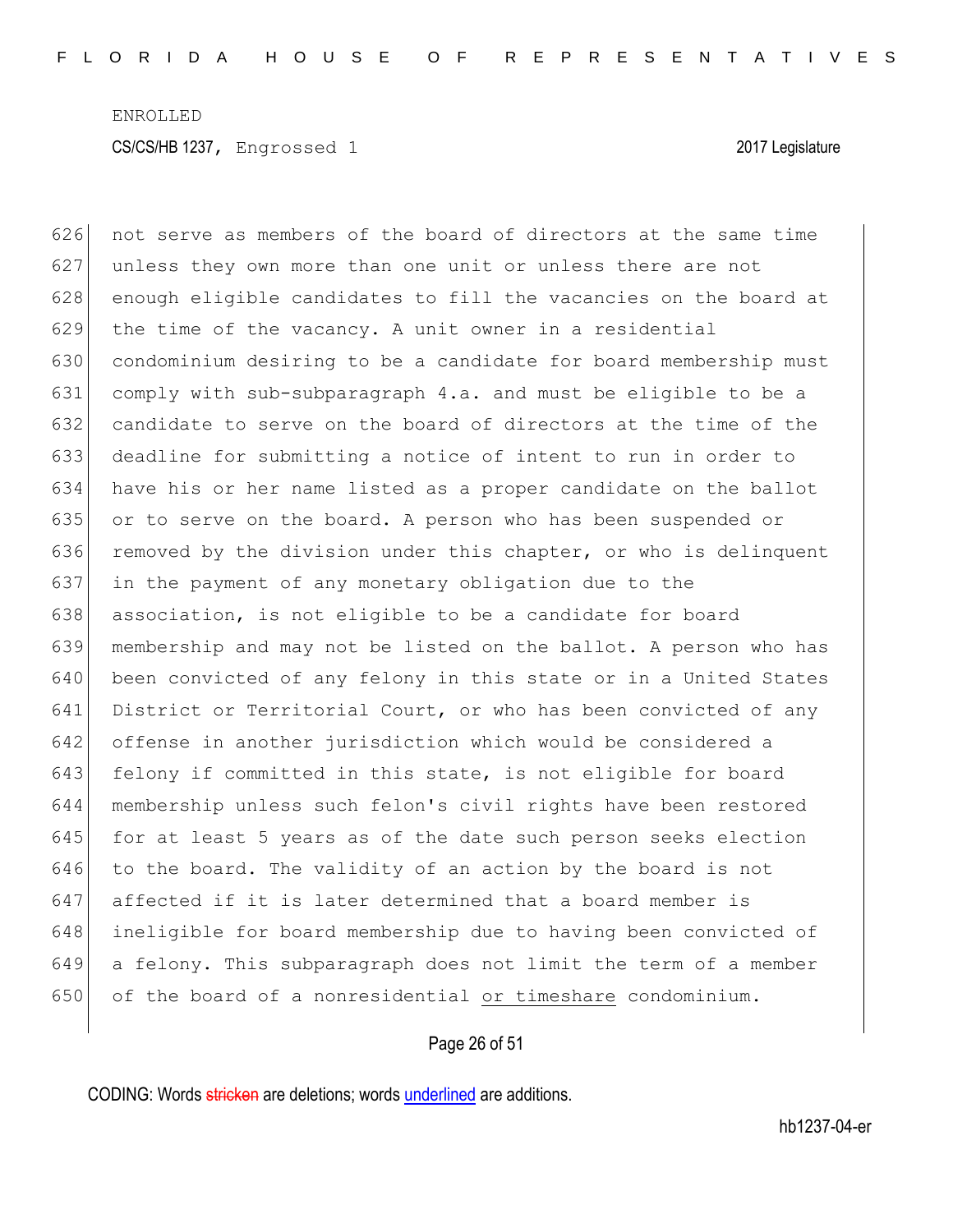3. The bylaws must provide the method of calling meetings of unit owners, including annual meetings. Written notice must include an agenda, must be mailed, hand delivered, or electronically transmitted to each unit owner at least 14 days before the annual meeting, and must be posted in a conspicuous place on the condominium property at least 14 continuous days 657 before the annual meeting. Upon notice to the unit owners, the 658 board shall, by duly adopted rule, designate a specific location on the condominium property or association property where all 660 notices of unit owner meetings shall be posted. This requirement does not apply if there is no condominium property or 662 association property for posting notices. In lieu of, or in 663 addition to, the physical posting of meeting notices, the association may, by reasonable rule, adopt a procedure for conspicuously posting and repeatedly broadcasting the notice and 666 the agenda on a closed-circuit cable television system serving 667 the condominium association. However, if broadcast notice is 668 used in lieu of a notice posted physically on the condominium property, the notice and agenda must be broadcast at least four times every broadcast hour of each day that a posted notice is otherwise required under this section. If broadcast notice is provided, the notice and agenda must be broadcast in a manner 673 and for a sufficient continuous length of time so as to allow an average reader to observe the notice and read and comprehend the entire content of the notice and the agenda. Unless a unit owner

#### Page 27 of 51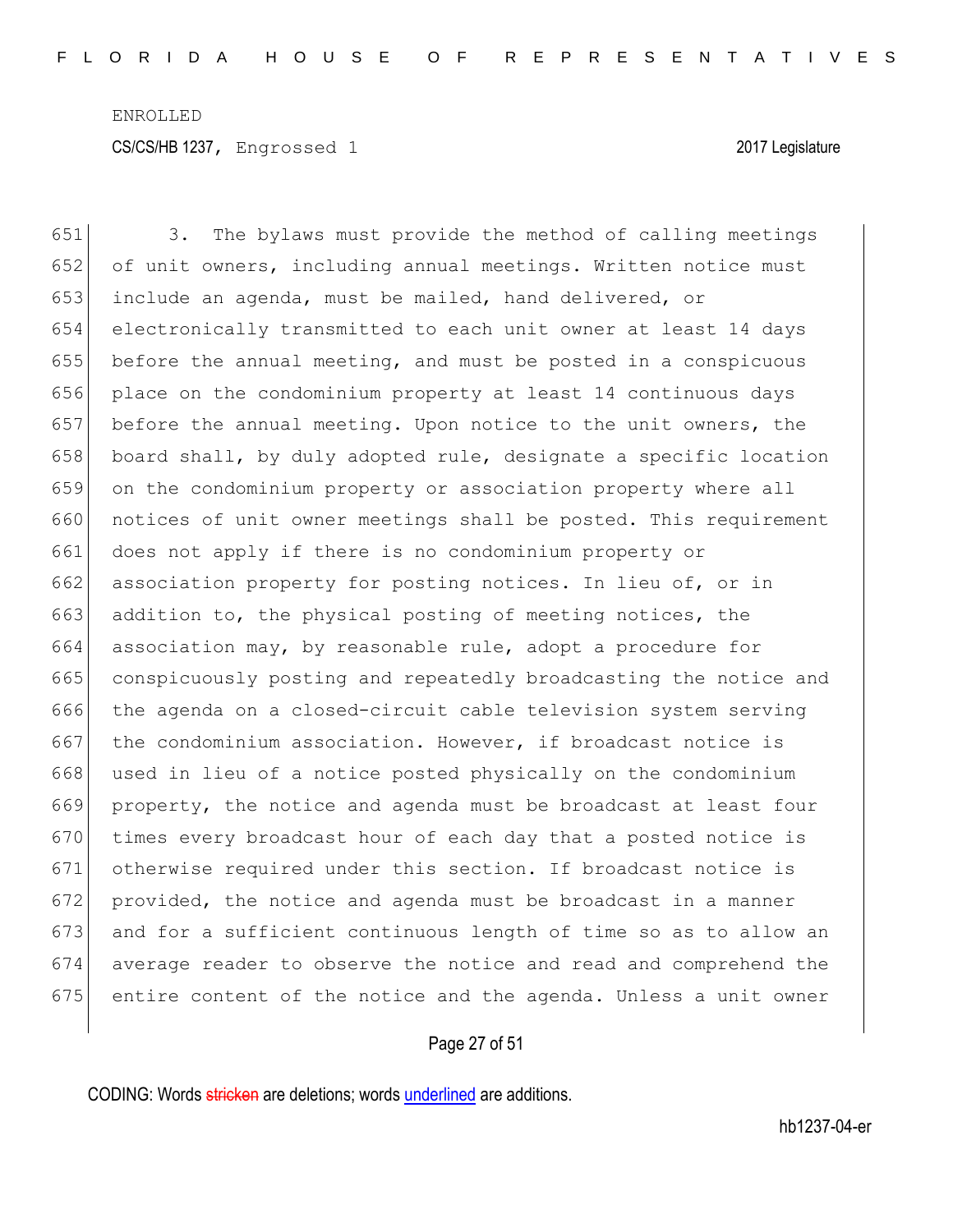676 waives in writing the right to receive notice of the annual 677 meeting, such notice must be hand delivered, mailed, or 678 electronically transmitted to each unit owner. Notice for 679 meetings and notice for all other purposes must be mailed to 680 each unit owner at the address last furnished to the association 681 by the unit owner, or hand delivered to each unit owner. 682 However, if a unit is owned by more than one person, the 683 association must provide notice to the address that the 684 developer identifies for that purpose and thereafter as one or 685 more of the owners of the unit advise the association in 686 writing, or if no address is given or the owners of the unit do 687 not agree, to the address provided on the deed of record. An 688 officer of the association, or the manager or other person 689 providing notice of the association meeting, must provide an 690 affidavit or United States Postal Service certificate of 691 mailing, to be included in the official records of the 692 association affirming that the notice was mailed or hand 693 delivered in accordance with this provision.

 4. The members of the board of a residential condominium 695 shall be elected by written ballot or voting machine. Proxies may not be used in electing the board in general elections or elections to fill vacancies caused by recall, resignation, or 698 otherwise, unless otherwise provided in this chapter. This subparagraph does not apply to an association governing a timeshare condominium.

### Page 28 of 51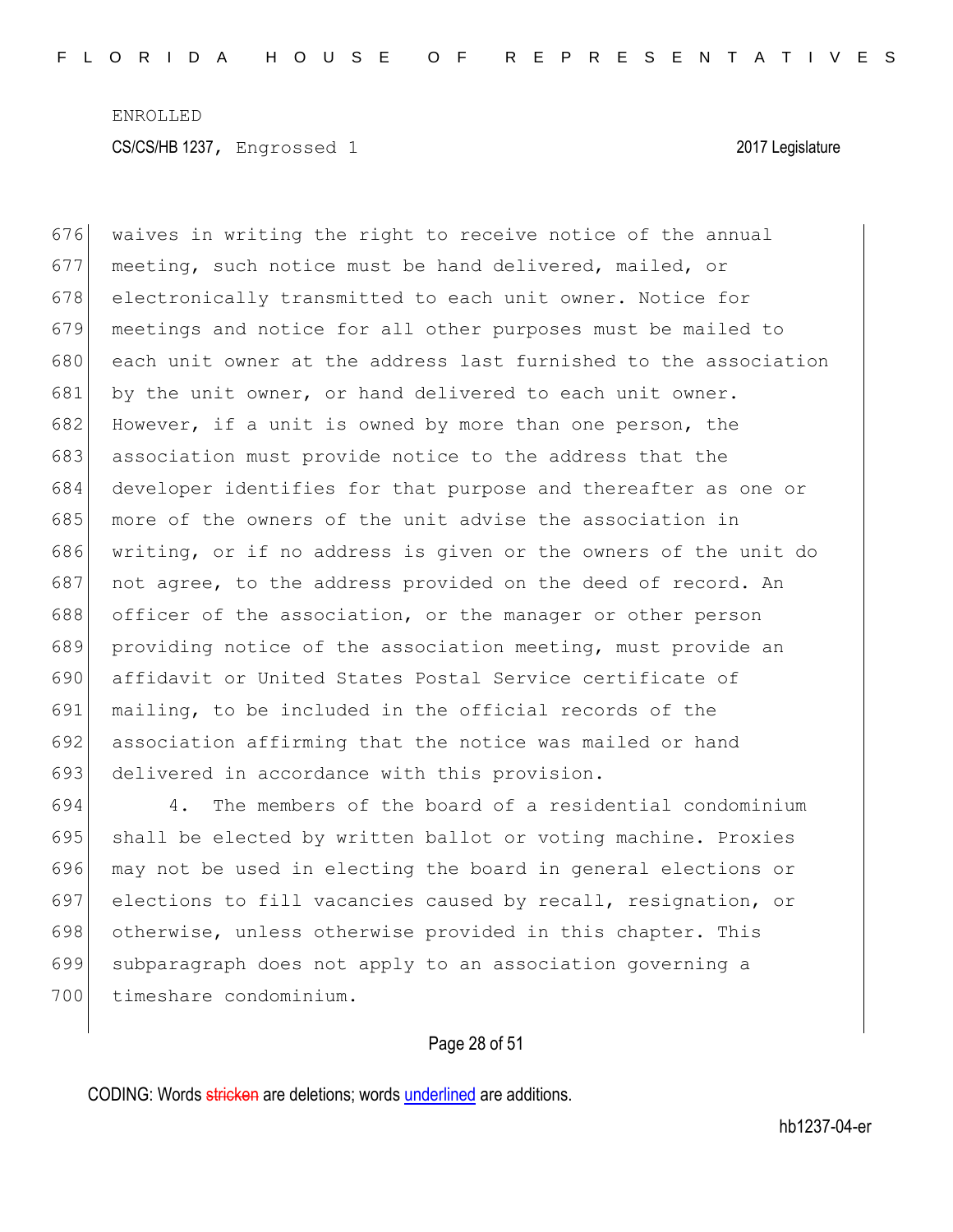701 a. At least 60 days before a scheduled election, the 702 association shall mail, deliver, or electronically transmit, by 703 separate association mailing or included in another association 704 mailing, delivery, or transmission, including regularly 705 published newsletters, to each unit owner entitled to a vote, a 706 first notice of the date of the election. A unit owner or other 707 eligible person desiring to be a candidate for the board must 708 give written notice of his or her intent to be a candidate to 709 the association at least 40 days before a scheduled election. 710 Together with the written notice and agenda as set forth in 711 subparagraph 3., the association shall mail, deliver, or 712 electronically transmit a second notice of the election to all 713 unit owners entitled to vote, together with a ballot that lists 714 all candidates. Upon request of a candidate, an information 715 sheet, no larger than 8 1/2 inches by 11 inches, which must be 716 furnished by the candidate at least 35 days before the election, 717 must be included with the mailing, delivery, or transmission of 718 the ballot, with the costs of mailing, delivery, or electronic 719 transmission and copying to be borne by the association. The 720 association is not liable for the contents of the information 721 sheets prepared by the candidates. In order to reduce costs, the 722 association may print or duplicate the information sheets on 723 both sides of the paper. The division shall by rule establish 724 voting procedures consistent with this sub-subparagraph, 725 including rules establishing procedures for giving notice by

### Page 29 of 51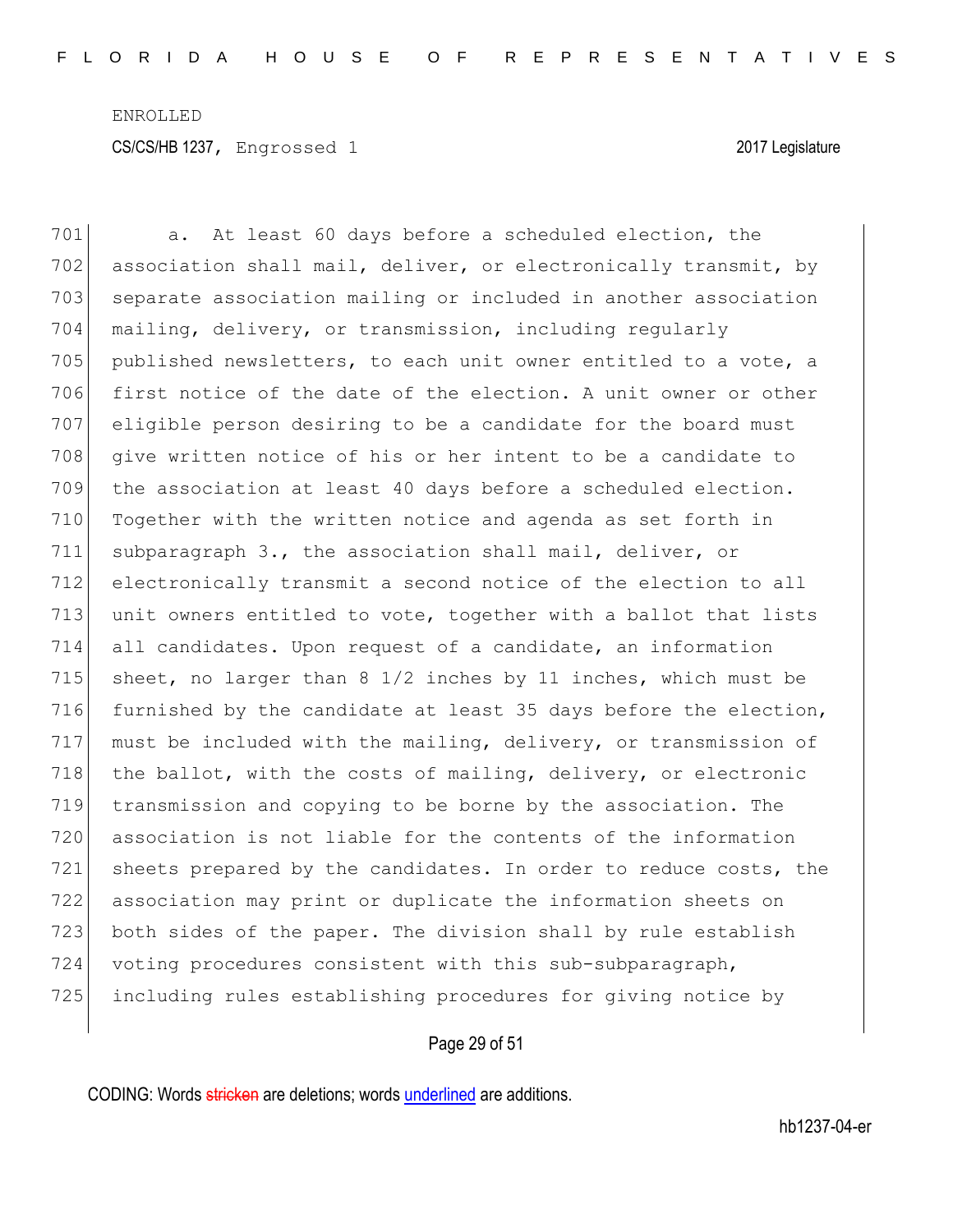726 electronic transmission and rules providing for the secrecy of 727 ballots. Elections shall be decided by a plurality of ballots 728 cast. There is no quorum requirement; however, at least 20 729 percent of the eligible voters must cast a ballot in order to 730 have a valid election. A unit owner may not permit any other 731 person to vote his or her ballot, and any ballots improperly 732 cast are invalid. A unit owner who violates this provision may 733 be fined by the association in accordance with s. 718.303. A 734 unit owner who needs assistance in casting the ballot for the 735 reasons stated in s. 101.051 may obtain such assistance. The 736 regular election must occur on the date of the annual meeting. 737 Notwithstanding this sub-subparagraph, an election is not 738 required unless more candidates file notices of intent to run or 739 are nominated than board vacancies exist.

740 b. Within 90 days after being elected or appointed to the 741 board of an association of a residential condominium, each newly 742 elected or appointed director shall certify in writing to the 743 secretary of the association that he or she has read the 744 association's declaration of condominium, articles of 745 incorporation, bylaws, and current written policies; that he or 746 she will work to uphold such documents and policies to the best  $747$  of his or her ability; and that he or she will faithfully 748 discharge his or her fiduciary responsibility to the 749 association's members. In lieu of this written certification, 750 within 90 days after being elected or appointed to the board,

#### Page 30 of 51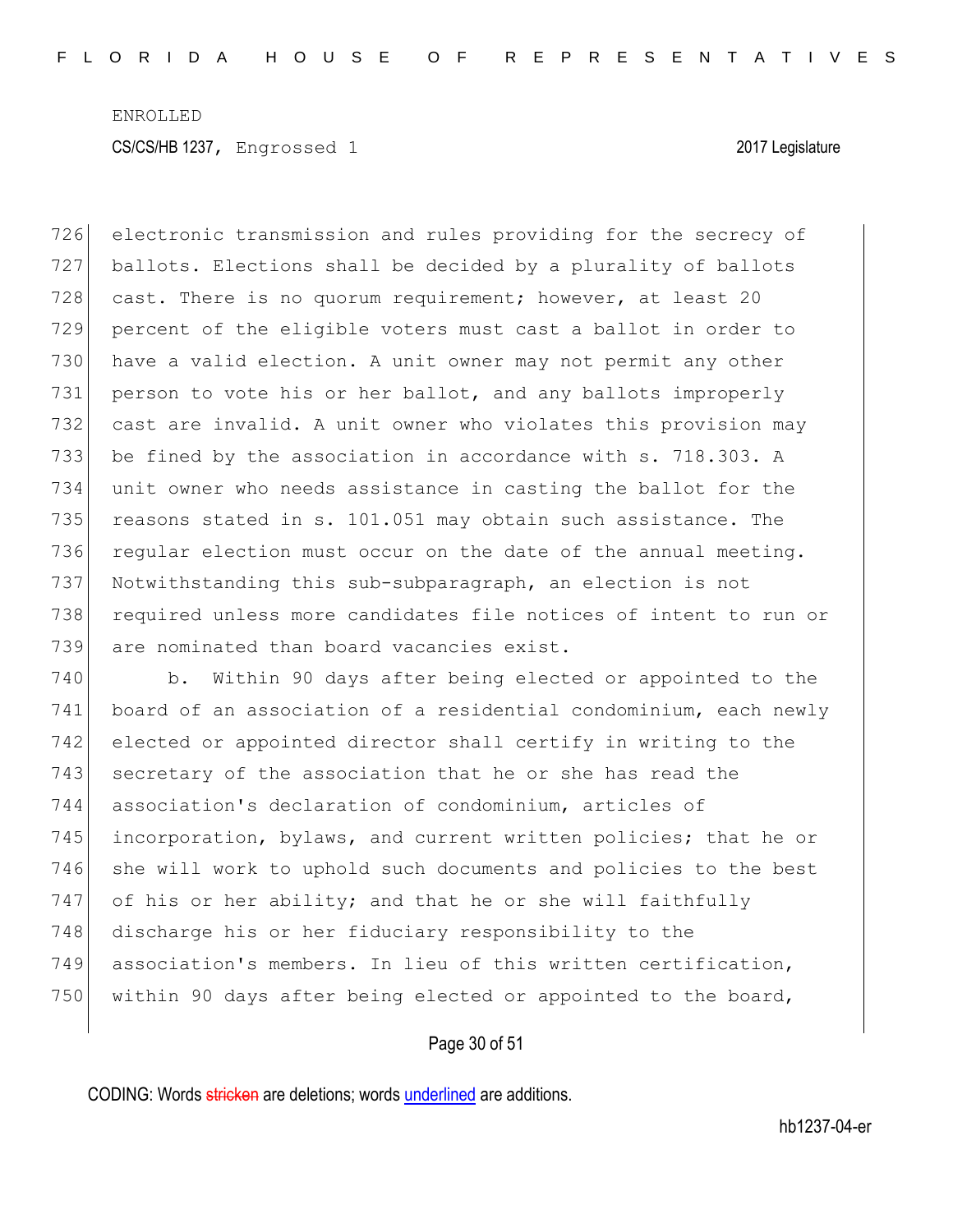the newly elected or appointed director may submit a certificate of having satisfactorily completed the educational curriculum administered by a division-approved condominium education provider within 1 year before or 90 days after the date of election or appointment. The written certification or educational certificate is valid and does not have to be 757 resubmitted as long as the director serves on the board without interruption. A director of an association of a residential condominium who fails to timely file the written certification or educational certificate is suspended from service on the board until he or she complies with this sub-subparagraph. The board may temporarily fill the vacancy during the period of 763 suspension. The secretary shall cause the association to retain a director's written certification or educational certificate 765 for inspection by the members for 5 years after a director's election or the duration of the director's uninterrupted tenure, whichever is longer. Failure to have such written certification 768 or educational certificate on file does not affect the validity 769 of any board action.

770 c. Any challenge to the election process must be commenced 771 within 60 days after the election results are announced.

772 5. Any approval by unit owners called for by this chapter 773 or the applicable declaration or bylaws, including, but not 774 limited to, the approval requirement in s. 718.111(8), must be 775 made at a duly noticed meeting of unit owners and is subject to

#### Page 31 of 51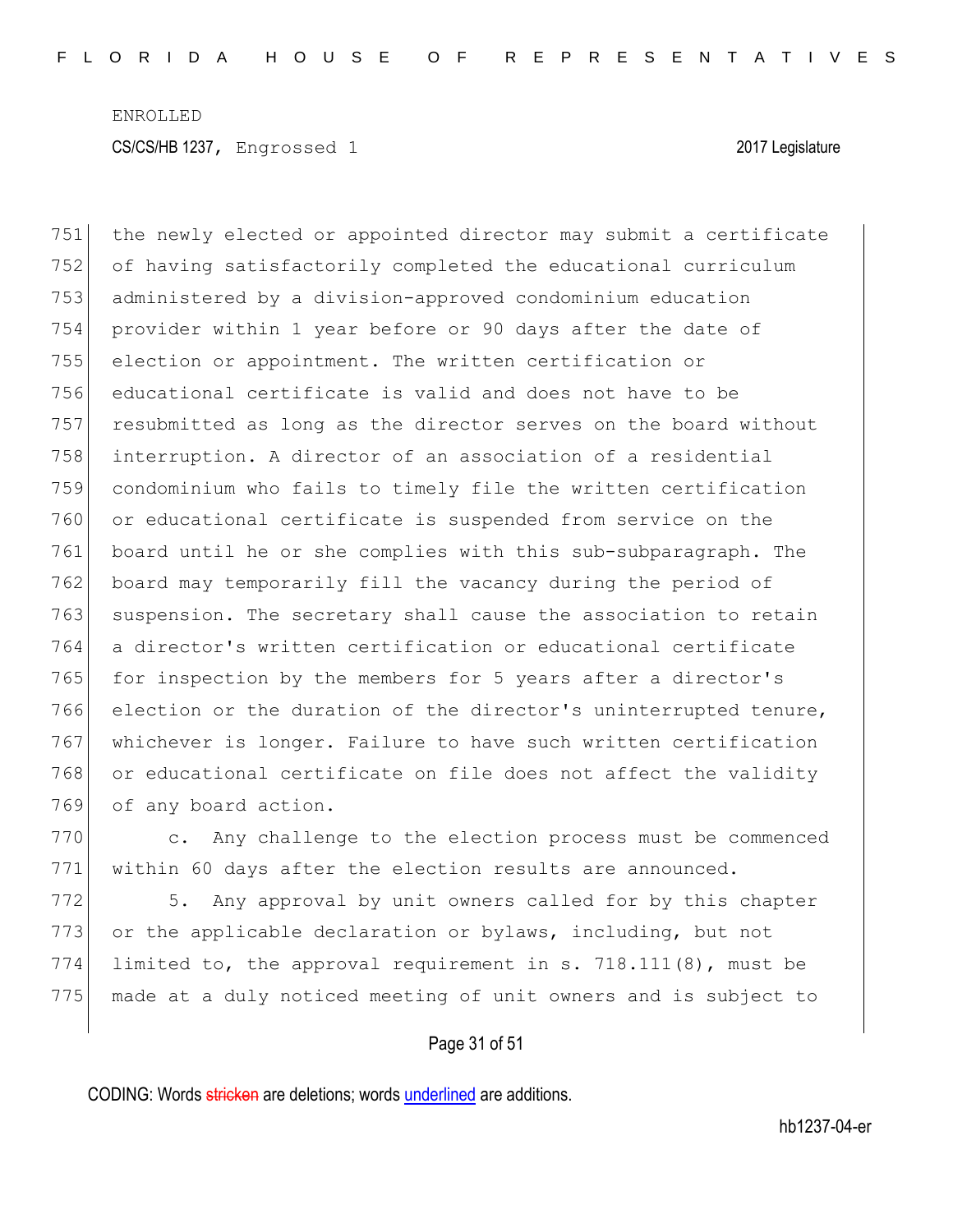776 all requirements of this chapter or the applicable condominium 777 documents relating to unit owner decisionmaking, except that 778 unit owners may take action by written agreement, without 779 meetings, on matters for which action by written agreement 780 without meetings is expressly allowed by the applicable bylaws 781 or declaration or any law that provides for such action.

782 6. Unit owners may waive notice of specific meetings if 783 allowed by the applicable bylaws or declaration or any law. 784 Notice of meetings of the board of administration, unit owner 785 meetings, except unit owner meetings called to recall board 786 members under paragraph (j), and committee meetings may be given 787 by electronic transmission to unit owners who consent to receive 788 notice by electronic transmission.

789 7. Unit owners have the right to participate in meetings 790 of unit owners with reference to all designated agenda items. 791 However, the association may adopt reasonable rules governing 792 the frequency, duration, and manner of unit owner participation.

793 8. A unit owner may tape record or videotape a meeting of 794 the unit owners subject to reasonable rules adopted by the 795 division.

796 9. Unless otherwise provided in the bylaws, any vacancy 797 occurring on the board before the expiration of a term may be 798 filled by the affirmative vote of the majority of the remaining 799 directors, even if the remaining directors constitute less than 800 a quorum, or by the sole remaining director. In the alternative,

#### Page 32 of 51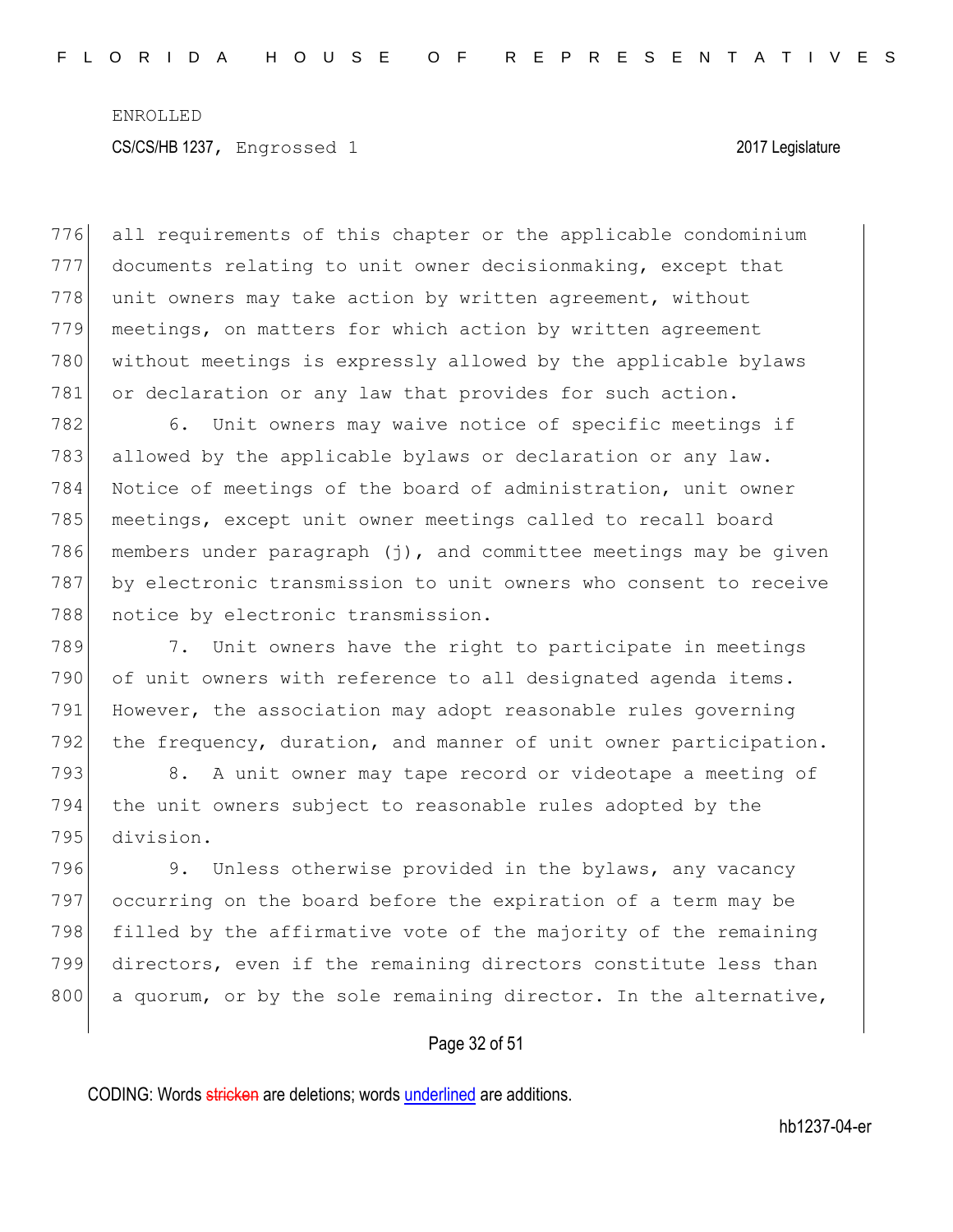801 a board may hold an election to fill the vacancy, in which case 802 the election procedures must conform to sub-subparagraph  $4.a.$ 803 unless the association governs 10 units or fewer and has opted 804 out of the statutory election process, in which case the bylaws 805 of the association control. Unless otherwise provided in the 806 bylaws, a board member appointed or elected under this section 807 shall fill the vacancy for the unexpired term of the seat being 808 filled. Filling vacancies created by recall is governed by 809 paragraph (j) and rules adopted by the division. 810 10. This chapter does not limit the use of general or 811 limited proxies, require the use of general or limited proxies, 812 or require the use of a written ballot or voting machine for any 813 agenda item or election at any meeting of a timeshare 814 condominium association or nonresidential condominium 815 association. 816 817 Notwithstanding subparagraph (b)2. and sub-subparagraph 4.a., an 818 association of 10 or fewer units may, by affirmative vote of a 819 majority of the total voting interests, provide for different 820 voting and election procedures in its bylaws, which may be by a 821 proxy specifically delineating the different voting and election 822 procedures. The different voting and election procedures may 823 provide for elections to be conducted by limited or general 824 proxy. 825 (j) *Recall of board members*.—Subject to s. 718.301, any

### Page 33 of 51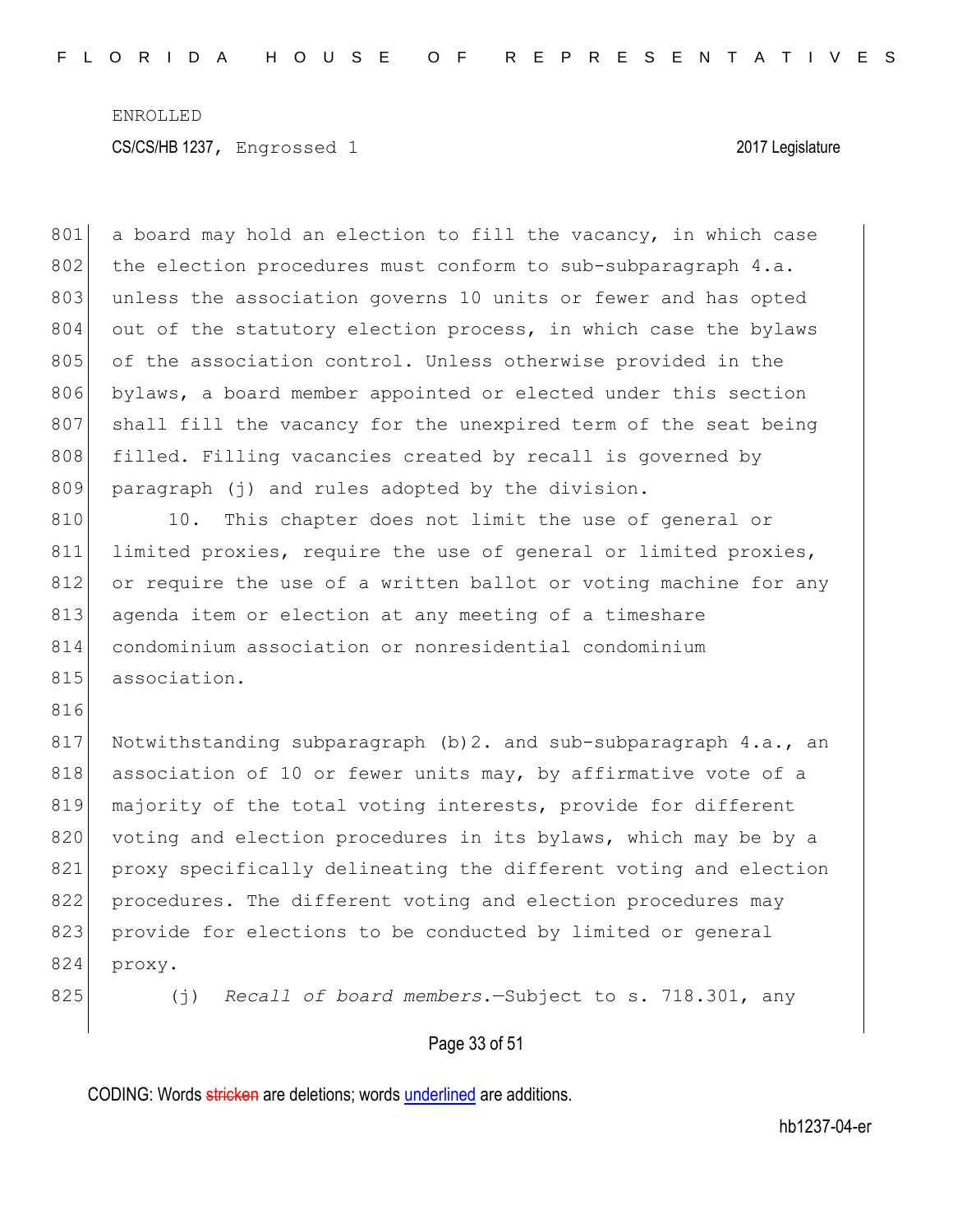826 member of the board of administration may be recalled and 827 removed from office with or without cause by the vote or 828 agreement in writing by a majority of all the voting interests. 829 A special meeting of the unit owners to recall a member or 830 members of the board of administration may be called by 10 831 percent of the voting interests giving notice of the meeting as 832 required for a meeting of unit owners, and the notice shall 833 state the purpose of the meeting. Electronic transmission may 834 not be used as a method of giving notice of a meeting called in 835 whole or in part for this purpose.

836 1. If the recall is approved by a majority of all voting 837 interests by a vote at a meeting, the recall will be effective 838 as provided in this paragraph. The board shall duly notice and 839 hold a board meeting within 5 full business days after the 840 adjournment of the unit owner meeting to recall one or more  $841$  board members. At the meeting, the board shall either certify  $842$  the recall, in which case Such member or members shall be 843 recalled effective immediately and shall turn over to the board 844 within 10 5 full business days after the vote any and all 845 records and property of the association in their possession, or 846 shall proceed as set forth in subparagraph 3.

847 2. If the proposed recall is by an agreement in writing by 848 a majority of all voting interests, the agreement in writing or 849 a copy thereof shall be served on the association by certified 850 mail or by personal service in the manner authorized by chapter

#### Page 34 of 51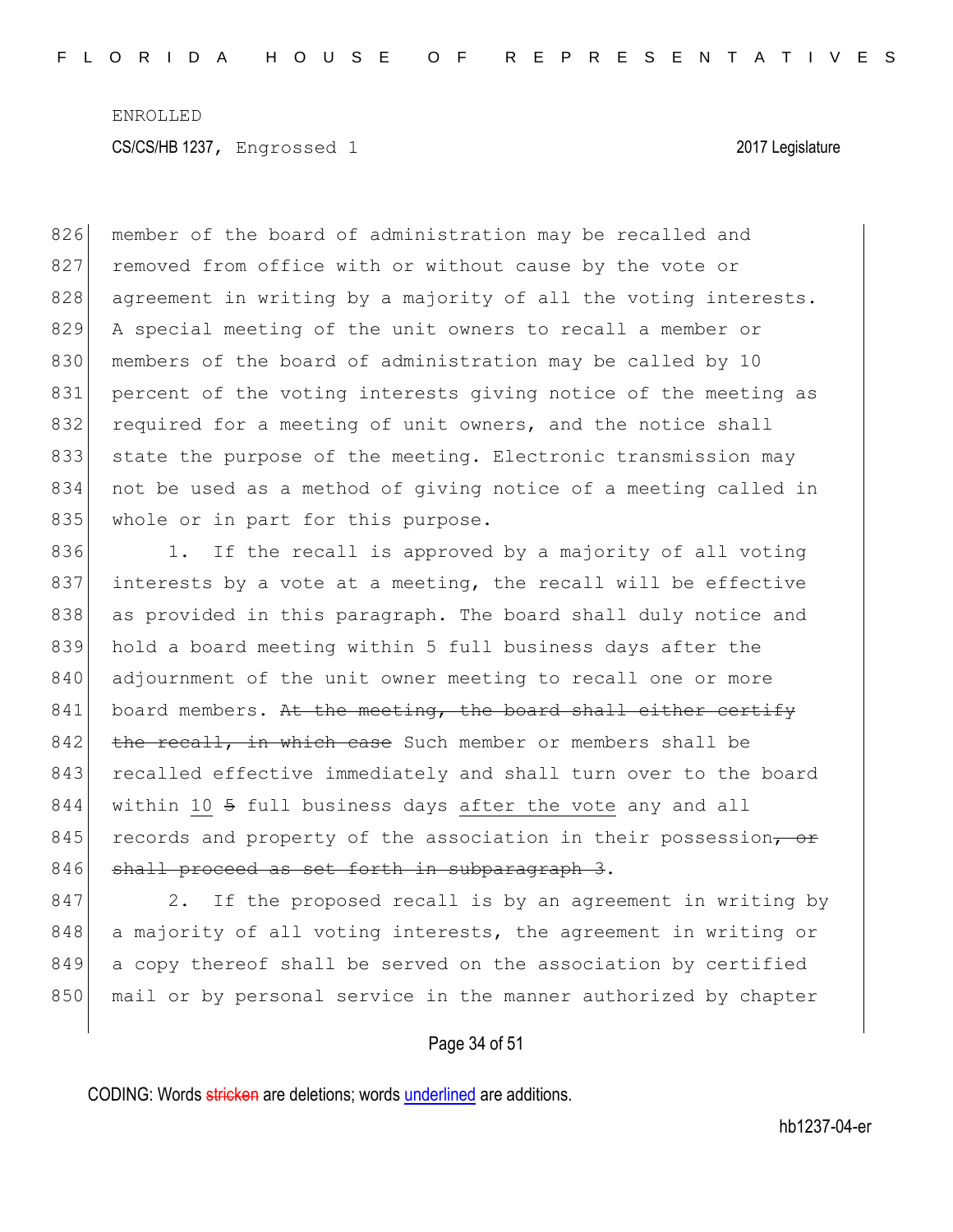851 48 and the Florida Rules of Civil Procedure. The board of 852 administration shall duly notice and hold a meeting of the board 853 within 5 full business days after receipt of the agreement in  $854$  writing. At the meeting, the board shall either certify the 855 written agreement to recall a member or members of the board, in 856 which case Such member or members shall be recalled effective 857 immediately and shall turn over to the board within 10 5 full 858 business days any and all records and property of the  $859$  association in their possession, or proceed as described in 860 subparagraph 3.

861 3. If the board determines not to certify the written 862 agreement to recall a member or members of the board, or does 863 not certify the recall by a vote at a meeting, the board shall, 864 within 5 full business days after the meeting, file with the 865 division a petition for arbitration pursuant to the procedures 866 in s. 718.1255. For the purposes of this section, the unit 867 owners who voted at the meeting or who executed the agreement in 868 writing shall constitute one party under the petition for 869 arbitration. If the arbitrator certifies the recall as to any 870 member or members of the board, the recall will be effective 871 upon mailing of the final order of arbitration to the 872 association. If the association fails to comply with the order 873 of the arbitrator, the division may take action pursuant to s. 874 718.501. Any member or members so recalled shall deliver to the 875 board any and all records of the association in their possession

Page 35 of 51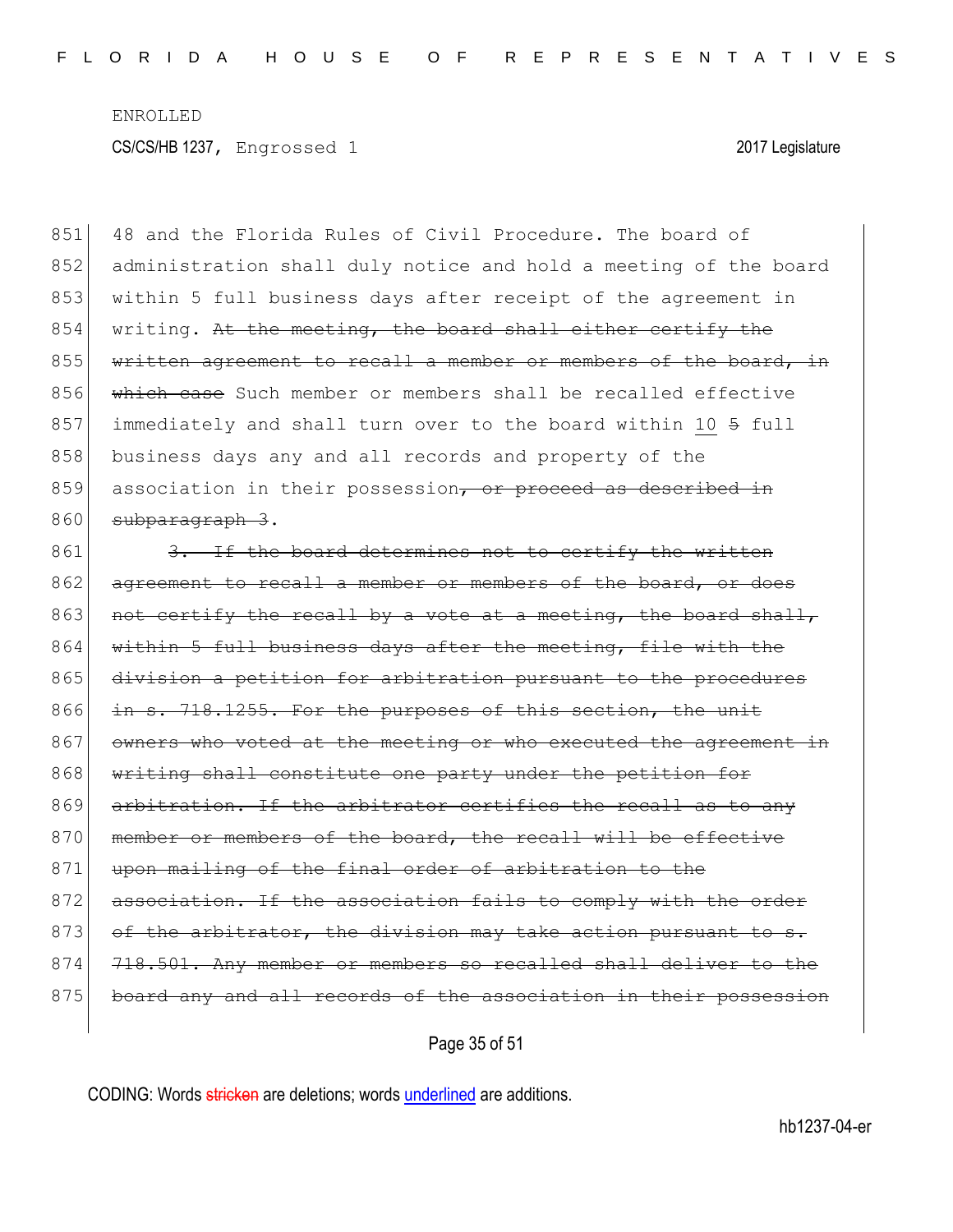## 876 within 5 full business days after the effective date of the  $877$  recall.

 $878$  3.4. If the board fails to duly notice and hold a board 879 meeting within 5 full business days after service of an 880 agreement in writing or within 5 full business days after the 881 adjournment of the unit owner recall meeting, the recall shall 882 be deemed effective and the board members so recalled shall 883 immediately turn over to the board within 10 full business days 884 after the vote any and all records and property of the 885 association.

886 4.5. If the board fails to duly notice and hold the 887 required meeting or fails to file the required petition, the 888 unit owner representative may file a petition pursuant to s. 889 718.1255 challenging the board's failure to act. The petition 890 must be filed within 60 days after the expiration of the 891 applicable 5-full-business-day period. The review of a petition 892 under this subparagraph is limited to the sufficiency of service 893 on the board and the facial validity of the written agreement or 894 ballots filed.

895  $\vert$  5.<del>6.</del> If a vacancy occurs on the board as a result of a 896 recall or removal and less than a majority of the board members 897 are removed, the vacancy may be filled by the affirmative vote 898 of a majority of the remaining directors, notwithstanding any 899 provision to the contrary contained in this subsection. If 900 vacancies occur on the board as a result of a recall and a

#### Page 36 of 51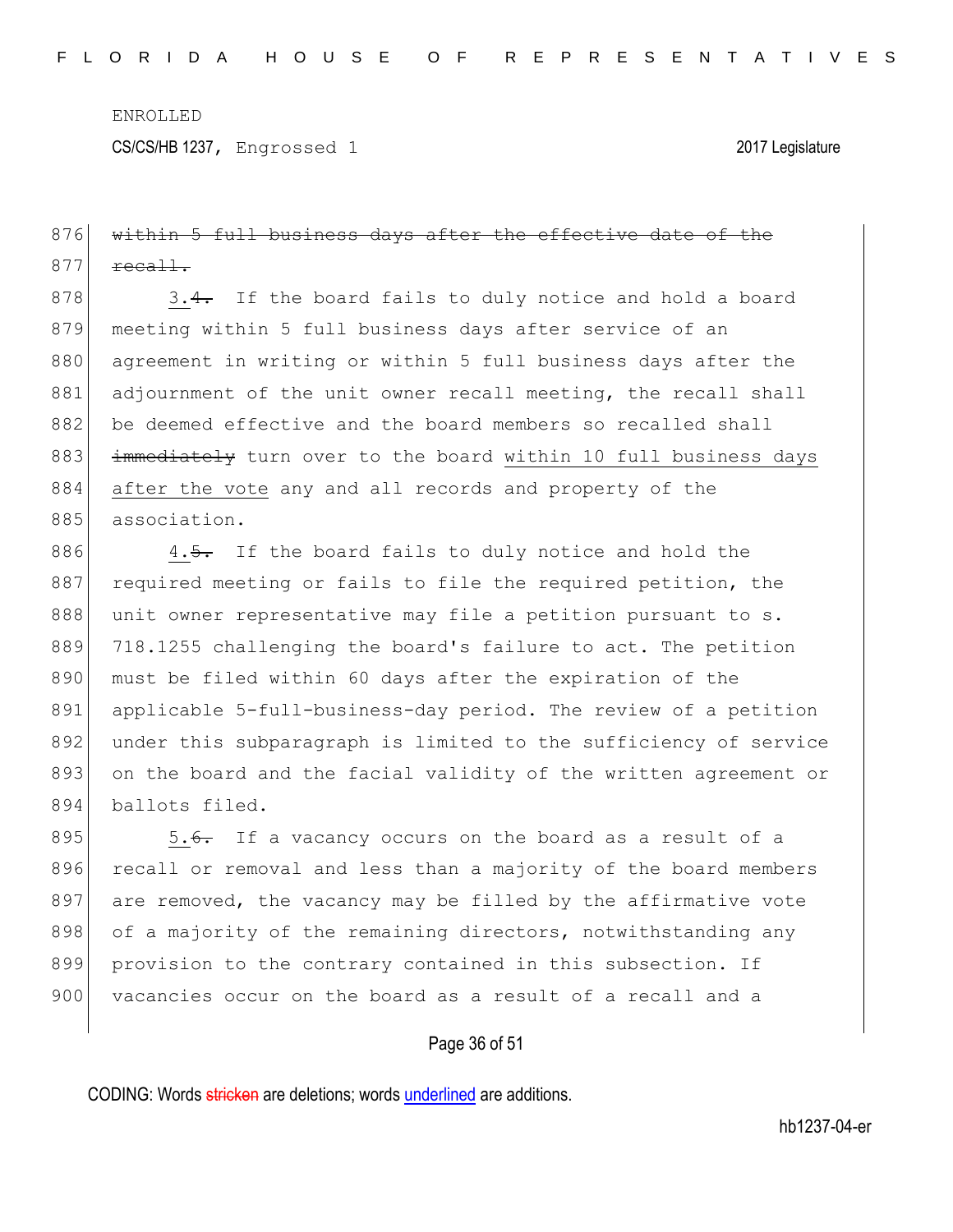901 majority or more of the board members are removed, the vacancies 902 shall be filled in accordance with procedural rules to be 903 adopted by the division, which rules need not be consistent with 904 this subsection. The rules must provide procedures governing the 905 conduct of the recall election as well as the operation of the 906 association during the period after a recall but before the 907 recall election.

908 6.7. A board member who has been recalled may file a 909 petition pursuant to s. 718.1255 challenging the validity of the 910 recall. The petition must be filed within 60 days after the  $911$  recall is deemed certified. The association and the unit owner 912 representative shall be named as the respondents.

913 7.8. The division may not accept for filing a recall 914 petition, whether filed pursuant to subparagraph 1., 915 subparagraph 2., subparagraph 4.  $\frac{5}{10}$ , or subparagraph 6.  $\frac{7}{100}$ .  $916$  regardless of whether the recall was certified, when there are 917 60 or fewer days until the scheduled reelection of the board 918 member sought to be recalled or when 60 or fewer days have 919 elapsed since the election of the board member sought to be 920 recalled.

921 (p) *Service providers; conflicts of interest*.—An 922 association, which is not a timeshare condominium association, 923 may not employ or contract with any service provider that is 924 owned or operated by a board member or with any person who has a 925 financial relationship with a board member or officer, or a

### Page 37 of 51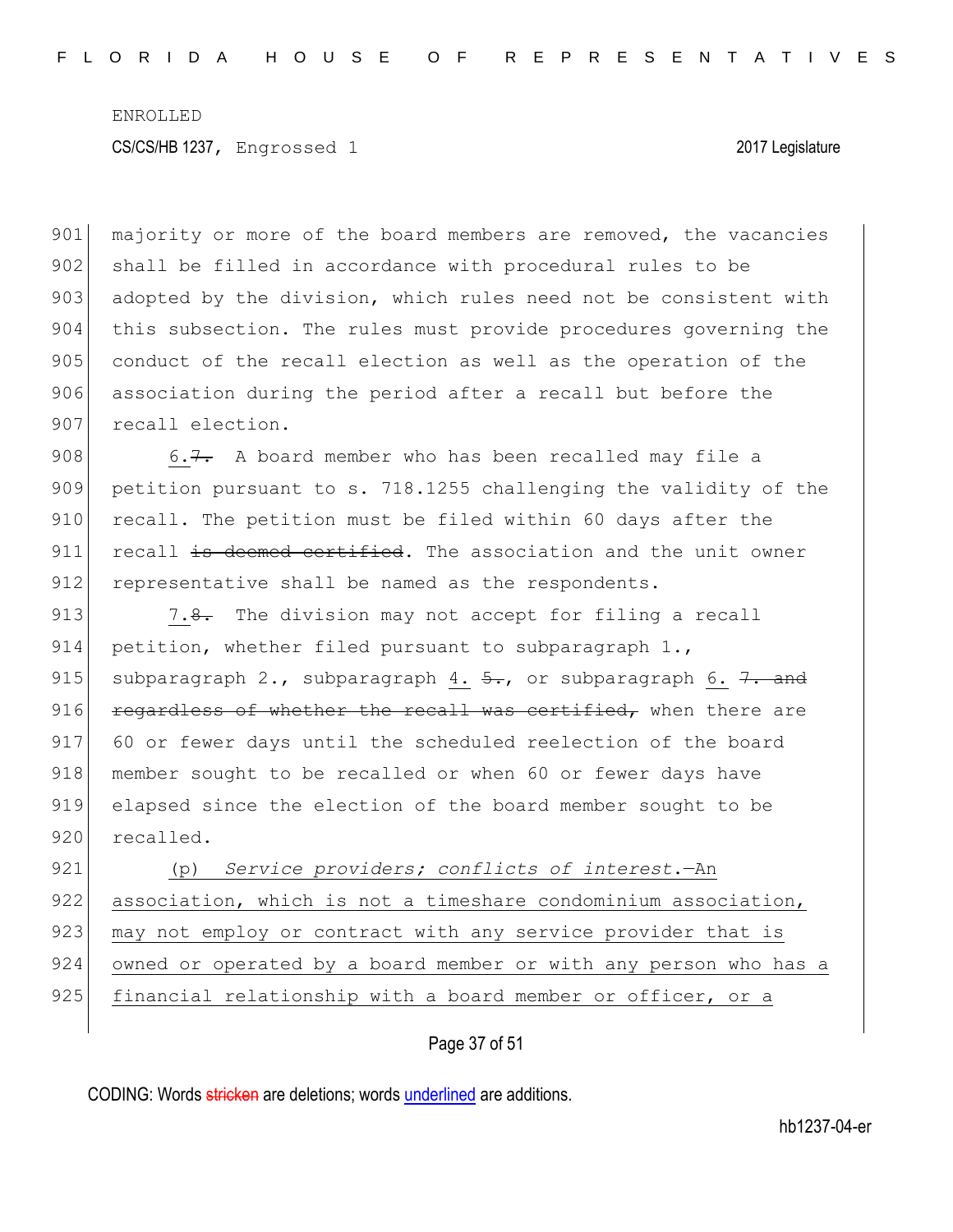CS/CS/HB 1237, Engrossed 1 2017 Legislature

926 relative within the third degree of consanguinity by blood or 927 marriage of a board member or officer. This paragraph does not 928 apply to a service provider in which a board member or officer, 929 or a relative within the third degree of consanguinity by blood 930 or marriage of a board member or officer, owns less than 1 931 percent of the equity shares. 932 Section 4. Subsection (4) of section 718.1255, Florida 933 Statutes, is amended to read: 934 718.1255 Alternative dispute resolution; voluntary 935 mediation; mandatory nonbinding arbitration; legislative 936 findings.-937 (4) MANDATORY NONBINDING ARBITRATION AND MEDIATION OF 938 DISPUTES.—The Division of Florida Condominiums, Timeshares, and 939 Mobile Homes of the Department of Business and Professional 940 Requlation may  $shath$  employ full-time attorneys to act as 941 arbitrators to conduct the arbitration hearings provided by this 942 chapter. The division may also certify attorneys who are not 943 employed by the division to act as arbitrators to conduct the 944 arbitration hearings provided by this chapter section. No person 945 may be employed by the department as a full-time arbitrator 946 unless he or she is a member in good standing of The Florida 947 Bar. A person may only be certified by the division to act as an 948 arbitrator if he or she has been a member in good standing of 949 The Florida Bar for at least 5 years and has mediated or 950 arbitrated at least 10 disputes involving condominiums in this

Page 38 of 51

CODING: Words stricken are deletions; words underlined are additions.

hb1237-04-er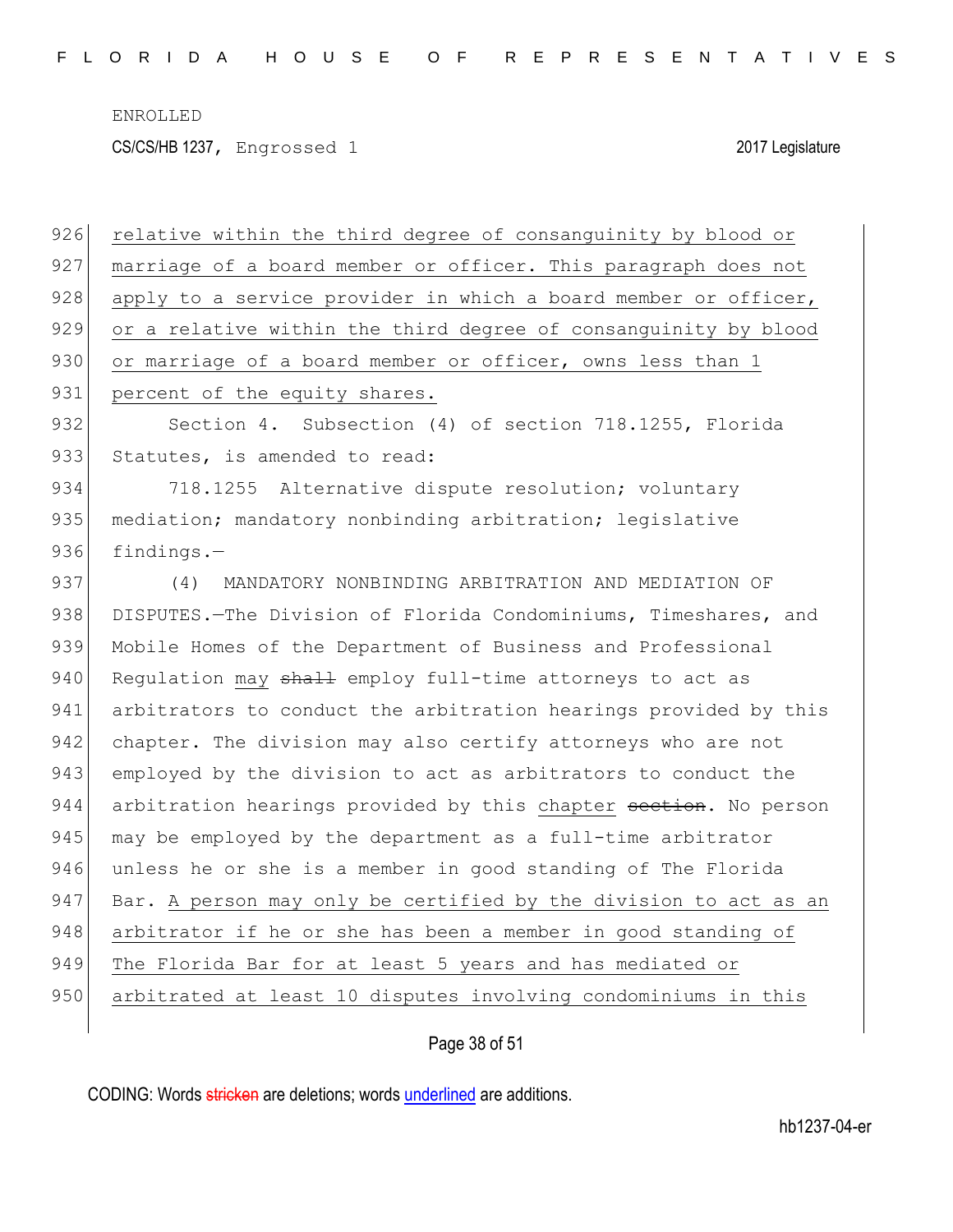951 state during the 3 years immediately preceding the date of 952 application, mediated or arbitrated at least 30 disputes in any 953 subject area in this state during the 3 years immediately 954 preceding the date of application, or attained board 955 certification in real estate law or condominium and planned 956 development law from The Florida Bar. Arbitrator certification 957 is valid for 1 year. An arbitrator who does not maintain the 958 minimum qualifications for initial certification may not have 959 his or her certification renewed. The department may not enter 960 into a legal services contract for an arbitration hearing under 961 this chapter with an attorney who is not a certified arbitrator 962 unless a certified arbitrator is not available within 50 miles 963 of the dispute. The department shall adopt rules of procedure to 964 govern such arbitration hearings including mediation incident 965 thereto. The decision of an arbitrator shall be final; however, 966 a decision shall not be deemed final agency action. Nothing in 967 this provision shall be construed to foreclose parties from 968 proceeding in a trial de novo unless the parties have agreed 969 that the arbitration is binding. If judicial proceedings are 970 initiated, the final decision of the arbitrator shall be 971 admissible in evidence in the trial de novo.

972 (a) Prior to the institution of court litigation, a party 973 to a dispute shall petition the division for nonbinding 974 arbitration. The petition must be accompanied by a filing fee in 975 the amount of \$50. Filing fees collected under this section must

#### Page 39 of 51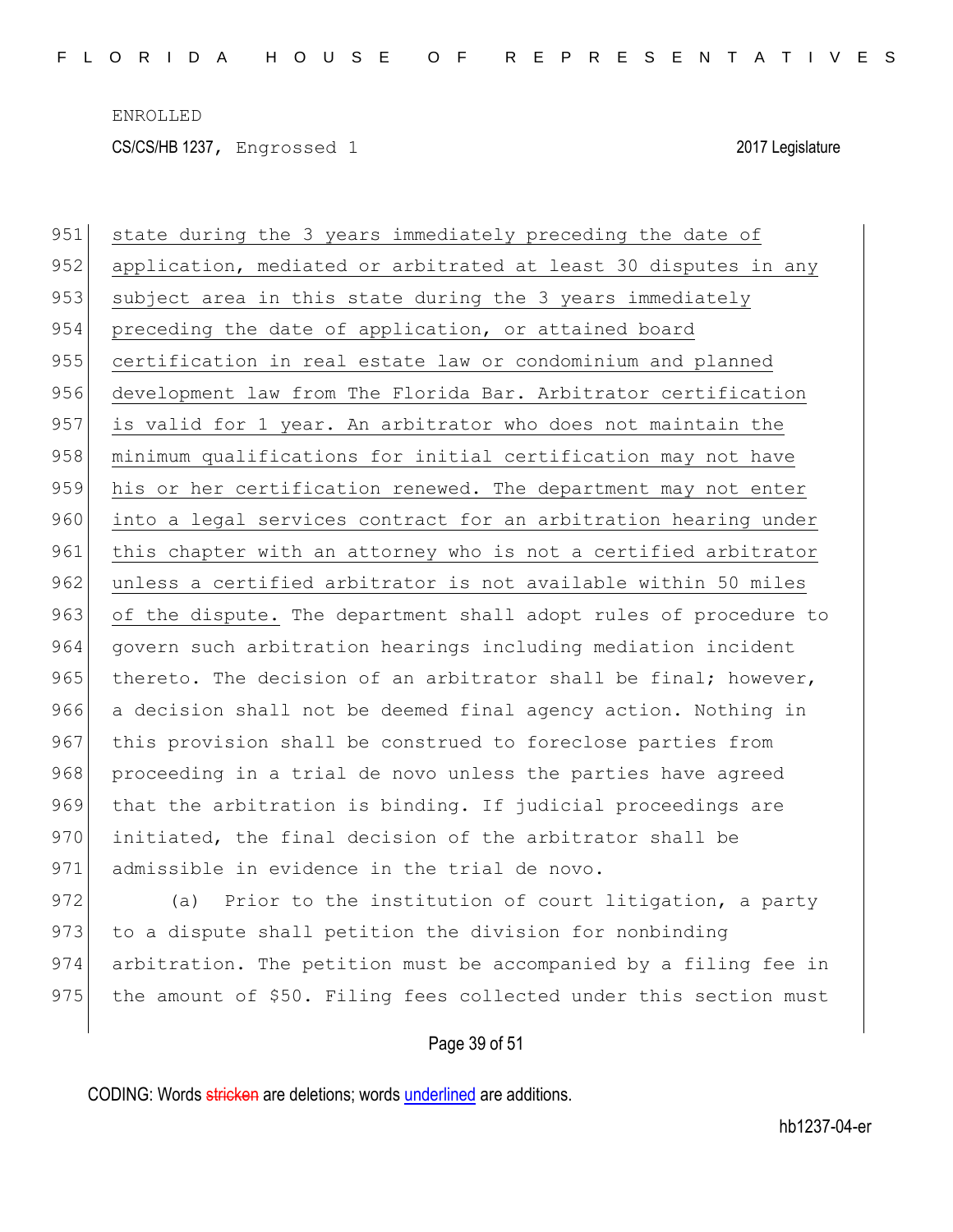CS/CS/HB 1237, Engrossed 1 2017 Legislature

976 be used to defray the expenses of the alternative dispute 977 resolution program. 978 (b) The petition must recite, and have attached thereto, 979 supporting proof that the petitioner gave the respondents: 980 1. Advance written notice of the specific nature of the 981 dispute; 982 2. A demand for relief, and a reasonable opportunity to 983 comply or to provide the relief; and 984 3. Notice of the intention to file an arbitration petition 985 or other legal action in the absence of a resolution of the 986 dispute. 987 988 Failure to include the allegations or proof of compliance with 989 these prerequisites requires dismissal of the petition without 990 prejudice. 991 (c) Upon receipt, the petition shall be promptly reviewed 992 by the division to determine the existence of a dispute and 993 compliance with the requirements of paragraphs (a) and (b). If 994 emergency relief is required and is not available through 995 arbitration, a motion to stay the arbitration may be filed. The 996 motion must be accompanied by a verified petition alleging facts 997 that, if proven, would support entry of a temporary injunction, 998 and if an appropriate motion and supporting papers are filed, 999 the division may abate the arbitration pending a court hearing 1000 and disposition of a motion for temporary injunction.

Page 40 of 51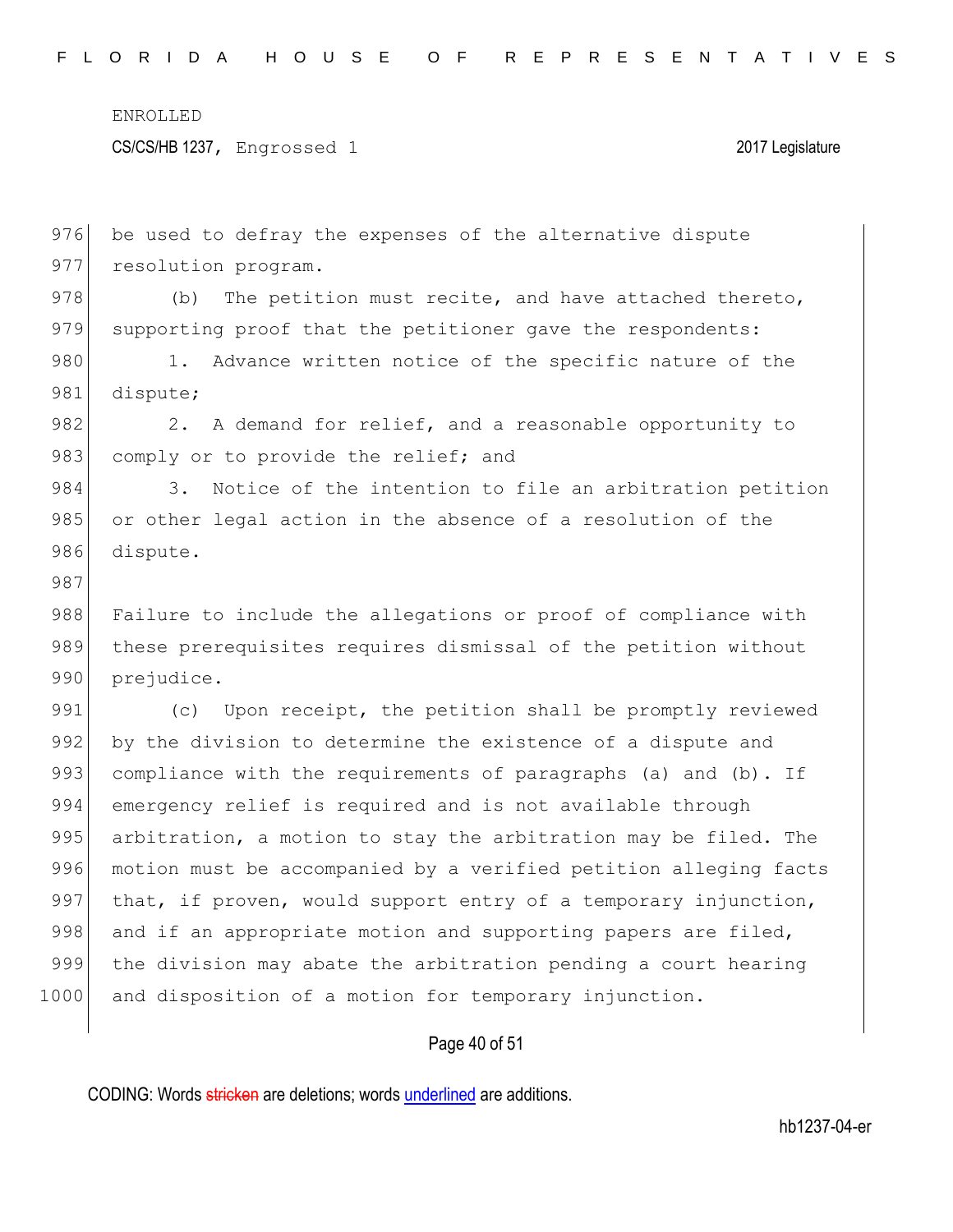1001 (d) Upon determination by the division that a dispute 1002 exists and that the petition substantially meets the 1003 requirements of paragraphs (a) and (b) and any other applicable 1004 rules, the division shall assign or enter into a contract with 1005 an arbitrator and serve a copy of the petition shall be served 1006 by the division upon all respondents. The arbitrator shall 1007 conduct a hearing within 30 days after being assigned or 1008 entering into a contract unless the petition is withdrawn or a 1009 continuance is granted for good cause shown.

1010 (e) Before or after the filing of the respondents' answer 1011 to the petition, any party may request that the arbitrator refer 1012 the case to mediation under this section and any rules adopted 1013 by the division. Upon receipt of a request for mediation, the 1014 division shall promptly contact the parties to determine if 1015 there is agreement that mediation would be appropriate. If all 1016 parties agree, the dispute must be referred to mediation. 1017 Notwithstanding a lack of an agreement by all parties, the 1018 arbitrator may refer a dispute to mediation at any time.

1019 (f) Upon referral of a case to mediation, the parties must 1020 select a mutually acceptable mediator. To assist in the 1021 selection, the arbitrator shall provide the parties with a list 1022 of both volunteer and paid mediators that have been certified by 1023 the division under s. 718.501. If the parties are unable to 1024 agree on a mediator within the time allowed by the arbitrator, 1025 the arbitrator shall appoint a mediator from the list of

### Page 41 of 51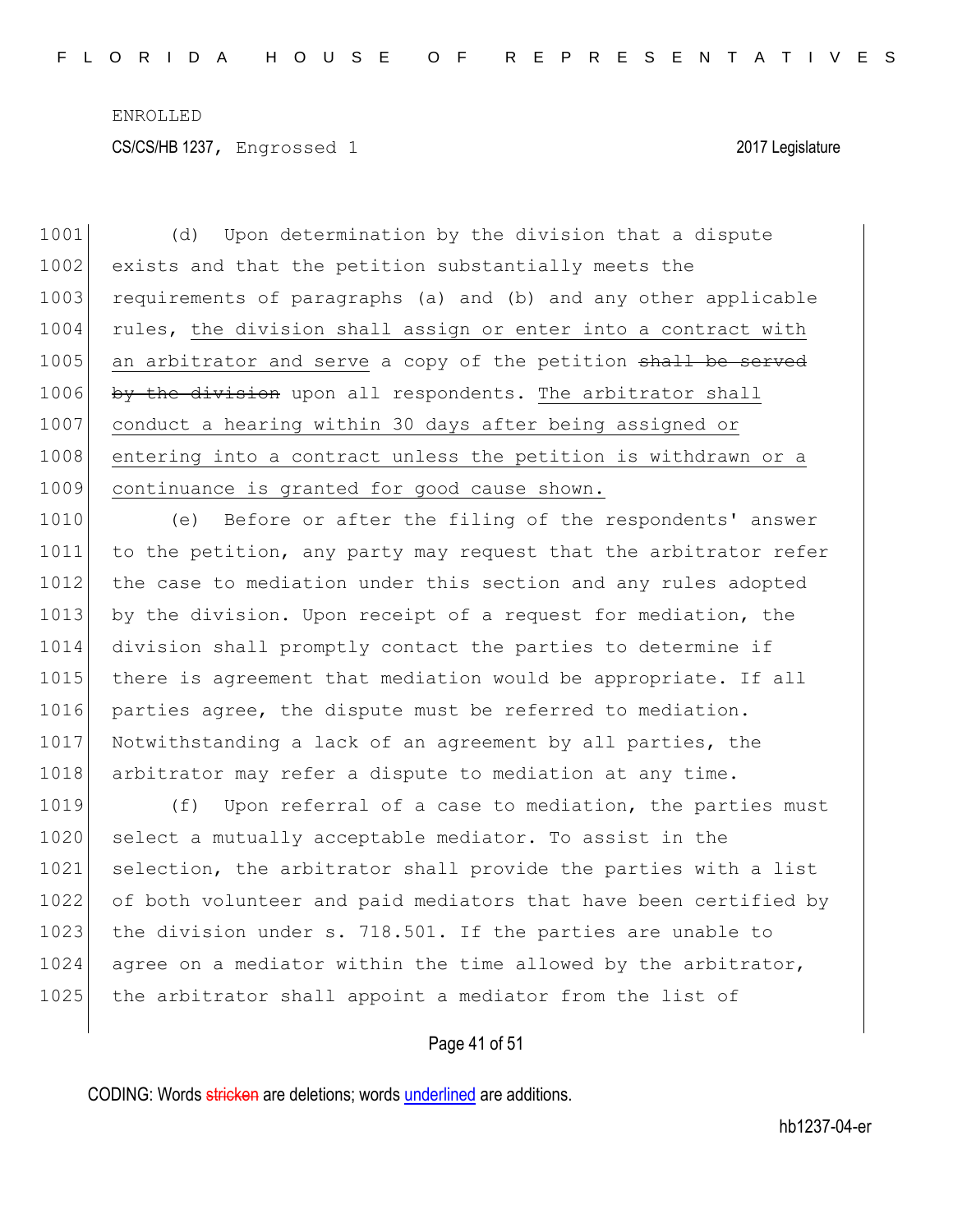1026 certified mediators. If a case is referred to mediation, the 1027 parties shall attend a mediation conference, as scheduled by the 1028 parties and the mediator. If any party fails to attend a duly 1029 noticed mediation conference, without the permission or approval 1030 of the arbitrator or mediator, the arbitrator must impose 1031 sanctions against the party, including the striking of any 1032 pleadings filed, the entry of an order of dismissal or default 1033 if appropriate, and the award of costs and attorney attorneys' 1034 fees incurred by the other parties. Unless otherwise agreed to 1035 by the parties or as provided by order of the arbitrator, a 1036 party is deemed to have appeared at a mediation conference by 1037 the physical presence of the party or its representative having 1038 full authority to settle without further consultation, provided 1039 that an association may comply by having one or more 1040 representatives present with full authority to negotiate a 1041 settlement and recommend that the board of administration ratify 1042 and approve such a settlement within 5 days from the date of the 1043 mediation conference. The parties shall share equally the 1044 expense of mediation, unless they agree otherwise.

1045 (g) The purpose of mediation as provided for by this 1046 section is to present the parties with an opportunity to resolve 1047 the underlying dispute in good faith, and with a minimum 1048 expenditure of time and resources.

1049 (h) Mediation proceedings must generally be conducted in 1050 accordance with the Florida Rules of Civil Procedure, and these

#### Page 42 of 51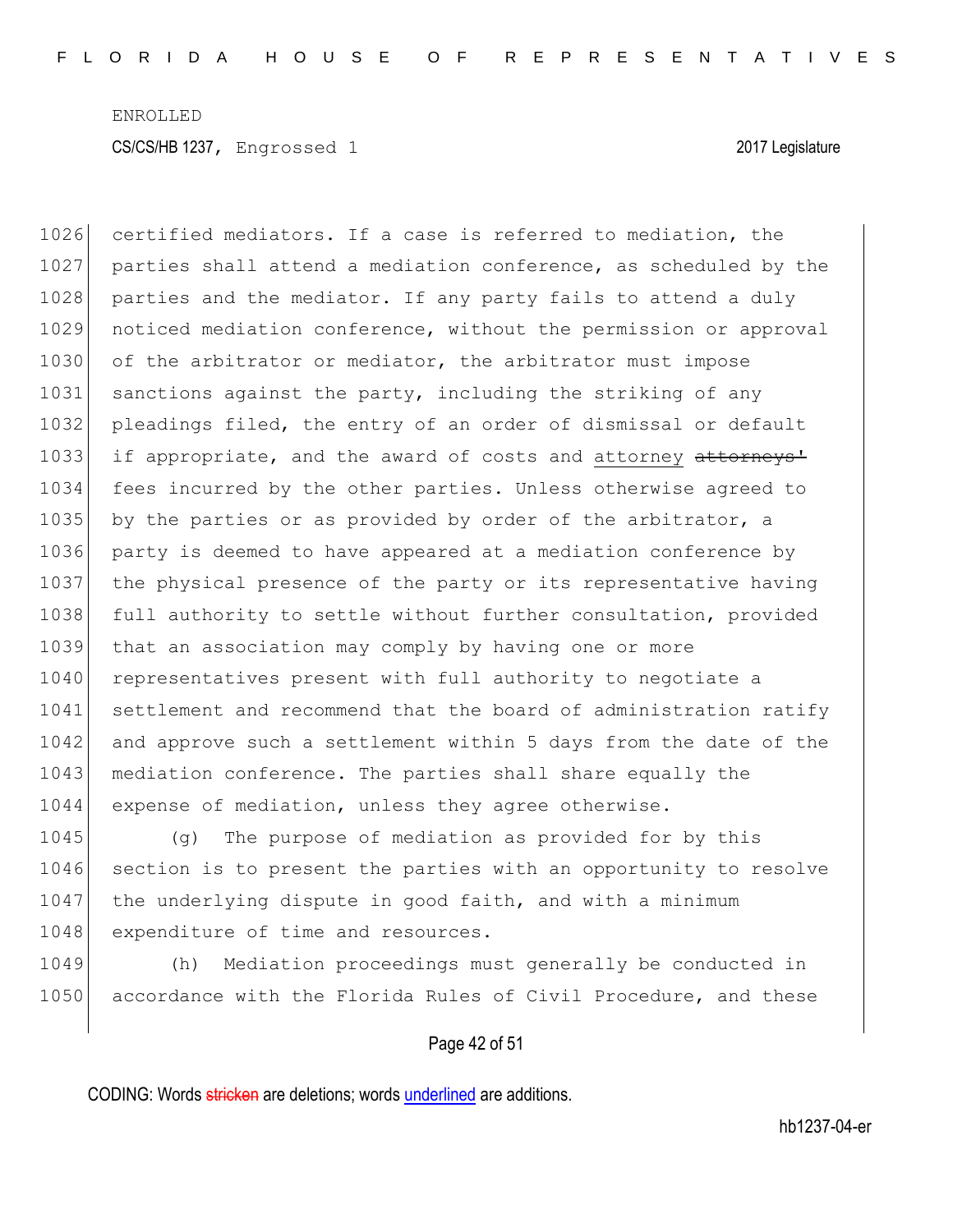1051 proceedings are privileged and confidential to the same extent 1052 as court-ordered mediation. Persons who are not parties to the 1053 dispute are not allowed to attend the mediation conference 1054 without the consent of all parties, with the exception of 1055 counsel for the parties and corporate representatives designated 1056 to appear for a party. If the mediator declares an impasse after 1057 a mediation conference has been held, the arbitration proceeding 1058 terminates, unless all parties agree in writing to continue the 1059 arbitration proceeding, in which case the arbitrator's decision  $1060$  shall be binding or nonbinding, as agreed upon by the parties; 1061 in the arbitration proceeding, the arbitrator shall not consider 1062 any evidence relating to the unsuccessful mediation except in a 1063 proceeding to impose sanctions for failure to appear at the 1064 mediation conference. If the parties do not agree to continue 1065 arbitration, the arbitrator shall enter an order of dismissal, 1066 and either party may institute a suit in a court of competent 1067 jurisdiction. The parties may seek to recover any costs and 1068 attorney attorneys<sup>1</sup> fees incurred in connection with arbitration 1069 and mediation proceedings under this section as part of the 1070 costs and fees that may be recovered by the prevailing party in 1071 any subsequent litigation.

 (i) Arbitration shall be conducted according to rules 1073 adopted by the division. The filing of a petition for arbitration shall toll the applicable statute of limitations. (j) At the request of any party to the arbitration, the

Page 43 of 51

CODING: Words stricken are deletions; words underlined are additions.

hb1237-04-er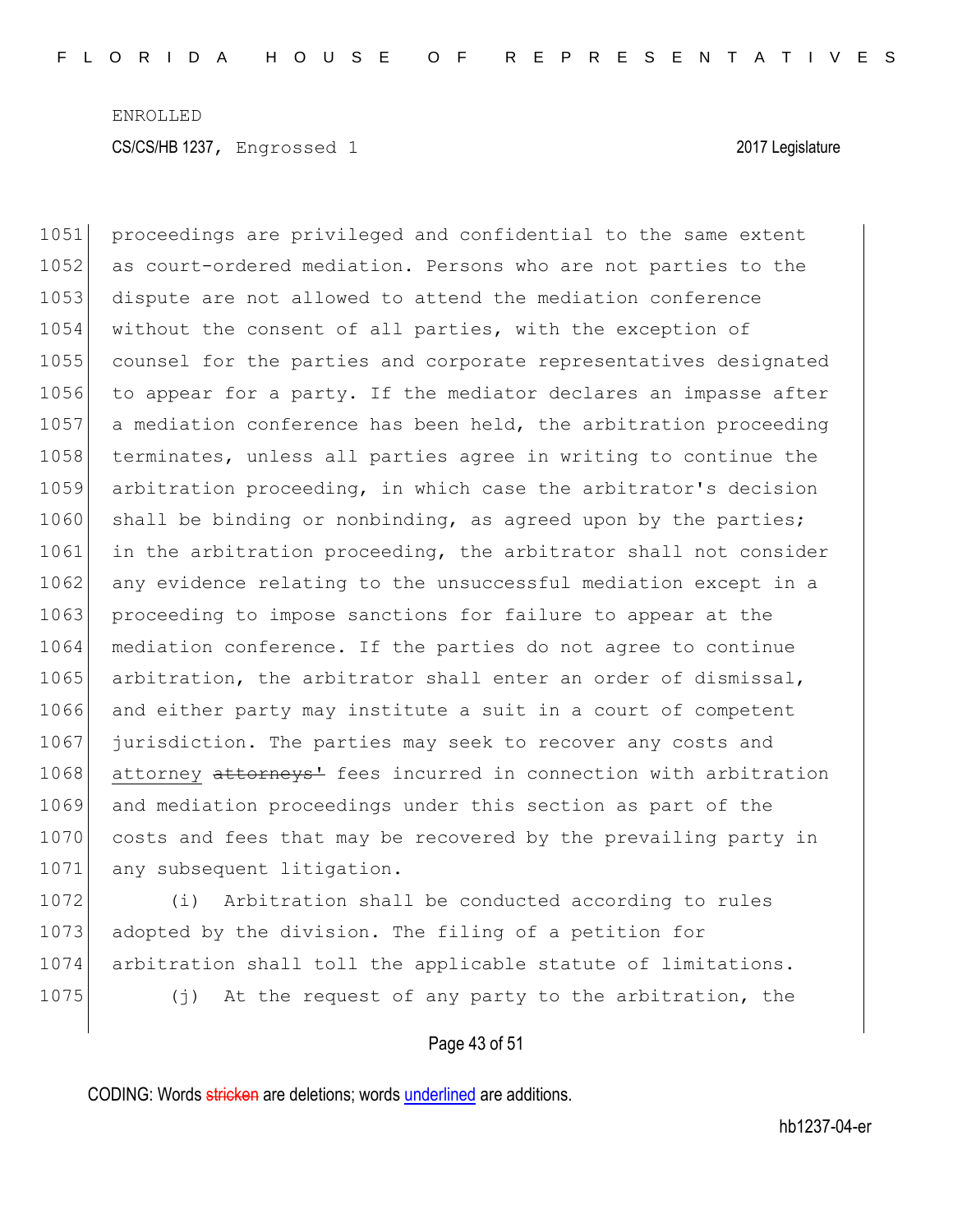1076 arbitrator shall issue subpoenas for the attendance of witnesses 1077 and the production of books, records, documents, and other 1078 evidence and any party on whose behalf a subpoena is issued may 1079 apply to the court for orders compelling such attendance and 1080 production. Subpoenas shall be served and shall be enforceable 1081 in the manner provided by the Florida Rules of Civil Procedure. 1082 Discovery may, in the discretion of the arbitrator, be permitted 1083 in the manner provided by the Florida Rules of Civil Procedure. 1084 Rules adopted by the division may authorize any reasonable 1085 sanctions except contempt for a violation of the arbitration 1086 procedural rules of the division or for the failure of a party 1087 to comply with a reasonable nonfinal order issued by an 1088 arbitrator which is not under judicial review.

1089 (k) The arbitration decision shall be rendered within 30 1090 days after the hearing and presented to the parties in writing. 1091 An arbitration decision is final in those disputes in which the 1092 parties have agreed to be bound. An arbitration decision is also 1093 final if a complaint for a trial de novo is not filed in a court 1094 of competent jurisdiction in which the condominium is located 1095 within 30 days. The right to file for a trial de novo entitles 1096 the parties to file a complaint in the appropriate trial court 1097 for a judicial resolution of the dispute. The prevailing party 1098 in an arbitration proceeding shall be awarded the costs of the 1099 arbitration and reasonable attorney attorney's fees in an amount 1100 determined by the arbitrator. Such an award shall include the

#### Page 44 of 51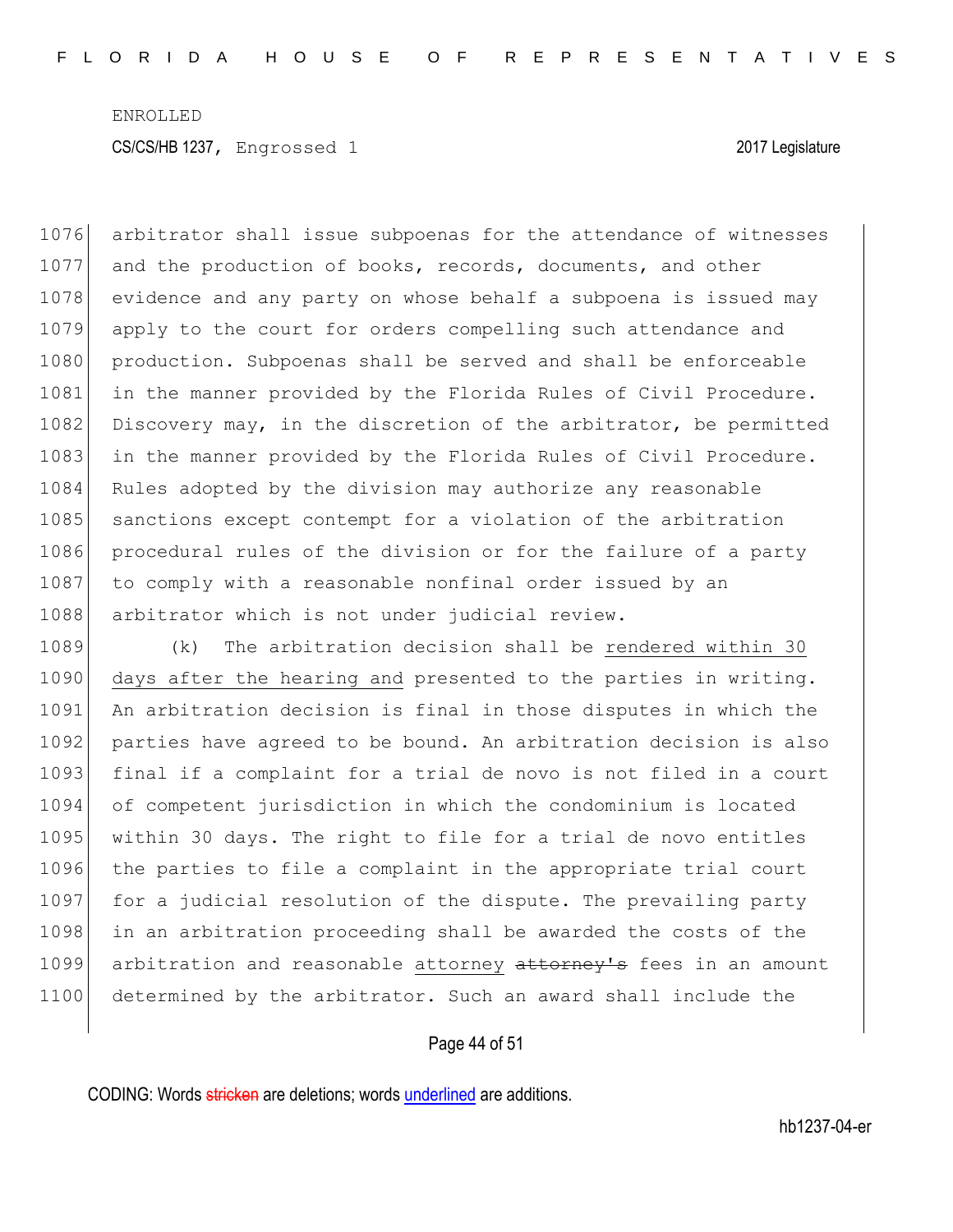1101 costs and reasonable attorney attorney's fees incurred in the 1102 arbitration proceeding as well as the costs and reasonable 1103 attorney attorney's fees incurred in preparing for and attending 1104 any scheduled mediation. An arbitrator's failure to render a 1105 written decision within 30 days after the hearing may result in 1106 the cancellation of his or her arbitration certification.

1107 (1) The party who files a complaint for a trial de novo 1108 shall be assessed the other party's arbitration costs, court 1109 costs, and other reasonable costs, including attorney attorney's 1110 fees, investigation expenses, and expenses for expert or other 1111 testimony or evidence incurred after the arbitration hearing if 1112 the judgment upon the trial de novo is not more favorable than 1113 the arbitration decision. If the judgment is more favorable, the 1114 party who filed a complaint for trial de novo shall be awarded 1115 reasonable court costs and attorney attorney's fees.

 (m) Any party to an arbitration proceeding may enforce an arbitration award by filing a petition in a court of competent jurisdiction in which the condominium is located. A petition may not be granted unless the time for appeal by the filing of a complaint for trial de novo has expired. If a complaint for a trial de novo has been filed, a petition may not be granted with respect to an arbitration award that has been stayed. If the 1123 petition for enforcement is granted, the petitioner shall 1124 recover reasonable attorney attorney's fees and costs incurred in enforcing the arbitration award. A mediation settlement may

#### Page 45 of 51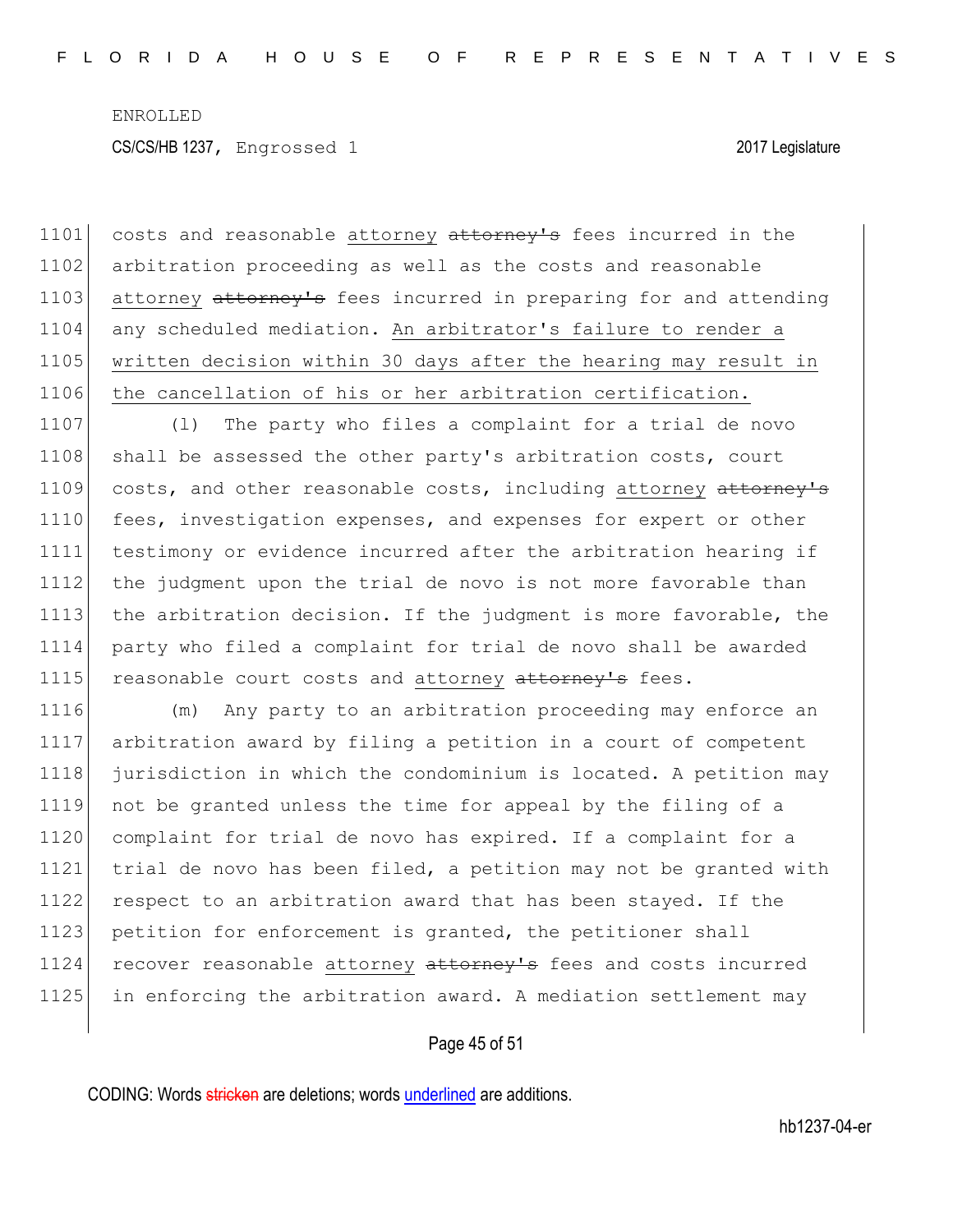CS/CS/HB 1237, Engrossed 1 2017 Legislature

| 1126 | also be enforced through the county or circuit court, as         |
|------|------------------------------------------------------------------|
| 1127 | applicable, and any costs and fees incurred in the enforcement   |
| 1128 | of a settlement agreement reached at mediation must be awarded   |
| 1129 | to the prevailing party in any enforcement action.               |
| 1130 | Section 5. Subsection (5) is added to section 718.3025,          |
| 1131 | Florida Statutes, to read:                                       |
| 1132 | 718.3025 Agreements for operation, maintenance, or               |
| 1133 | management of condominiums; specific requirements.-              |
| 1134 | (5) A party contracting to provide maintenance or                |
| 1135 | management services to an association managing a residential     |
| 1136 | condominium after transfer of control of the association, as     |
| 1137 | provided in s. 718.301, which is not a timeshare condominium     |
| 1138 | association, or an officer or board member of such party, may    |
| 1139 | not purchase a unit at a foreclosure sale resulting from the     |
| 1140 | association's foreclosure of association lien for unpaid         |
| 1141 | assessments or take a deed in lieu of foreclosure. If 50 percent |
| 1142 | or more of the units in the condominium are owned by a party     |
| 1143 | contracting to provide maintenance or management services to an  |
| 1144 | association managing a residential condominium after transfer of |
| 1145 | control of the association, as provided in s. 718.301, which is  |
| 1146 | not a timeshare condominium association, or by an officer or     |
| 1147 | board member of such party, the contract with the party          |
| 1148 | providing maintenance or management services may be cancelled by |
| 1149 | a majority vote of the unit owners other than the contracting    |
| 1150 | party or an officer or board member of such party.               |
|      |                                                                  |

Page 46 of 51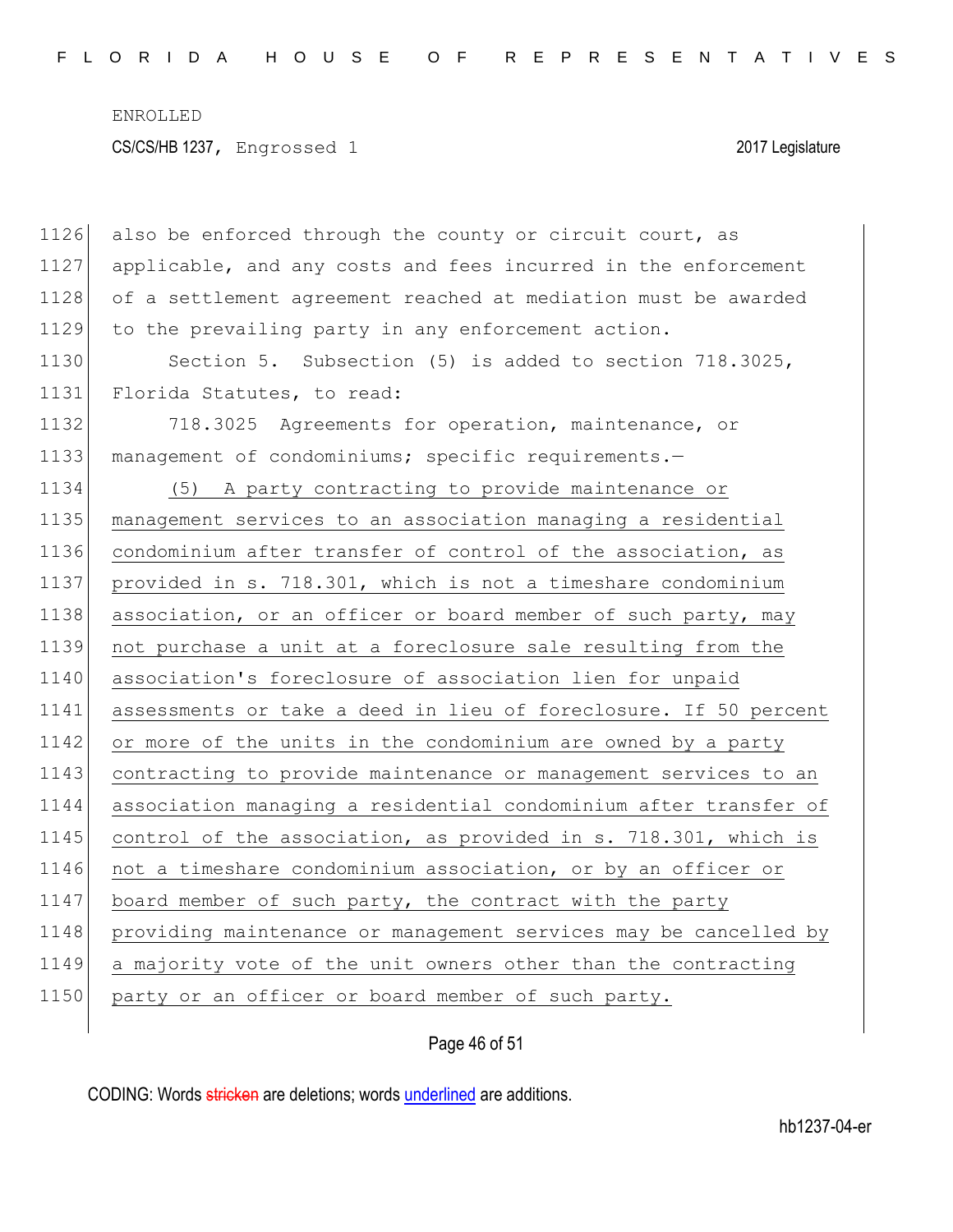CS/CS/HB 1237, Engrossed 1 2017 Legislature

| 1151 | Section 6. Section 718.3027, Florida Statutes, is created                                                                               |  |
|------|-----------------------------------------------------------------------------------------------------------------------------------------|--|
| 1152 | to read:                                                                                                                                |  |
| 1153 | 718.3027 Conflicts of interest.-                                                                                                        |  |
| 1154 | (1) Directors and officers of a board of an association                                                                                 |  |
| 1155 | that is not a timeshare condominium association, and the                                                                                |  |
| 1156 | relatives of such directors and officers, must disclose to the                                                                          |  |
| 1157 | board any activity that may reasonably be construed to be a                                                                             |  |
| 1158 | conflict of interest. A rebuttable presumption of a conflict of                                                                         |  |
| 1159 | interest exists if any of the following occurs without prior                                                                            |  |
| 1160 | notice, as required in subsection $(4)$ :                                                                                               |  |
| 1161 | (a) A director or an officer, or a relative of a director                                                                               |  |
| 1162 | or an officer, enters into a contract for goods or services with                                                                        |  |
| 1163 | the association.<br>(b) A director or an officer, or a relative of a director<br>If a director or an officer, or a relative of a<br>(2) |  |
| 1164 |                                                                                                                                         |  |
|      |                                                                                                                                         |  |
| 1165 | or an officer, holds an interest in a corporation, limited                                                                              |  |
| 1166 | liability corporation, partnership, limited liability                                                                                   |  |
| 1167 | partnership, or other business entity that conducts business                                                                            |  |
| 1168 | with the association or proposes to enter into a contract or                                                                            |  |
| 1169 | other transaction with the association.                                                                                                 |  |
| 1170 |                                                                                                                                         |  |
| 1171 | director or an officer, proposes to engage in an activity that                                                                          |  |
| 1172 | is a conflict of interest, as described in subsection (1), the                                                                          |  |
| 1173 | proposed activity must be listed on, and all contracts and                                                                              |  |
| 1174 | transactional documents related to the proposed activity must be                                                                        |  |
| 1175 | attached to, the meeting agenda. If the board votes against the                                                                         |  |

## Page 47 of 51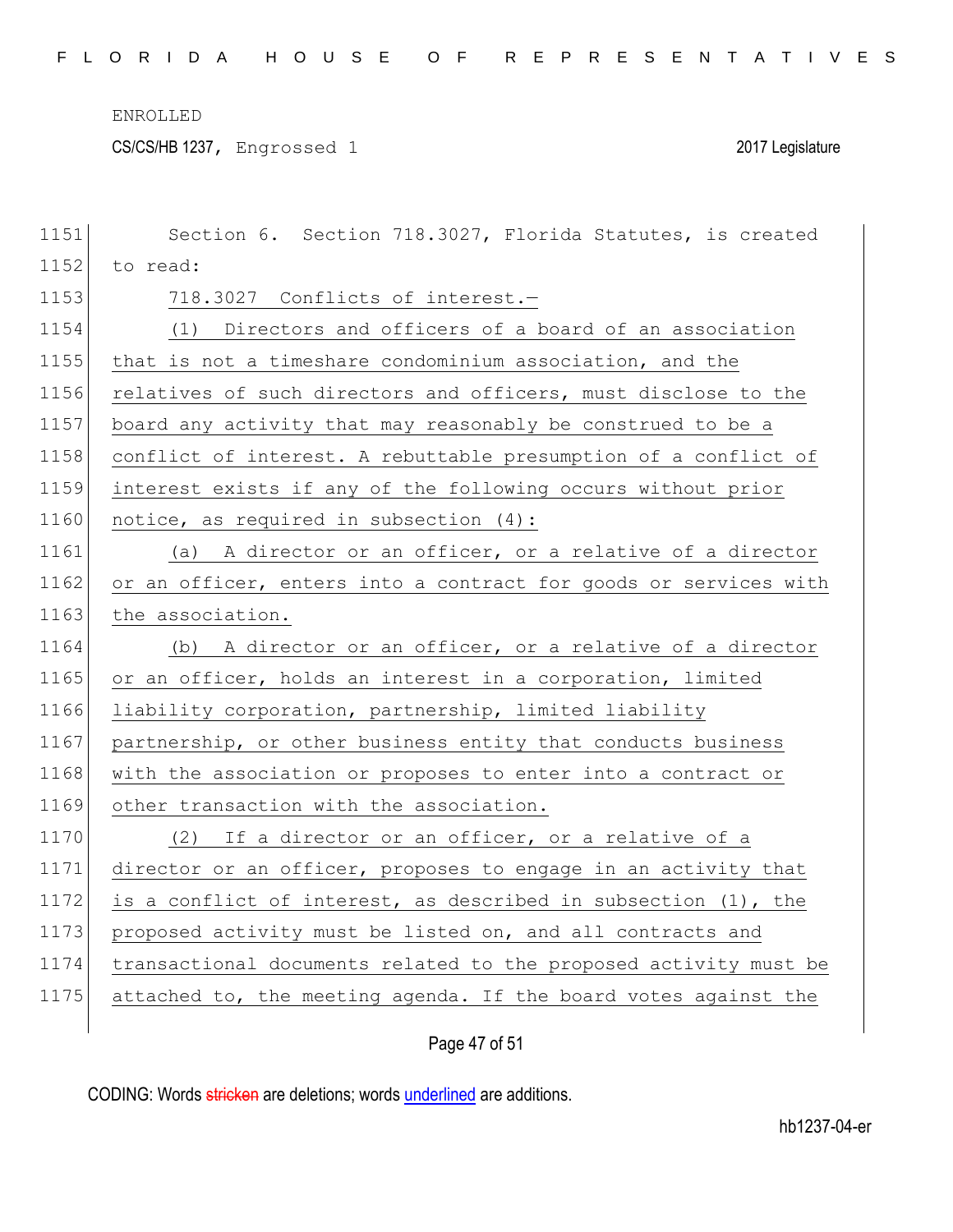CS/CS/HB 1237, Engrossed 1 2017 Legislature

| 1176 | proposed activity, the director or officer, or the relative of   |
|------|------------------------------------------------------------------|
| 1177 | the director or officer, must notify the board in writing of his |
| 1178 | or her intention not to pursue the proposed activity or to       |
| 1179 | withdraw from office. If the board finds that an officer or a    |
| 1180 | director has violated this subsection, the officer or director   |
| 1181 | shall be deemed removed from office. The vacancy shall be filled |
| 1182 | according to general law.                                        |
| 1183 | (3) A director or an officer, or a relative of a director        |
| 1184 | or an officer, who is a party to, or has an interest in, an      |
| 1185 | activity that is a possible conflict of interest, as described   |
| 1186 | in subsection (1), may attend the meeting at which the activity  |
| 1187 | is considered by the board and is authorized to make a           |
| 1188 | presentation to the board regarding the activity. After the      |
| 1189 | presentation, the director or officer, or the relative of the    |
| 1190 | director or officer, must leave the meeting during the           |
| 1191 | discussion of, and the vote on, the activity. A director or an   |
| 1192 | officer who is a party to, or has an interest in, the activity   |
| 1193 | must recuse himself or herself from the vote.                    |
| 1194 | (4) A contract entered into between a director or an             |
| 1195 | officer, or a relative of a director or an officer, and the      |
| 1196 | association, which is not a timeshare condominium association,   |
| 1197 | that has not been properly disclosed as a conflict of interest   |
| 1198 | or potential conflict of interest as required by s.              |
| 1199 | 718.111(12) (g) is voidable and terminates upon the filing of a  |
| 1200 | written notice terminating the contract with the board of        |
|      |                                                                  |

Page 48 of 51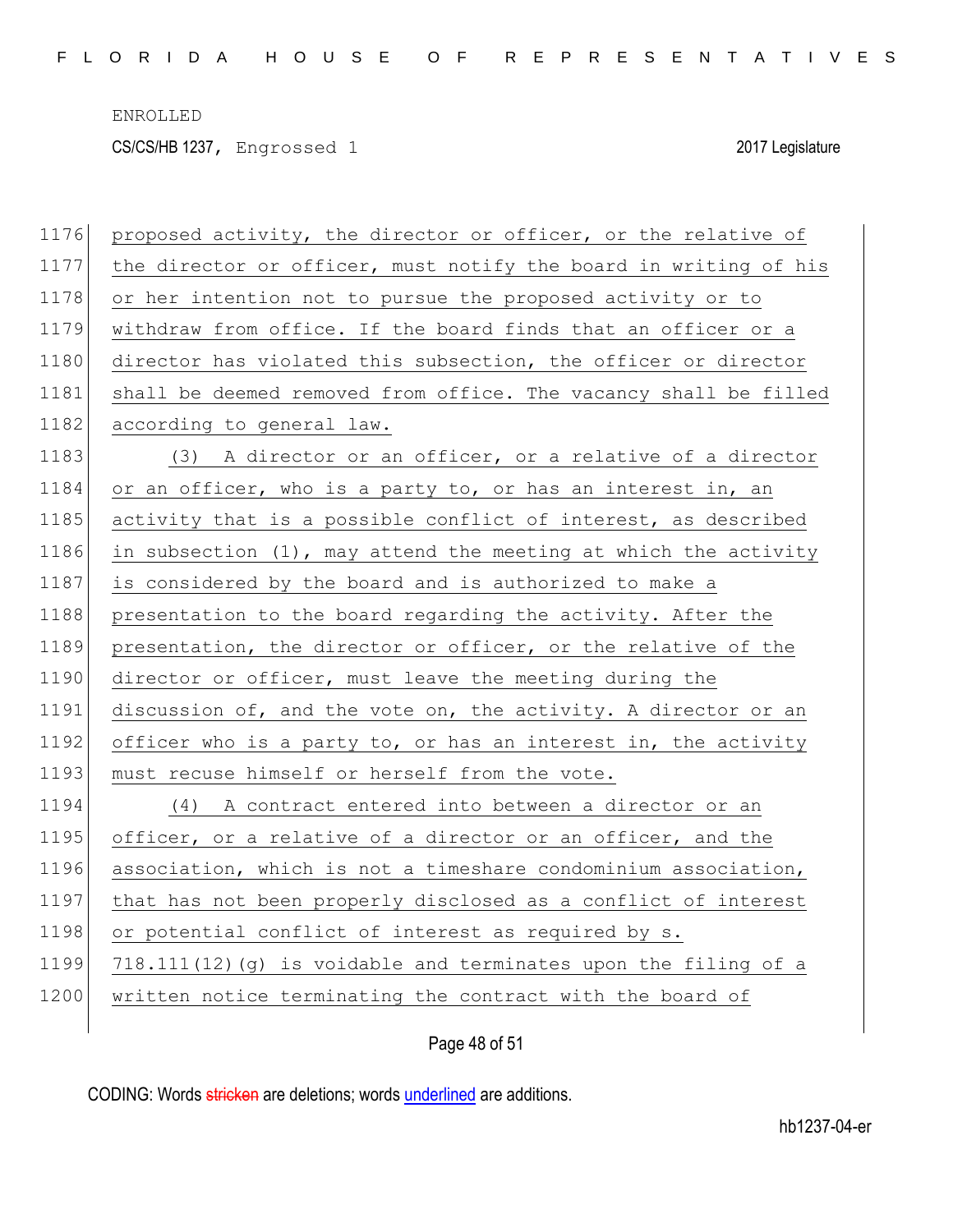CS/CS/HB 1237, Engrossed 1 2017 Legislature

1201 directors which contains the consent of at least 20 percent of 1202 the voting interests of the association. 1203 (5) As used in this section, the term "relative" means a 1204 relative within the third degree of consanguinity by blood or 1205 marriage. 1206 Section 7. Subsection (5) of section 718.303, Florida 1207 Statutes, is amended, and subsection (8) is added to that 1208 section, to read: 1209 718.303 Obligations of owners and occupants; remedies.-1210 (5) An association may suspend the voting rights of a unit 1211 owner or member due to nonpayment of any fee, fine, or other 1212 monetary obligation due to the association which is more than 1213 \$1,000 and more than 90 days delinquent. Proof of such 1214 obligation must be provided to the unit owner or member 30 days 1215 before such suspension takes effect. A voting interest or 1216 consent right allocated to a unit owner or member which has been 1217 suspended by the association shall be subtracted from the total 1218 number of voting interests in the association, which shall be 1219 reduced by the number of suspended voting interests when 1220 calculating the total percentage or number of all voting 1221 interests available to take or approve any action, and the 1222 suspended voting interests shall not be considered for any 1223 purpose, including, but not limited to, the percentage or number 1224 of voting interests necessary to constitute a quorum, the 1225 percentage or number of voting interests required to conduct an

#### Page 49 of 51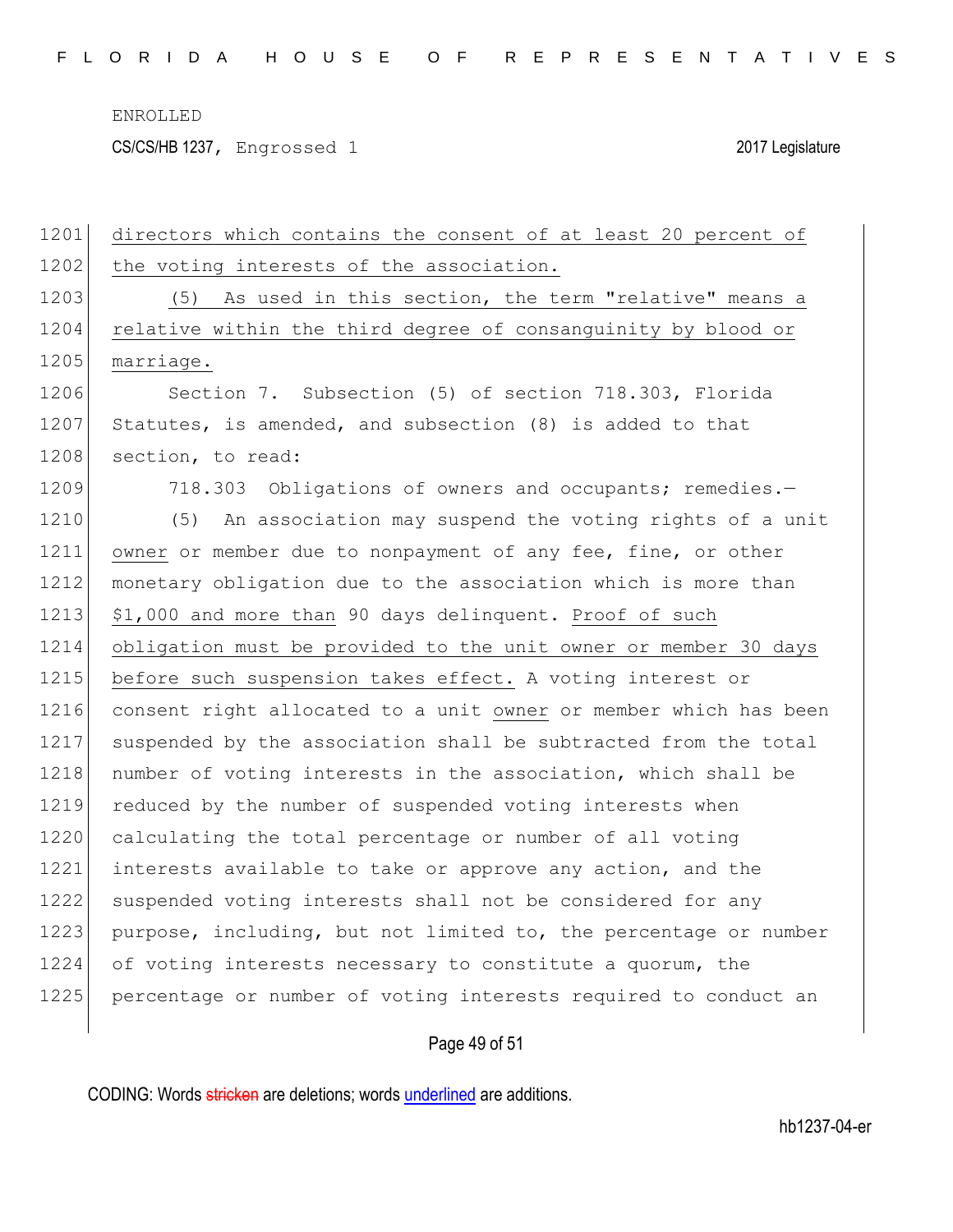1226 election, or the percentage or number of voting interests 1227 required to approve an action under this chapter or pursuant to 1228 the declaration, articles of incorporation, or bylaws. The 1229 suspension ends upon full payment of all obligations currently 1230 due or overdue the association. The notice and hearing 1231 requirements under subsection (3) do not apply to a suspension 1232 imposed under this subsection.

1233 (8) A receiver may not exercise voting rights of any unit 1234 owner whose unit is placed in receivership for the benefit of 1235 the association pursuant to this chapter.

1236 Section 8. Subsection (5) of section 718.5012, Florida 1237 Statutes, is amended to read:

1238 718.5012 Ombudsman; powers and duties.—The ombudsman shall 1239 have the powers that are necessary to carry out the duties of 1240 his or her office, including the following specific powers:

1241 (5) To monitor and review procedures and disputes 1242 concerning condominium elections or meetings, including, but not 1243 limited to, recommending that the division pursue enforcement 1244 action in any manner where there is reasonable cause to believe 1245 that election misconduct has occurred and reviewing secret 1246 ballots cast at a vote of the association.

1247 Section 9. Section 718.71, Florida Statutes, is created to 1248 read:

1249 718.71 Financial reporting.—An association shall provide 1250 an annual report to the department containing the names of all

Page 50 of 51

CODING: Words stricken are deletions; words underlined are additions.

hb1237-04-er